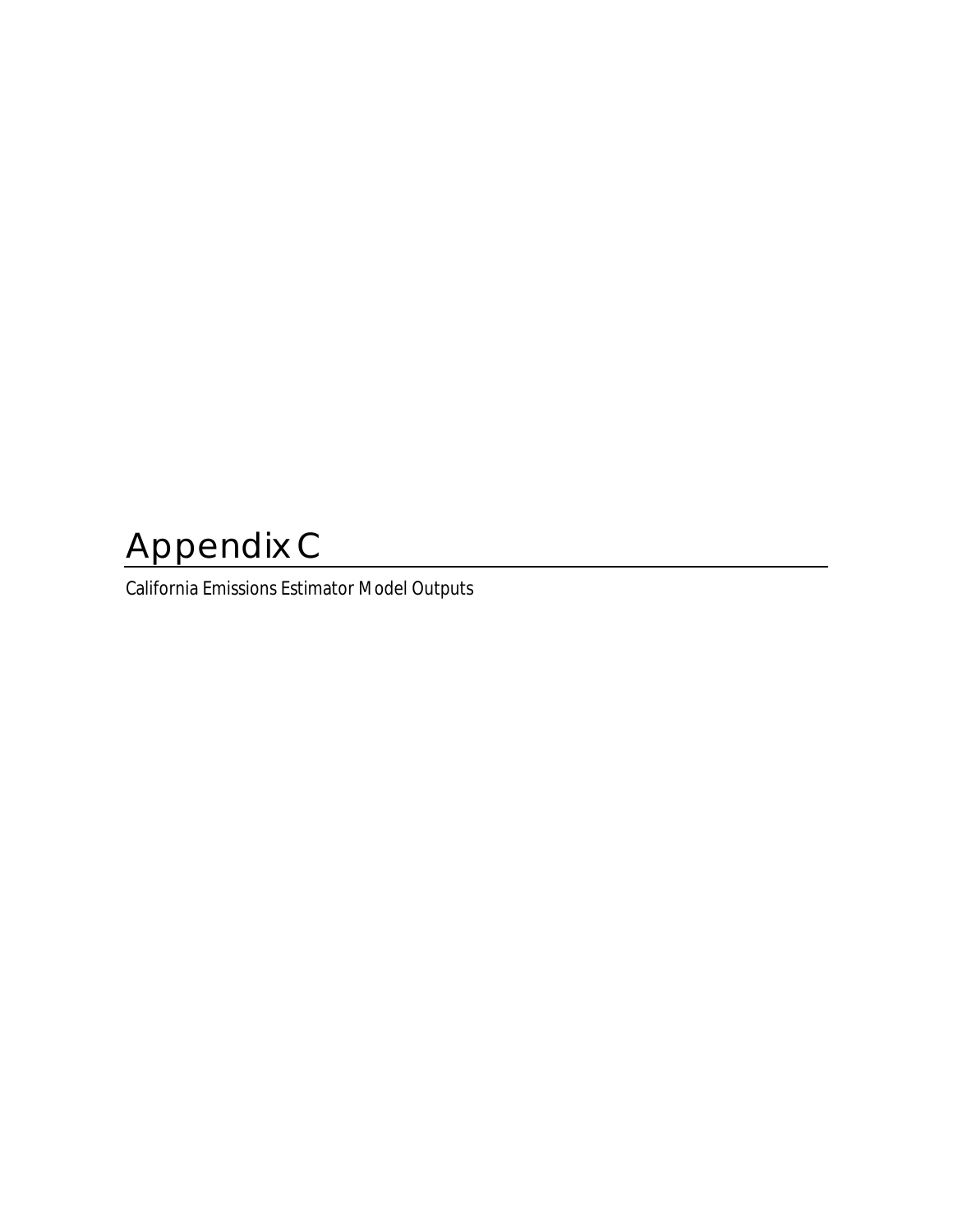**EMFAC Off-Model Adjustment Factors for Gasoline Light Duty Vehicle to Account for the SAFE Vehicle Rule Applied**

# **Cochrane Commons Phase II - Full Buildout GHG**

**Bay Area AQMD Air District, Annual**

# **1.0 Project Characteristics**

#### **1.1 Land Usage**

| <b>Land Uses</b>           | <b>Size</b> | <b>Metric</b> | Lot Acreage | Floor Surface Area | Population |
|----------------------------|-------------|---------------|-------------|--------------------|------------|
| Parking Lot                | 939.00      | Space         | 0.00        | 375,600.00         |            |
| Hotel                      | 140.00      | Room          | 0.00        | 203,280.00         |            |
| <b>Apartments Mid Rise</b> | 394.00      | Dwelling Unit | 29.57       | 410,000.00         | 1127       |
| Condo/Townhouse            | 104.00      | Dwelling Unit | 0.00        | 175,000.00         | 297        |
| <b>Strip Mall</b>          | 135.00      | 1000sqft      | 0.00        | 135,000.00         |            |

#### **1.2 Other Project Characteristics**

| <b>Urbanization</b>               | Urban                       | Wind Speed (m/s)                  | 2.2 | <b>Precipitation Freg (Days)</b>        | 64   |
|-----------------------------------|-----------------------------|-----------------------------------|-----|-----------------------------------------|------|
| <b>Climate Zone</b>               | 4                           |                                   |     | <b>Operational Year</b>                 | 2030 |
| <b>Utility Company</b>            | Silicon Valley Clean Energy |                                   |     |                                         |      |
| <b>CO2 Intensity</b><br>(lb/MWhr) | 2                           | <b>CH4 Intensity</b><br>(lb/MWhr) | 0   | N <sub>2</sub> O Intensity<br>(lb/MWhr) |      |

#### **1.3 User Entered Comments & Non-Default Data**

Project Characteristics - Project is in Morgan Hill, Santa Clara County --> BAAQMD. Silicon Valley Clean Energy is the electricity provider.

Land Use - 104 Townhomes, 394 apartment units, 135,000 square feet of retail, and 140 key hotel. Parking lot with 939 stalls and 428 garage spaces, only modeling the parking lot stalls since residences include parking

Construction Phase - Operational Model, No Construction Scenario

Grading -

Vehicle Trips - modeling traffic in a separate output to be consistent with the traffic trip generation rate land uses

Woodstoves - City of Morgan Hill Chapter 15.63, 15.63.040 ordinance: All electric construction no hearths

Area Coating - BAAQMD Regulation 8, Rule 3: Flat coatings 50 g/L and traffic markings 100 g/L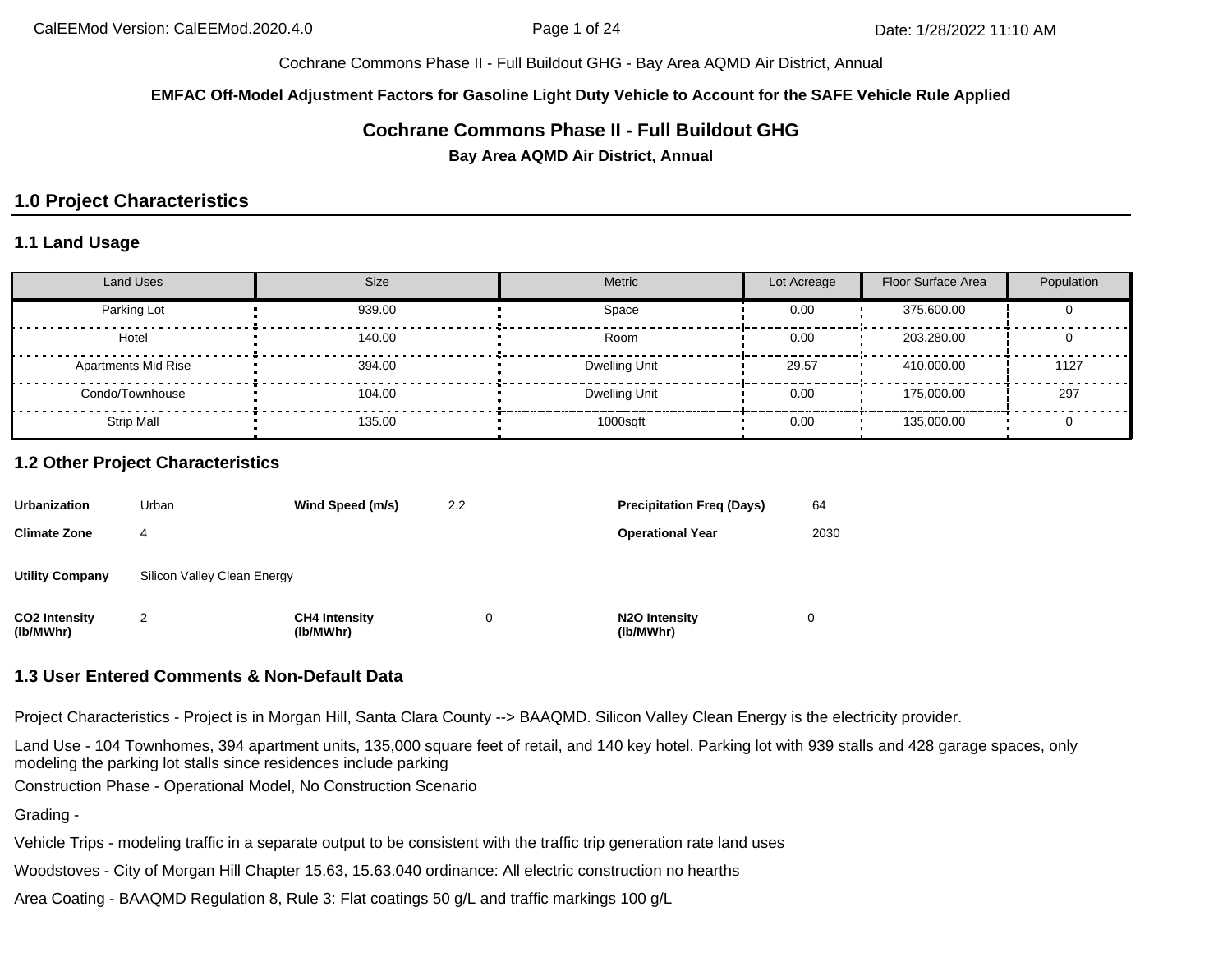#### **EMFAC Off-Model Adjustment Factors for Gasoline Light Duty Vehicle to Account for the SAFE Vehicle Rule Applied**

Energy Use - City of Morgan Hill Chapter 15.63, 15.63.040 ordinance: All electric construction

Water And Wastewater - Wastewater treated at a wastewater treatment plant managed by South County Regional Wastewater Authority, all aerobic plant Area Mitigation -

Fleet Mix -

Stationary Sources - Emergency Generators and Fire Pumps - 3x 150 kW diesel generators with 201 HP. Testing for 50 hours per year or 0.14 hours per day

| Table Name           | Column Name       | Default Value | <b>New Value</b> |  |  |  |
|----------------------|-------------------|---------------|------------------|--|--|--|
| tblConstructionPhase | <b>NumDays</b>    | 20.00         | 0.00             |  |  |  |
| tblEnergyUse         | NT24NG            | 3,155.00      | 0.00             |  |  |  |
| tblEnergyUse         | NT24NG            | 3,155.00      | 0.00             |  |  |  |
| tblEnergyUse         | NT24NG            | 4.75          | 0.00             |  |  |  |
| tblEnergyUse         | <b>T24NG</b>      | 5,226.68      | 0.00             |  |  |  |
| tblEnergyUse         | <b>T24NG</b>      | 14,104.62     | 0.00             |  |  |  |
| tblEnergyUse         | <b>T24NG</b>      | 39.16         | 0.00             |  |  |  |
| tblEnergyUse         | <b>T24NG</b>      | 2.34          | 0.00             |  |  |  |
| tblFireplaces        | FireplaceDayYear  | 11.14         | 0.00             |  |  |  |
| tblFireplaces        | FireplaceDayYear  | 11.14         | 0.00             |  |  |  |
| tblFireplaces        | FireplaceHourDay  | 3.50          | 0.00             |  |  |  |
| tblFireplaces        | FireplaceHourDay  | 3.50          | 0.00             |  |  |  |
| tblFireplaces        | FireplaceWoodMass | 228.80        | 0.00             |  |  |  |
| tblFireplaces        | FireplaceWoodMass | 228.80        | 0.00             |  |  |  |
| tblFireplaces        | NumberGas         | 59.10         | 0.00             |  |  |  |
| tblFireplaces        | NumberGas         | 15.60         | 0.00             |  |  |  |
| tblFireplaces        | NumberNoFireplace | 15.76         | 0.00             |  |  |  |
| tblFireplaces        | NumberNoFireplace | 4.16          | 0.00             |  |  |  |
| tblFireplaces        | NumberWood        | 66.98         | 0.00             |  |  |  |
| tblFireplaces        | NumberWood        | 17.68         | 0.00             |  |  |  |
| tblLandUse           | LandUseSquareFeet | 394,000.00    | 410,000.00       |  |  |  |
| tblLandUse           | LandUseSquareFeet | 104,000.00    | 175,000.00       |  |  |  |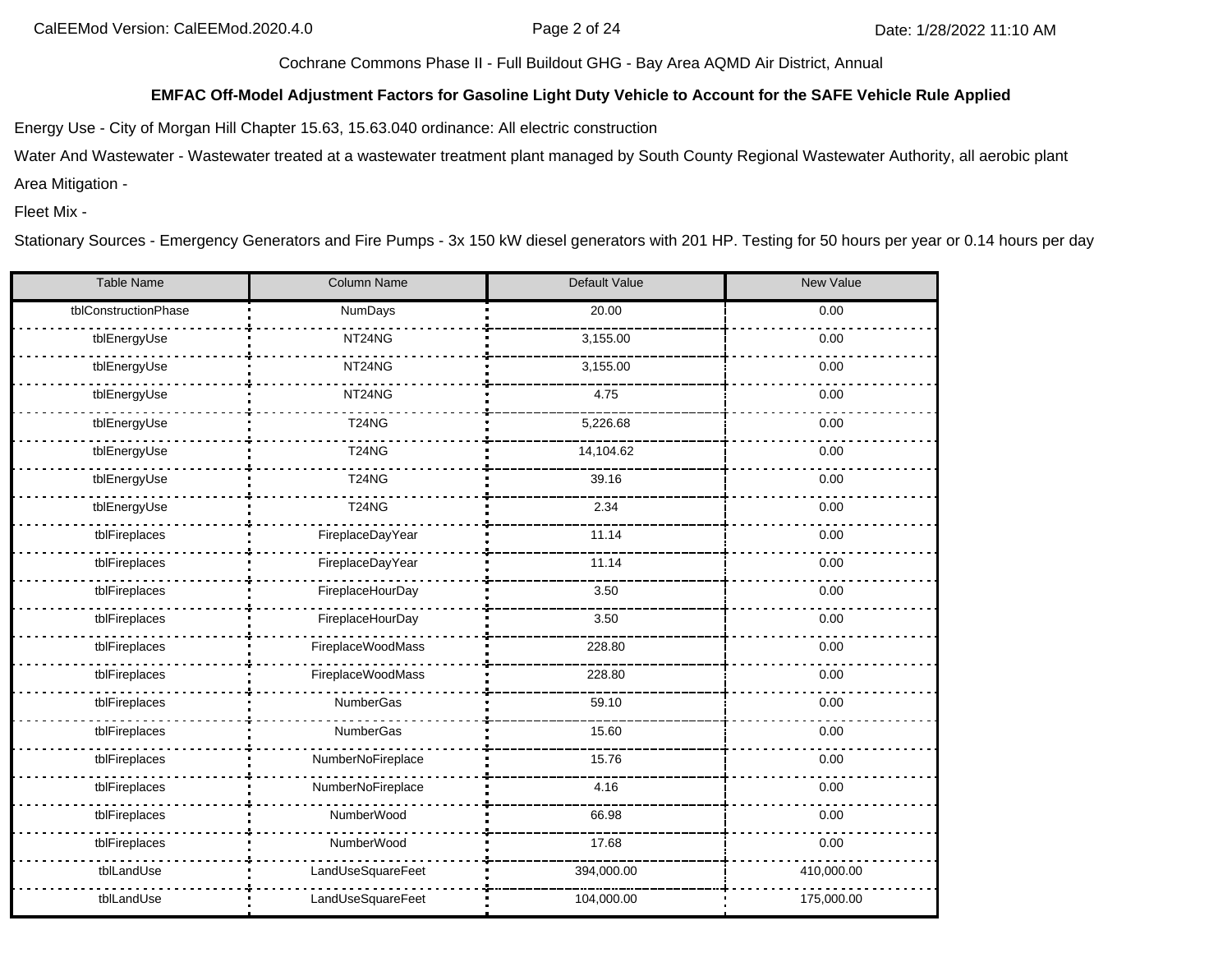## **EMFAC Off-Model Adjustment Factors for Gasoline Light Duty Vehicle to Account for the SAFE Vehicle Rule Applied**

| tblLandUse                      | LotAcreage                            | 8.45  | 0.00   |
|---------------------------------|---------------------------------------|-------|--------|
| tblLandUse                      | LotAcreage                            | 4.67  | 0.00   |
| tblLandUse                      | LotAcreage                            | 10.37 | 29.57  |
| tblLandUse                      | LotAcreage                            | 6.50  | 0.00   |
| tblLandUse                      | LotAcreage                            | 3.10  | 0.00   |
| tblStationaryGeneratorsPumpsUse | HorsePowerValue                       | 0.00  | 201.00 |
| tblStationaryGeneratorsPumpsUse | HoursPerDay                           | 0.00  | 0.14   |
| tblStationaryGeneratorsPumpsUse | <b>HoursPerYear</b>                   | 0.00  | 50.00  |
| tblStationaryGeneratorsPumpsUse | NumberOfEquipment                     | 0.00  | 3.00   |
| tblVehicleTrips                 | ST_TR                                 | 4.91  | 0.00   |
| tblVehicleTrips                 | ST_TR                                 | 8.14  | 0.00   |
| tblVehicleTrips                 | ST_TR                                 | 8.19  | 0.00   |
| tblVehicleTrips                 | ST_TR                                 | 42.04 | 0.00   |
| tblVehicleTrips                 | $SU_TR$                               | 4.09  | 0.00   |
| tblVehicleTrips                 | SU_TR                                 | 6.28  | 0.00   |
| tblVehicleTrips                 | SU_TR                                 | 5.95  | 0.00   |
| tblVehicleTrips                 | $SU_TR$                               | 20.43 | 0.00   |
| tblVehicleTrips                 | WD_TR                                 | 5.44  | 0.00   |
| tblVehicleTrips                 | WD_TR                                 | 7.32  | 0.00   |
| tblVehicleTrips                 | WD_TR                                 | 8.36  | 0.00   |
| tblVehicleTrips                 | WD_TR                                 | 44.32 | 0.00   |
| tblWater                        | AerobicPercent                        | 87.46 | 100.00 |
| tblWater                        | AerobicPercent                        | 87.46 | 100.00 |
| tblWater                        | AerobicPercent                        | 87.46 | 100.00 |
| tblWater                        | AerobicPercent                        | 87.46 | 100.00 |
| tblWater                        | AerobicPercent                        | 87.46 | 100.00 |
| tblWater                        | AnaerobicandFacultativeLagoonsPercent | 2.21  | 0.00   |
| tblWater                        | AnaerobicandFacultativeLagoonsPercent | 2.21  | 0.00   |
| tblWater                        | AnaerobicandFacultativeLagoonsPercent | 2.21  | 0.00   |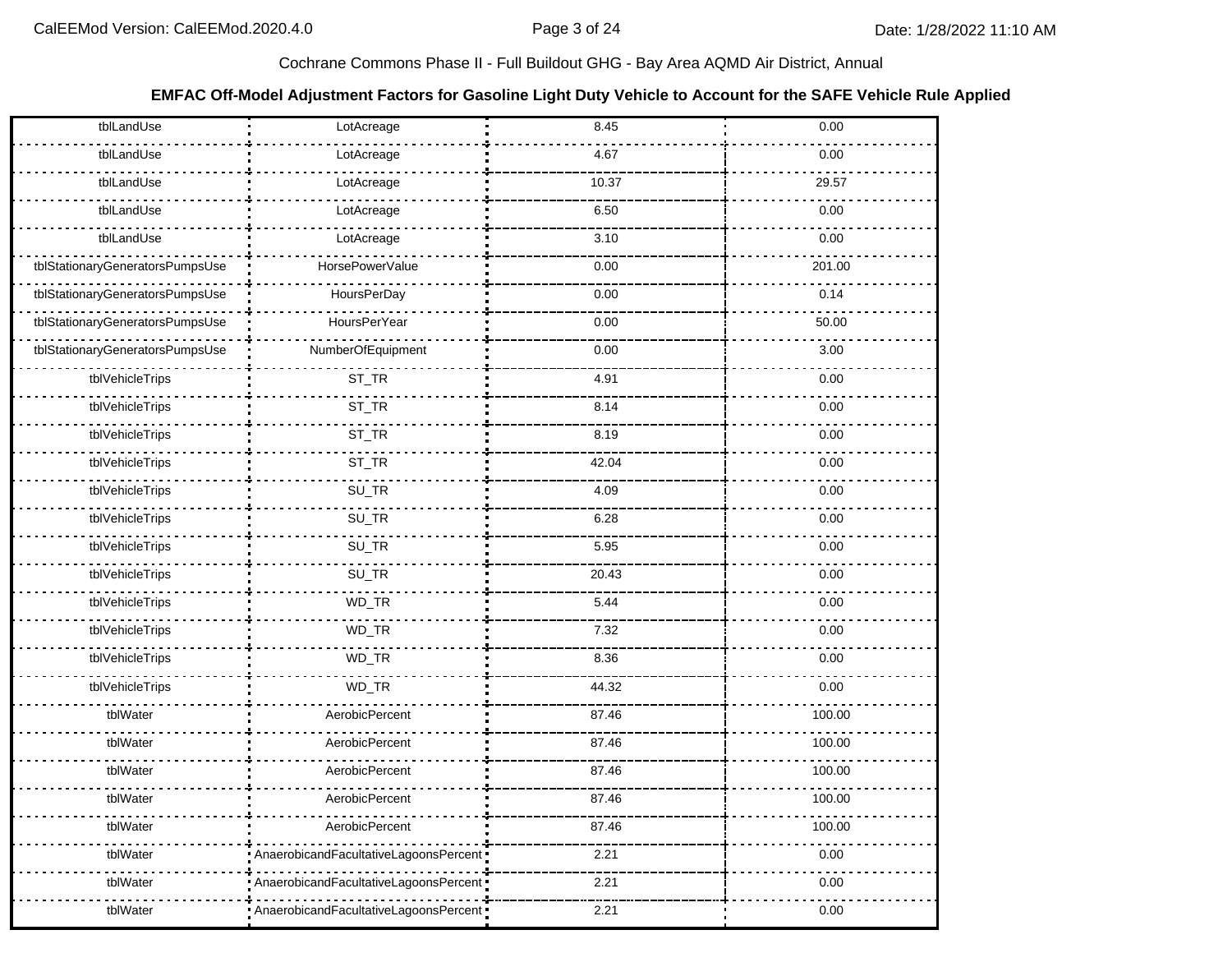## **EMFAC Off-Model Adjustment Factors for Gasoline Light Duty Vehicle to Account for the SAFE Vehicle Rule Applied**

| tblWater      | - AnaerobicandFacultativeLagoonsPercent   | 2.21   | 0.00 |
|---------------|-------------------------------------------|--------|------|
| tblWater      | - AnaerobicandFacultativeLagoonsPercent - | 2.21   | 0.00 |
| tblWater      | SepticTankPercent                         | 10.33  | 0.00 |
| tblWater      | SepticTankPercent                         | 10.33  | 0.00 |
| tblWater      | SepticTankPercent                         | 10.33  | 0.00 |
| tblWater      | SepticTankPercent                         | 10.33  | 0.00 |
| tblWater      | SepticTankPercent                         | 10.33  | 0.00 |
| tblWoodstoves | NumberCatalytic                           | 7.88   | 0.00 |
| tblWoodstoves | NumberCatalytic                           | 2.08   | 0.00 |
| tblWoodstoves | NumberNoncatalytic                        | 7.88   | 0.00 |
| tblWoodstoves | NumberNoncatalytic                        | 2.08   | 0.00 |
| tblWoodstoves | WoodstoveDayYear                          | 14.12  | 0.00 |
| tblWoodstoves | WoodstoveDayYear                          | 14.12  | 0.00 |
| tblWoodstoves | WoodstoveWoodMass                         | 582.40 | 0.00 |
| tblWoodstoves | WoodstoveWoodMass                         | 582.40 | 0.00 |

**2.0 Emissions Summary**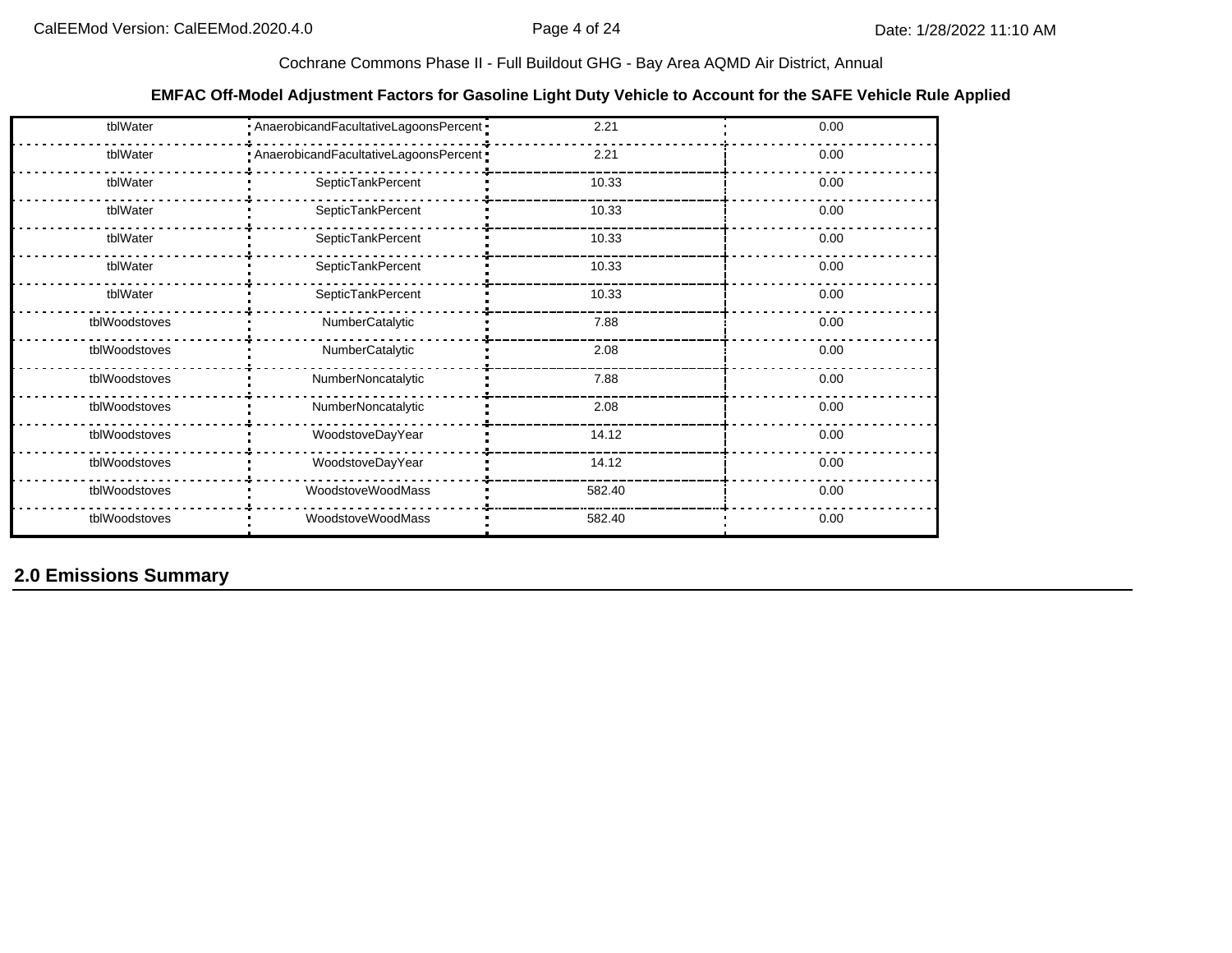#### **EMFAC Off-Model Adjustment Factors for Gasoline Light Duty Vehicle to Account for the SAFE Vehicle Rule Applied**

# **2.1 Overall Construction**

#### **Unmitigated Construction**

|                | <b>ROG</b> | <b>NO<sub>x</sub></b> | <sub>CO</sub> | <b>SO2</b> | Fugitive<br><b>PM10</b> | Exhaust<br><b>PM10</b> | <b>PM10</b><br>Total | Fugitive<br>PM2.5 | Exhaust<br>PM2.5 | PM2.5<br>Total |        | Bio- CO2 NBio- CO2 Total CO2 |        | CH <sub>4</sub> | <b>N2O</b> | CO <sub>2e</sub> |  |
|----------------|------------|-----------------------|---------------|------------|-------------------------|------------------------|----------------------|-------------------|------------------|----------------|--------|------------------------------|--------|-----------------|------------|------------------|--|
| Year           | tons/yr    |                       |               |            |                         |                        |                      |                   |                  |                |        | MT/yr                        |        |                 |            |                  |  |
| 2022           | 0.0000<br> | 0.0000                | 0.0000        | 0.0000     | 0.0000                  | 0.0000                 | 0.0000               | 0.0000            | 0.0000           | 0.0000         | 0.0000 | 0.0000                       | 0.0000 | 0.0000          | 0.0000     | 0.0000           |  |
| <b>Maximum</b> | 0.0000     | 0.0000                | 0.0000        | 0.0000     | 0.0000                  | 0.0000                 | 0.0000               | 0.0000            | 0.0000           | 0.0000         | 0.0000 | 0.0000                       | 0.0000 | 0.0000          | 0.0000     | 0.0000           |  |

## **Mitigated Construction**

|                | <b>ROG</b>                 | <b>NO<sub>x</sub></b> | CO     | SO <sub>2</sub> | Fugitive<br><b>PM10</b> | Exhaust<br><b>PM10</b> | <b>PM10</b><br>Total | Fugitive<br><b>PM2.5</b> | Exhaust<br><b>PM2.5</b> | <b>PM2.5</b><br>Total |        | Bio- CO2 NBio- CO2 Total CO2 |        | CH <sub>4</sub> | <b>N2O</b> | CO <sub>2e</sub> |  |
|----------------|----------------------------|-----------------------|--------|-----------------|-------------------------|------------------------|----------------------|--------------------------|-------------------------|-----------------------|--------|------------------------------|--------|-----------------|------------|------------------|--|
| Year           | tons/yr                    |                       |        |                 |                         |                        |                      |                          |                         |                       |        | MT/yr                        |        |                 |            |                  |  |
| 2022           | 0.0000<br>$\bullet\bullet$ | 0.0000                | 0.0000 | 0.0000          | 0.0000                  | 0.0000                 | 0.0000               | 0.0000                   | 0.0000                  | 0.0000                | 0.0000 | 0.0000                       | 0.0000 | 0.0000          | 0.0000     | 0.0000           |  |
| <b>Maximum</b> | 0.0000                     | 0.0000                | 0.0000 | 0.0000          | 0.0000                  | 0.0000                 | 0.0000               | 0.0000                   | 0.0000                  | 0.0000                | 0.0000 | 0.0000                       | 0.0000 | 0.0000          | 0.0000     | 0.0000           |  |

|                      | <b>ROG</b> | <b>NO<sub>x</sub></b> | <b>CO</b> | <b>SO2</b> | <b>Fugitive</b><br><b>PM10</b> | <b>Exhaust</b><br><b>PM10</b> | <b>PM10</b><br><b>Total</b> | <b>Fugitive</b><br><b>PM2.5</b> | <b>Exhaust</b><br><b>PM2.5</b> | <b>PM2.5</b><br><b>Total</b> |      |      | Bio- CO2   NBio-CO2   Total CO2 | CH <sub>4</sub> | <b>N20</b> | CO <sub>2e</sub> |
|----------------------|------------|-----------------------|-----------|------------|--------------------------------|-------------------------------|-----------------------------|---------------------------------|--------------------------------|------------------------------|------|------|---------------------------------|-----------------|------------|------------------|
| Percent<br>Reduction | 0.00       | 0.00                  | 0.00      | 0.00       | 0.00                           | 0.00                          | 0.00                        | 0.00                            | 0.00                           | 0.00                         | 0.00 | 0.00 | 0.00                            | 0.00            | 0.00       | 0.00             |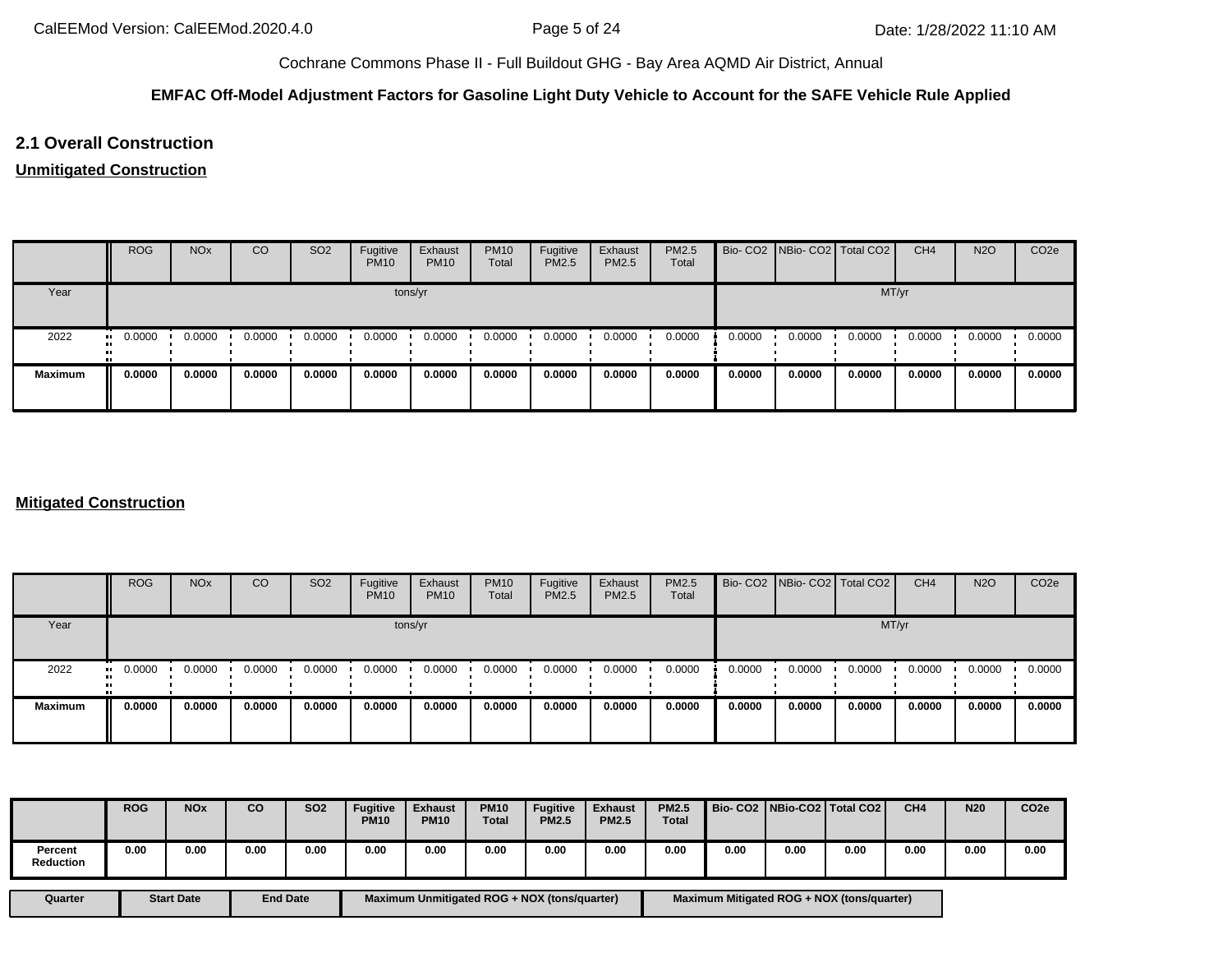## **EMFAC Off-Model Adjustment Factors for Gasoline Light Duty Vehicle to Account for the SAFE Vehicle Rule Applied**

|  |  | .<br>Highest |  |  |
|--|--|--------------|--|--|
|--|--|--------------|--|--|

# **2.2 Overall Operational**

# **Unmitigated Operational**

|              | <b>ROG</b>   | <b>NO<sub>x</sub></b> | CO     | SO <sub>2</sub> | Fugitive<br><b>PM10</b> | Exhaust<br><b>PM10</b> | <b>PM10</b><br>Total | Fugitive<br>PM2.5 | Exhaust<br>PM2.5   | PM2.5<br>Total  |          | Bio- CO2   NBio- CO2   Total CO2 |           | CH <sub>4</sub>                  | <b>N2O</b> | CO <sub>2e</sub> |  |
|--------------|--------------|-----------------------|--------|-----------------|-------------------------|------------------------|----------------------|-------------------|--------------------|-----------------|----------|----------------------------------|-----------|----------------------------------|------------|------------------|--|
| Category     | tons/yr      |                       |        |                 |                         |                        |                      |                   |                    |                 |          | MT/yr                            |           |                                  |            |                  |  |
| Area<br>     | 4.3375       | 0.0426                | 3.6990 | 2.0000e-<br>004 |                         | 0.0206                 | 0.0206               |                   | 0.0206             | 0.0206          | 0.0000   | 6.0618                           | 6.0618    | 5.8100e-<br>003                  | 0.0000     | 6.2071           |  |
| Energy<br>п. | 0.0000       | 0.0000                | 0.0000 | 0.0000          |                         | 0.0000                 | 0.0000               |                   | 0.0000             | 0.0000          | 0.0000   | 4.5958                           | 4.5958    | 0.0000                           | 0.0000     | 4.5958           |  |
| Mobile       | 0.0000<br>   | 0.0000                | 0.0000 | 0.0000          | 0.0000                  | 0.0000                 | 0.0000               | 0.0000            | 0.0000             | 0.0000          | 0.0000   | 0.0000                           | 0.0000    | 0.0000                           | 0.0000     | 0.0000           |  |
| Stationary   | 0.0247<br>ш. | 0.0691                | 0.0631 | 1.2000e-<br>004 |                         | 3.6400e-<br>003        | 3.6400e-<br>003      |                   | $3.6400e -$<br>003 | 3.6400e-<br>003 | 0.0000   |                                  |           | 11.4810  11.4810  1.6100e<br>003 | 0.0000     | 11.5213          |  |
| Waste        |              |                       |        |                 |                         | 0.0000                 | 0.0000               |                   | 0.0000             | 0.0000          | 90.8344  | 0.0000                           | 90.8344 · | 5.3682                           | 0.0000     | 225.0384         |  |
| Water        |              |                       |        |                 |                         | 0.0000                 | 0.0000               |                   | 0.0000             | 0.0000          | 16.2741  | 0.3115                           | 16.5856 • | 0.0560                           | 0.0354     | 28.5324          |  |
| <b>Total</b> | 4.3623       | 0.1118                | 3.7621 | 3.2000e-<br>004 | 0.0000                  | 0.0242                 | 0.0242               | 0.0000            | 0.0242             | 0.0242          | 107.1085 | 22.4501                          | 129.5586  | 5.4316                           | 0.0354     | 275.8949         |  |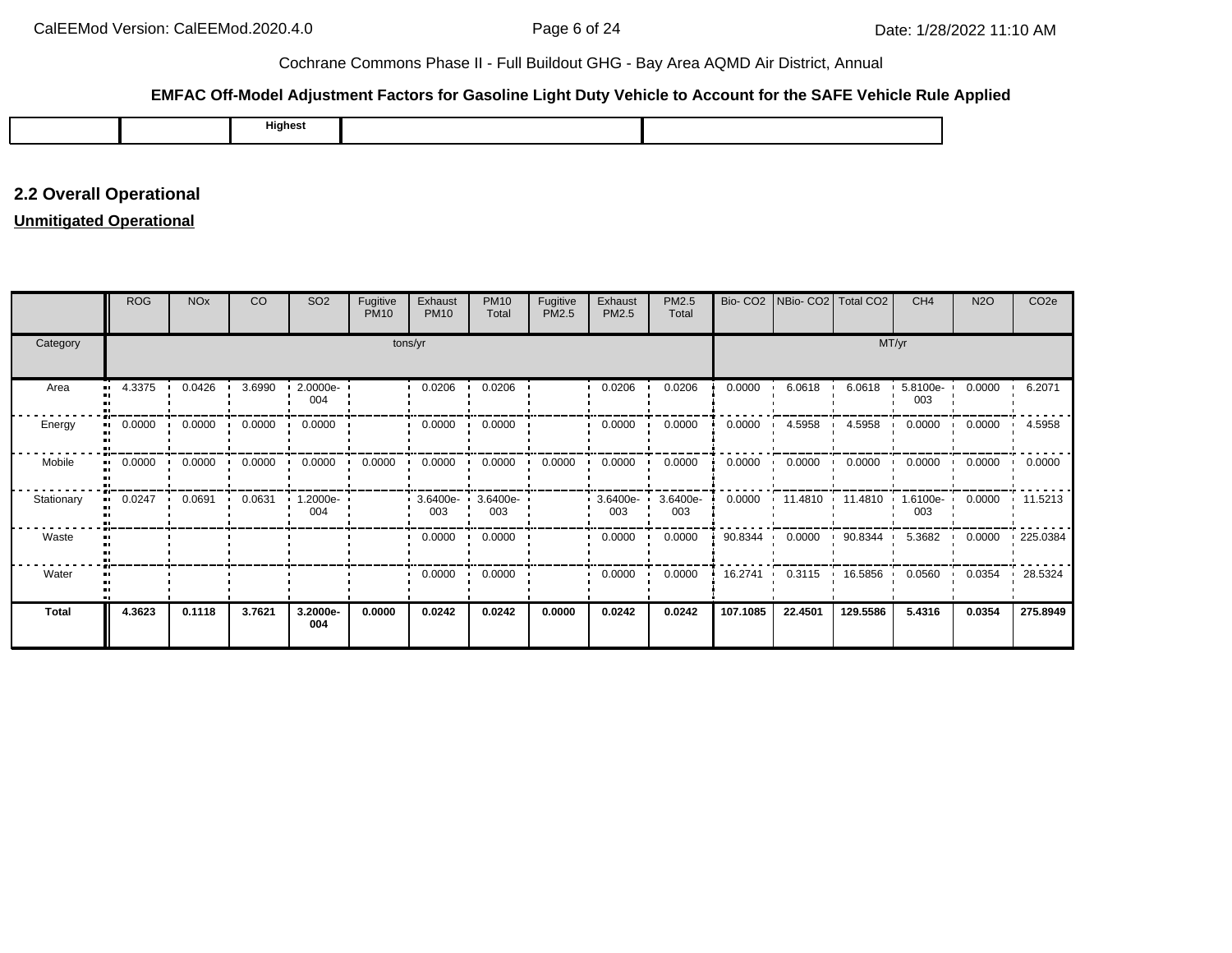#### **EMFAC Off-Model Adjustment Factors for Gasoline Light Duty Vehicle to Account for the SAFE Vehicle Rule Applied**

# **2.2 Overall Operational**

## **Mitigated Operational**

|              | <b>ROG</b> | <b>NO<sub>x</sub></b> | <b>CO</b> | SO <sub>2</sub>               | Fugitive<br><b>PM10</b> | Exhaust<br><b>PM10</b> | <b>PM10</b><br>Total   | Fugitive<br>PM2.5 | Exhaust<br>PM2.5 | PM2.5<br>Total  | Bio-CO <sub>2</sub> | NBio-CO <sub>2</sub> | Total CO <sub>2</sub> | CH <sub>4</sub>    | <b>N2O</b> | CO <sub>2</sub> e |  |
|--------------|------------|-----------------------|-----------|-------------------------------|-------------------------|------------------------|------------------------|-------------------|------------------|-----------------|---------------------|----------------------|-----------------------|--------------------|------------|-------------------|--|
| Category     | tons/yr    |                       |           |                               |                         |                        |                        |                   |                  |                 |                     | MT/yr                |                       |                    |            |                   |  |
| Area         | 4.3375     | 0.0426                | 3.6990    | $2.0000e -$<br>004            |                         | 0.0206                 | 0.0206                 |                   | 0.0206           | 0.0206          | 0.0000              | 6.0618               | 6.0618                | 5.8100e-<br>003    | 0.0000     | 6.2071            |  |
| Energy       | 0.0000     | 0.0000                | 0.0000    | 0.0000                        |                         | 0.0000                 | 0.0000                 |                   | 0.0000           | 0.0000          | 0.0000              | 4.5958               | 4.5958                | 0.0000             | 0.0000     | 4.5958            |  |
| Mobile       | 0.0000     | 0.0000                | 0.0000    | 0.0000<br>$\cdot$             | 0.0000                  | 0.0000                 | 0.0000<br>. .          | 0.0000            | 0.0000           | 0.0000          | 0.0000              | 0.0000<br>. .        | 0.0000                | 0.0000             | 0.0000     | 0.0000            |  |
| Stationary   | 0.0247     | 0.0691                | 0.0631    | $1.2000e -$<br>$\cdot$<br>004 |                         | 3.6400e-<br>003        | 3.6400e-<br>003        |                   | 3.6400e-<br>003  | 3.6400e-<br>003 | 0.0000              |                      | 11.4810 11.4810       | $1.6100e -$<br>003 | 0.0000     | 11.5213           |  |
| Waste        |            |                       |           |                               |                         | 0.0000                 | 0.0000<br>$\mathbf{r}$ |                   | 0.0000           | 0.0000          | 90.8344             | 0.0000               | 90.8344 ·             | 5.3682             | 0.0000     | $\cdot$ 225.0384  |  |
| Water        |            |                       |           |                               |                         | 0.0000                 | 0.0000                 |                   | 0.0000           | 0.0000          | 16.2741<br>. .      | 0.3115<br>. .        | 16.5856 •             | 0.0560             | 0.0354     | 28.5324           |  |
| <b>Total</b> | 4.3623     | 0.1118                | 3.7621    | 3.2000e-<br>004               | 0.0000                  | 0.0242                 | 0.0242                 | 0.0000            | 0.0242           | 0.0242          | 107.1085            | 22.4501              | 129.5586              | 5.4316             | 0.0354     | 275.8949          |  |

|                             | <b>ROG</b> | <b>NO<sub>x</sub></b> | co   | <b>SO2</b> | <b>Fugitive</b><br><b>PM10</b> | <b>Exhaust</b><br><b>PM10</b> | <b>PM10</b><br><b>Total</b> | <b>Fugitive</b><br><b>PM2.5</b> | <b>Exhaust</b><br><b>PM2.5</b> | <b>PM2.5</b><br><b>Total</b> |      |      | Bio- CO2   NBio-CO2   Total CO2 | CH <sub>4</sub> | <b>N20</b> | CO <sub>2e</sub> |
|-----------------------------|------------|-----------------------|------|------------|--------------------------------|-------------------------------|-----------------------------|---------------------------------|--------------------------------|------------------------------|------|------|---------------------------------|-----------------|------------|------------------|
| Percent<br><b>Reduction</b> | 0.00       | 0.00                  | 0.00 | 0.00       | 0.00                           | 0.00                          | 0.00                        | 0.00                            | 0.00                           | 0.00                         | 0.00 | 0.00 | 0.00                            | 0.00            | 0.00       | 0.00             |

# **3.0 Construction Detail**

#### **Construction Phase**

| Phase<br>Number | <b>Phase Name</b> | Phase Type        | <b>Start Date</b> | <b>End Date</b> | Num Days Num Days<br>Week | <b>Phase Description</b> |
|-----------------|-------------------|-------------------|-------------------|-----------------|---------------------------|--------------------------|
|                 | •Site Preparation | •Site Preparation | $-5/2/2022$       | $-5/1/2022$     |                           |                          |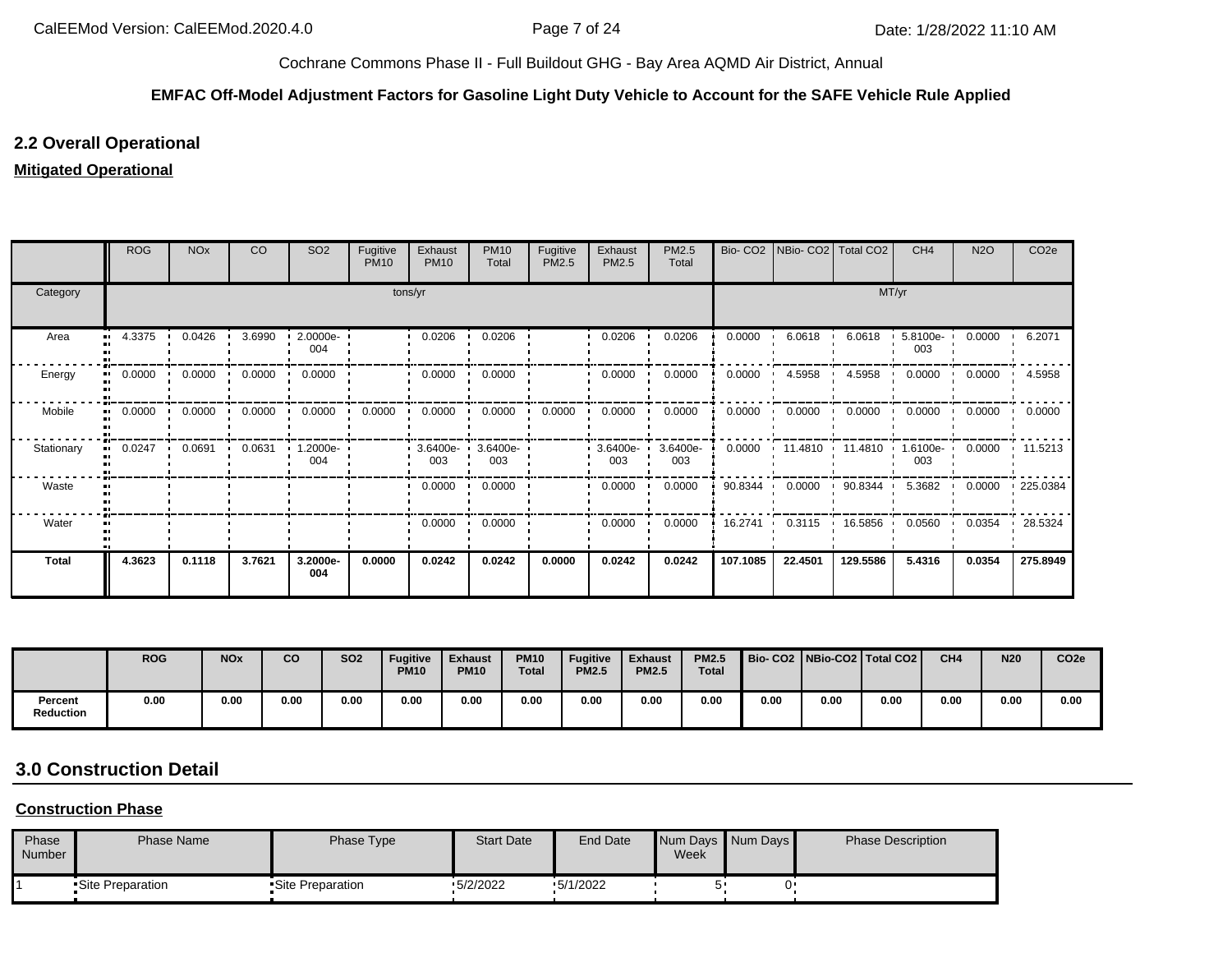#### **EMFAC Off-Model Adjustment Factors for Gasoline Light Duty Vehicle to Account for the SAFE Vehicle Rule Applied**

**Acres of Grading (Site Preparation Phase): 0**

**Acres of Grading (Grading Phase): 0**

**Acres of Paving: 0**

**Residential Indoor: 0; Residential Outdoor: 0; Non-Residential Indoor: 0; Non-Residential Outdoor: 0; Striped Parking Area: 0 (Architectural Coating – sqft)**

# **OffRoad Equipment**

| Phase Name              | Offroad Equipment Type     | Amount | Usage Hours  | Horse Power | Load Factor |
|-------------------------|----------------------------|--------|--------------|-------------|-------------|
| Site Preparation        | <b>Rubber Tired Dozers</b> |        | $8.00 \cdot$ | 247         | 0.40        |
| <b>Site Preparation</b> | Tractors/Loaders/Backhoes  |        | $8.00 \cdot$ | 97          | 0.37        |

# **Trips and VMT**

| <b>Phase Name</b> | <b>Offroad Equipment</b><br>Count | <b>Worker Trip</b><br>Number | Vendor Trip<br><b>Number</b> | <b>Hauling Trip</b><br>Number | Worker Trip<br>Length | Vendor Trip<br>Length | <b>Hauling Trip</b><br>Length | Worker Vehicle<br>Class | Vendor  | Hauling<br>Vehicle Class Vehicle Class |
|-------------------|-----------------------------------|------------------------------|------------------------------|-------------------------------|-----------------------|-----------------------|-------------------------------|-------------------------|---------|----------------------------------------|
| Site Preparation  |                                   | 18.00 •                      | $0.00 \cdot$                 | $0.00 -$                      | 10.80                 | 7.30 ·                |                               | 20.00 LD Mix            | HDT_Mix | <b>HHDT</b>                            |

# **3.1 Mitigation Measures Construction**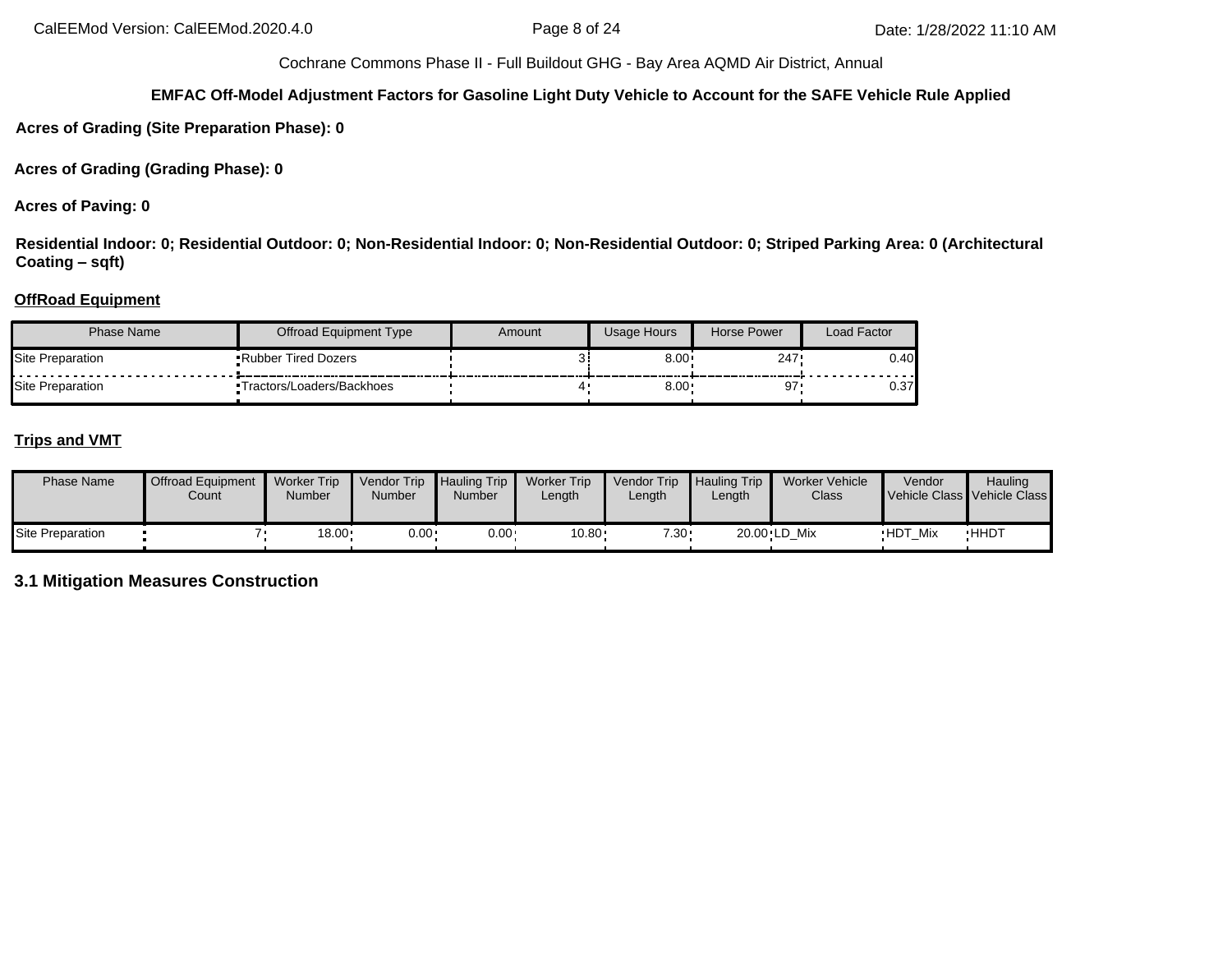# **EMFAC Off-Model Adjustment Factors for Gasoline Light Duty Vehicle to Account for the SAFE Vehicle Rule Applied**

# **3.2 Site Preparation - 2022**

## **Unmitigated Construction On-Site**

|                      | <b>ROG</b> | <b>NO<sub>x</sub></b> | CO     | SO <sub>2</sub> | Fugitive<br><b>PM10</b> | Exhaust<br><b>PM10</b> | <b>PM10</b><br>Total | Fugitive<br>PM2.5 | Exhaust<br>PM2.5 | PM2.5<br>Total |        |        | Bio- CO2 NBio- CO2 Total CO2 | CH <sub>4</sub> | <b>N2O</b> | CO <sub>2e</sub> |
|----------------------|------------|-----------------------|--------|-----------------|-------------------------|------------------------|----------------------|-------------------|------------------|----------------|--------|--------|------------------------------|-----------------|------------|------------------|
| Category             |            |                       |        |                 |                         | tons/yr                |                      |                   |                  |                |        |        | MT/yr                        |                 |            |                  |
| <b>Fugitive Dust</b> | 0.0000     | 0.0000                | 0.0000 | 0.0000          | 0.0000                  | 0.0000                 | 0.0000               | 0.0000            | 0.0000           | 0.0000         | 0.0000 | 0.0000 | 0.0000                       | 0.0000          | 0.0000     | 0.0000           |
| Off-Road             | 0.0000     | 0.0000                | 0.0000 | 0.0000          | 0.0000                  | 0.0000                 | 0.0000               | 0.0000            | 0.0000           | 0.0000         | 0.0000 | 0.0000 | 0.0000                       | 0.0000          | 0.0000     | 0.0000           |
| <b>Total</b>         | 0.0000     | 0.0000                | 0.0000 | 0.0000          | 0.0000                  | 0.0000                 | 0.0000               | 0.0000            | 0.0000           | 0.0000         | 0.0000 | 0.0000 | 0.0000                       | 0.0000          | 0.0000     | 0.0000           |

## **Unmitigated Construction Off-Site**

|          | ROG     | <b>NO<sub>x</sub></b> | <sub>CO</sub> | SO <sub>2</sub> | Fugitive<br><b>PM10</b> | Exhaust<br><b>PM10</b> | <b>PM10</b><br>Total | Fugitive<br><b>PM2.5</b> | Exhaust<br>PM2.5 | <b>PM2.5</b><br>Total |        |        | Bio- CO2 NBio- CO2 Total CO2 | CH <sub>4</sub> | <b>N2O</b> | CO <sub>2e</sub> |
|----------|---------|-----------------------|---------------|-----------------|-------------------------|------------------------|----------------------|--------------------------|------------------|-----------------------|--------|--------|------------------------------|-----------------|------------|------------------|
| Category | tons/yr |                       |               |                 |                         |                        |                      |                          |                  |                       |        |        | MT/yr                        |                 |            |                  |
| Hauling  | 0.0000  | 0.0000                | 0.0000        | 0.0000          | 0.0000                  | 0.0000                 | 0.0000               | 0.0000                   | 0.0000           | 0.0000                | 0.0000 | 0.0000 | 0.0000                       | 0.0000          | 0.0000     | 0.0000           |
| Vendor   | 0.0000  | 0.0000                | 0.0000        | 0.0000          | 0.0000                  | 0.0000                 | 0.0000               | 0.0000                   | 0.0000           | 0.0000                | 0.0000 | 0.0000 | 0.0000                       | 0.0000          | 0.0000     | 0.0000           |
| Worker   | 0.0000  | 0.0000                | 0.0000        | 0.0000          | 0.0000                  | 0.0000                 | 0.0000               | 0.0000                   | 0.0000           | 0.0000                | 0.0000 | 0.0000 | 0.0000                       | 0.0000          | 0.0000     | 0.0000           |
| Total    | 0.0000  | 0.0000                | 0.0000        | 0.0000          | 0.0000                  | 0.0000                 | 0.0000               | 0.0000                   | 0.0000           | 0.0000                | 0.0000 | 0.0000 | 0.0000                       | 0.0000          | 0.0000     | 0.0000           |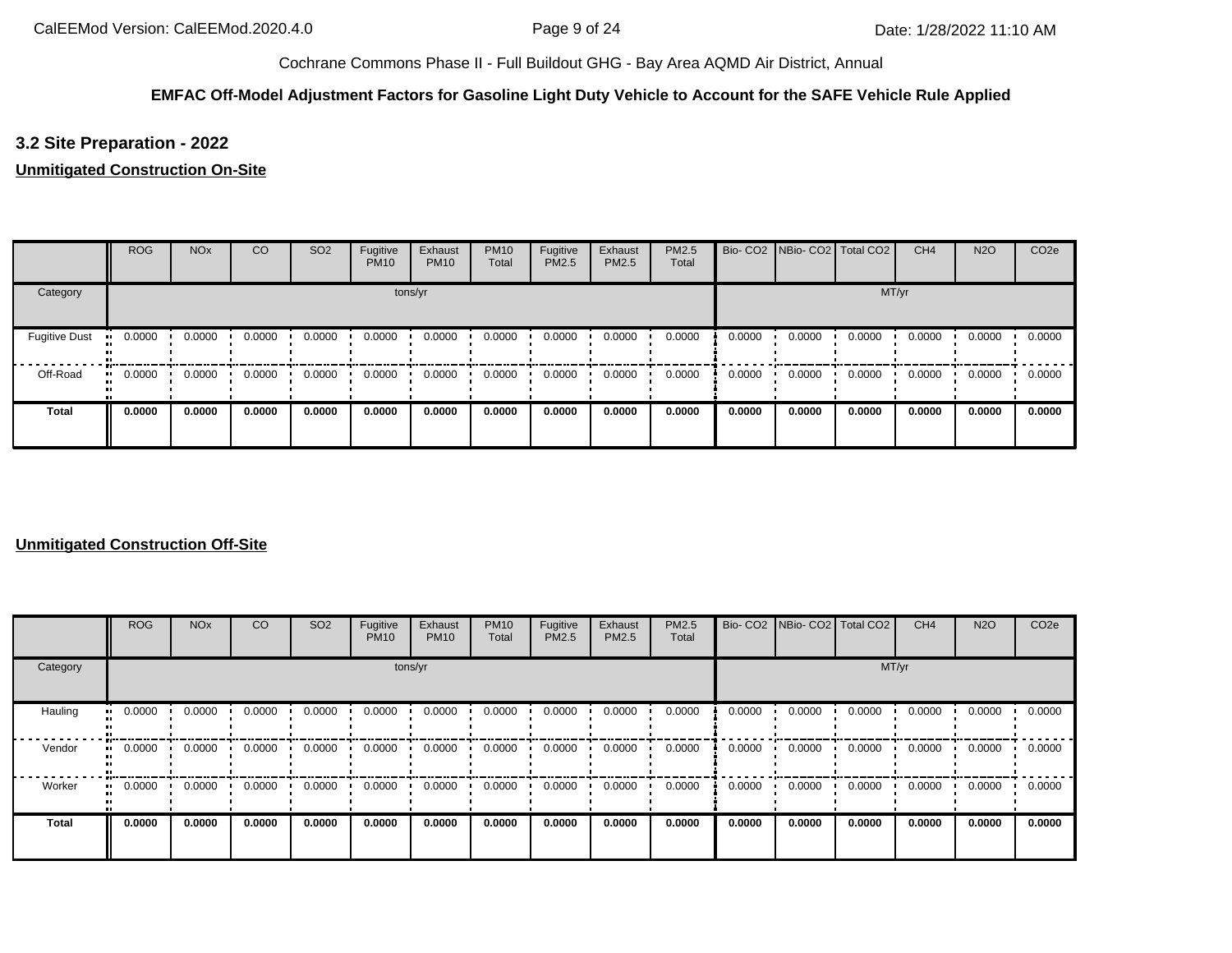# **EMFAC Off-Model Adjustment Factors for Gasoline Light Duty Vehicle to Account for the SAFE Vehicle Rule Applied**

# **3.2 Site Preparation - 2022**

## **Mitigated Construction On-Site**

|                      | <b>ROG</b>   | <b>NO<sub>x</sub></b> | CO     | SO <sub>2</sub> | Fugitive<br><b>PM10</b> | Exhaust<br><b>PM10</b> | <b>PM10</b><br>Total | Fugitive<br>PM2.5 | Exhaust<br><b>PM2.5</b> | <b>PM2.5</b><br>Total |        | Bio- CO2   NBio- CO2   Total CO2 |        | CH <sub>4</sub> | <b>N2O</b> | CO <sub>2e</sub> |
|----------------------|--------------|-----------------------|--------|-----------------|-------------------------|------------------------|----------------------|-------------------|-------------------------|-----------------------|--------|----------------------------------|--------|-----------------|------------|------------------|
| Category             |              |                       |        |                 |                         | tons/yr                |                      |                   |                         |                       |        |                                  | MT/yr  |                 |            |                  |
| <b>Fugitive Dust</b> | 0.0000       | 0.0000                | 0.0000 | 0.0000          | 0.0000                  | 0.0000                 | 0.0000               | 0.0000            | 0.0000                  | 0.0000                | 0.0000 | 0.0000                           | 0.0000 | 0.0000          | 0.0000     | 0.0000           |
| Off-Road             | 0.0000<br>ш. | 0.0000                | 0.0000 | 0.0000          | 0.0000                  | 0.0000                 | 0.0000               | 0.0000            | 0.0000                  | 0.0000                | 0.0000 | 0.0000                           | 0.0000 | 0.0000          | 0.0000     | 0.0000           |
| <b>Total</b>         | 0.0000       | 0.0000                | 0.0000 | 0.0000          | 0.0000                  | 0.0000                 | 0.0000               | 0.0000            | 0.0000                  | 0.0000                | 0.0000 | 0.0000                           | 0.0000 | 0.0000          | 0.0000     | 0.0000           |

## **Mitigated Construction Off-Site**

|              | <b>ROG</b> | <b>NO<sub>x</sub></b> | CO     | SO <sub>2</sub> | Fugitive<br><b>PM10</b> | Exhaust<br><b>PM10</b> | <b>PM10</b><br>Total | Fugitive<br>PM2.5 | Exhaust<br><b>PM2.5</b> | <b>PM2.5</b><br>Total |        | Bio- CO2   NBio- CO2   Total CO2 |        | CH <sub>4</sub> | <b>N2O</b> | CO <sub>2e</sub> |
|--------------|------------|-----------------------|--------|-----------------|-------------------------|------------------------|----------------------|-------------------|-------------------------|-----------------------|--------|----------------------------------|--------|-----------------|------------|------------------|
| Category     | tons/yr    |                       |        |                 |                         |                        |                      |                   |                         |                       |        |                                  | MT/yr  |                 |            |                  |
| Hauling      | 0.0000     | 0.0000                | 0.0000 | 0.0000          | 0.0000                  | 0.0000                 | 0.0000               | 0.0000            | 0.0000                  | 0.0000                | 0.0000 | 0.0000                           | 0.0000 | 0.0000          | 0.0000     | 0.0000           |
| Vendor       | 0.0000     | 0.0000                | 0.0000 | 0.0000          | 0.0000                  | 0.0000                 | 0.0000               | 0.0000            | 0.0000                  | 0.0000                | 0.0000 | 0.0000                           | 0.0000 | 0.0000          | 0.0000     | 0.0000           |
| Worker       | 0.0000     | 0.0000                | 0.0000 | 0.0000          | 0.0000                  | 0.0000                 | 0.0000               | 0.0000            | 0.0000                  | 0.0000                | 0.0000 | 0.0000                           | 0.0000 | 0.0000          | 0.0000     | 0.0000           |
| <b>Total</b> | 0.0000     | 0.0000                | 0.0000 | 0.0000          | 0.0000                  | 0.0000                 | 0.0000               | 0.0000            | 0.0000                  | 0.0000                | 0.0000 | 0.0000                           | 0.0000 | 0.0000          | 0.0000     | 0.0000           |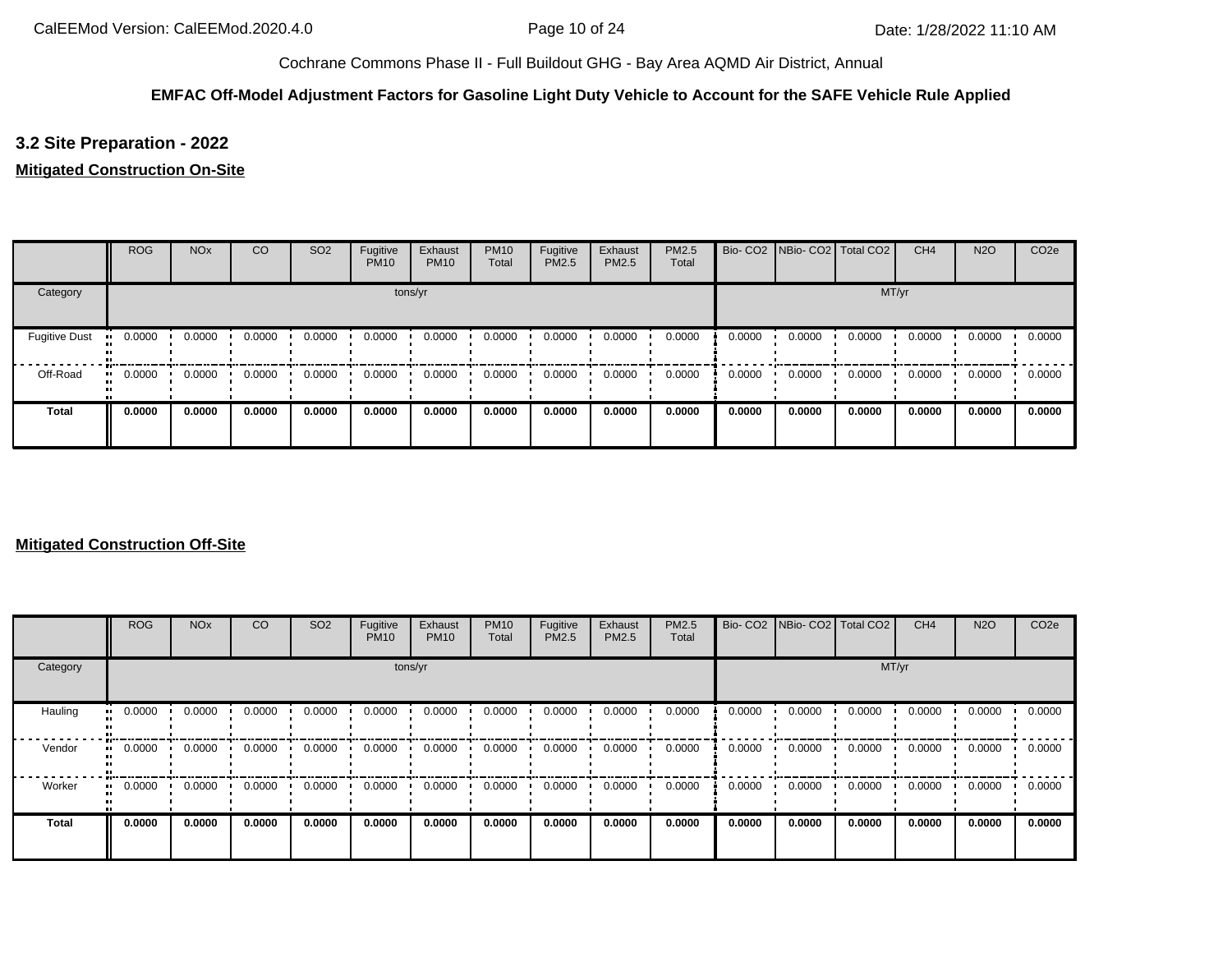#### **EMFAC Off-Model Adjustment Factors for Gasoline Light Duty Vehicle to Account for the SAFE Vehicle Rule Applied**

# **4.0 Operational Detail - Mobile**

# **4.1 Mitigation Measures Mobile**

|             | <b>ROG</b> | <b>NO<sub>x</sub></b> | CO     | SO <sub>2</sub> | Fugitive<br><b>PM10</b> | Exhaust<br><b>PM10</b> | <b>PM10</b><br>Total | Fugitive<br>PM2.5 | Exhaust<br><b>PM2.5</b> | PM2.5<br>Total |        | Bio- CO2 NBio- CO2   Total CO2 |        | CH <sub>4</sub> | <b>N2O</b> | CO <sub>2</sub> e |
|-------------|------------|-----------------------|--------|-----------------|-------------------------|------------------------|----------------------|-------------------|-------------------------|----------------|--------|--------------------------------|--------|-----------------|------------|-------------------|
| Category    | tons/yr    |                       |        |                 |                         |                        |                      |                   |                         |                |        |                                |        | MT/yr           |            |                   |
| Mitigated   | 0.0000     | 0.0000                | 0.0000 | 0.0000          | 0.0000                  | 0.0000                 | 0.0000               | 0.0000            | 0.0000                  | 0.0000         | 0.0000 | 0.0000                         | 0.0000 | 0.0000          | 0.0000     | 0.0000            |
| Unmitigated | 0.0000     | 0.0000                | 0.0000 | 0.0000          | 0.0000                  | 0.0000                 | 0.0000               | 0.0000            | 0.0000                  | 0.0000         | 0.0000 | 0.0000                         | 0.0000 | 0.0000          | 0.0000     | 0.0000            |

# **4.2 Trip Summary Information**

|                            |         | Average Daily Trip Rate |        | Unmitigated       | Mitigated         |
|----------------------------|---------|-------------------------|--------|-------------------|-------------------|
| Land Use                   | Weekday | Saturday                | Sunday | <b>Annual VMT</b> | <b>Annual VMT</b> |
| <b>Apartments Mid Rise</b> | 0.00    | 0.00                    | 0.00   |                   |                   |
| Condo/Townhouse            | 0.00    | 0.00                    | 0.00   |                   |                   |
| Hotel                      | 0.00    | 0.00                    | 0.00   |                   |                   |
| Parking Lot                | 0.00    | 0.00                    | 0.00   |                   |                   |
| <b>Strip Mall</b>          | 0.00    | 0.00                    | 0.00   |                   |                   |
| Total                      | 0.00    | 0.00                    | 0.00   |                   |                   |

# **4.3 Trip Type Information**

|                     |                       | <b>Miles</b> |                                                                |       | Trip % |       |         | Trip Purpose %  |         |
|---------------------|-----------------------|--------------|----------------------------------------------------------------|-------|--------|-------|---------|-----------------|---------|
| Land Use            | H-W or C-W            |              | H-S or C-C │ H-O or C-NW ┃H-W or C-W┃ H-S or C-C ┃ H-O or C-NW |       |        |       | Primary | <b>Diverted</b> | Pass-by |
| Apartments Mid Rise | 10.80                 | 4.80         | 5.70                                                           | 31.00 | 15.00  | 54.00 | 86      |                 |         |
| Condo/Townhouse     | 10.80<br>4.80<br>5.70 |              |                                                                | 31.00 | 15.00  | 54.00 | 86      |                 |         |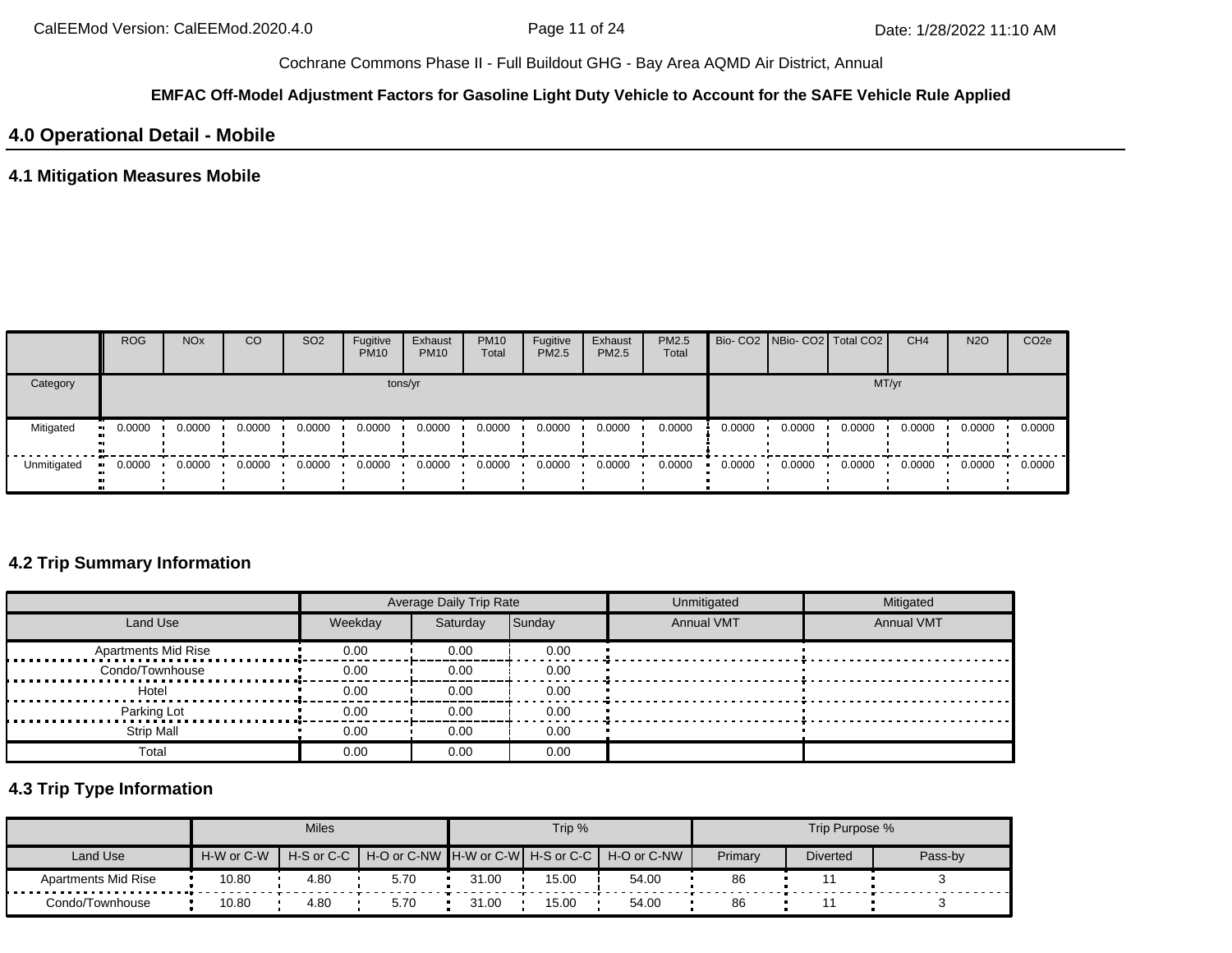**EMFAC Off-Model Adjustment Factors for Gasoline Light Duty Vehicle to Account for the SAFE Vehicle Rule Applied**

|                   |            | <b>Miles</b> |                                                          |       | Trip % |       |         | Trip Purpose %  |         |
|-------------------|------------|--------------|----------------------------------------------------------|-------|--------|-------|---------|-----------------|---------|
| Land Use          | H-W or C-W |              | H-S or C-C H-O or C-NW H-W or C-W H-S or C-C H-O or C-NW |       |        |       | Primary | <b>Diverted</b> | Pass-by |
| Hotel             | 9.50       | 7.30         | 7.30                                                     | 19.40 | 61.60  | 19.00 | 58      | 38              |         |
| Parking Lot<br>.  | 9.50       | 7.30         | 7.30                                                     | 0.00  | 0.00   | 0.00  |         |                 |         |
| <b>Strip Mall</b> | 9.50       | 7.30         | 7.30                                                     | 16.60 | 64.40  | 19.00 | 45      |                 | 15      |

# **4.4 Fleet Mix**

| Land Use                   | <b>LDA</b> | LDT <sub>1</sub> | LDT <sub>2</sub> | <b>MDV</b> | LHD1     | LHD <sub>2</sub> | <b>MHD</b> | HHD       | <b>OBUS</b> | <b>UBUS</b> | <b>MCY</b> | <b>SBUS</b> | <b>MH</b> |
|----------------------------|------------|------------------|------------------|------------|----------|------------------|------------|-----------|-------------|-------------|------------|-------------|-----------|
| <b>Apartments Mid Rise</b> | 0.555148   | 0.059467         | 0.187500         | 0.120419   | 0.022094 | 0.005825         | 0.011277   | 0.007430  | 0.000952    | 0.000505    | 0.025870   | 0.000875    | 0.002638  |
| Condo/Townhouse            | 0.555148   | 0.059467         | 0.187500         | 0.120419   | 0.022094 | 0.005825         | 0.011277   | 0.007430i | 0.000952    | 0.000505    | 0.025870   | 0.000875    | 0.002638  |
| Hotel                      | 0.555148   | 0.059467         | 0.187500         | 0.120419   | 0.022094 | 0.005825         | 0.011277   | 0.007430  | 0.000952    | 0.000505    | 0.025870   | 0.000875    | 0.002638  |
| Parking Lot                | 0.555148   | 0.059467         | 0.187500         | 0.120419   | 0.022094 | 0.005825         | 0.011277   | 0.007430  | 0.000952    | 0.000505    | 0.025870   | 0.000875    | 0.002638  |
| Strip Mall                 | 0.555148   | 0.059467         | 0.187500         | 0.120419   | 0.022094 | 0.005825         | 0.011277   | 0.007430  | 0.000952    | 0.000505    | 0.025870   | 0.000875    | 0.002638  |

# **5.0 Energy Detail**

Historical Energy Use: N

**5.1 Mitigation Measures Energy**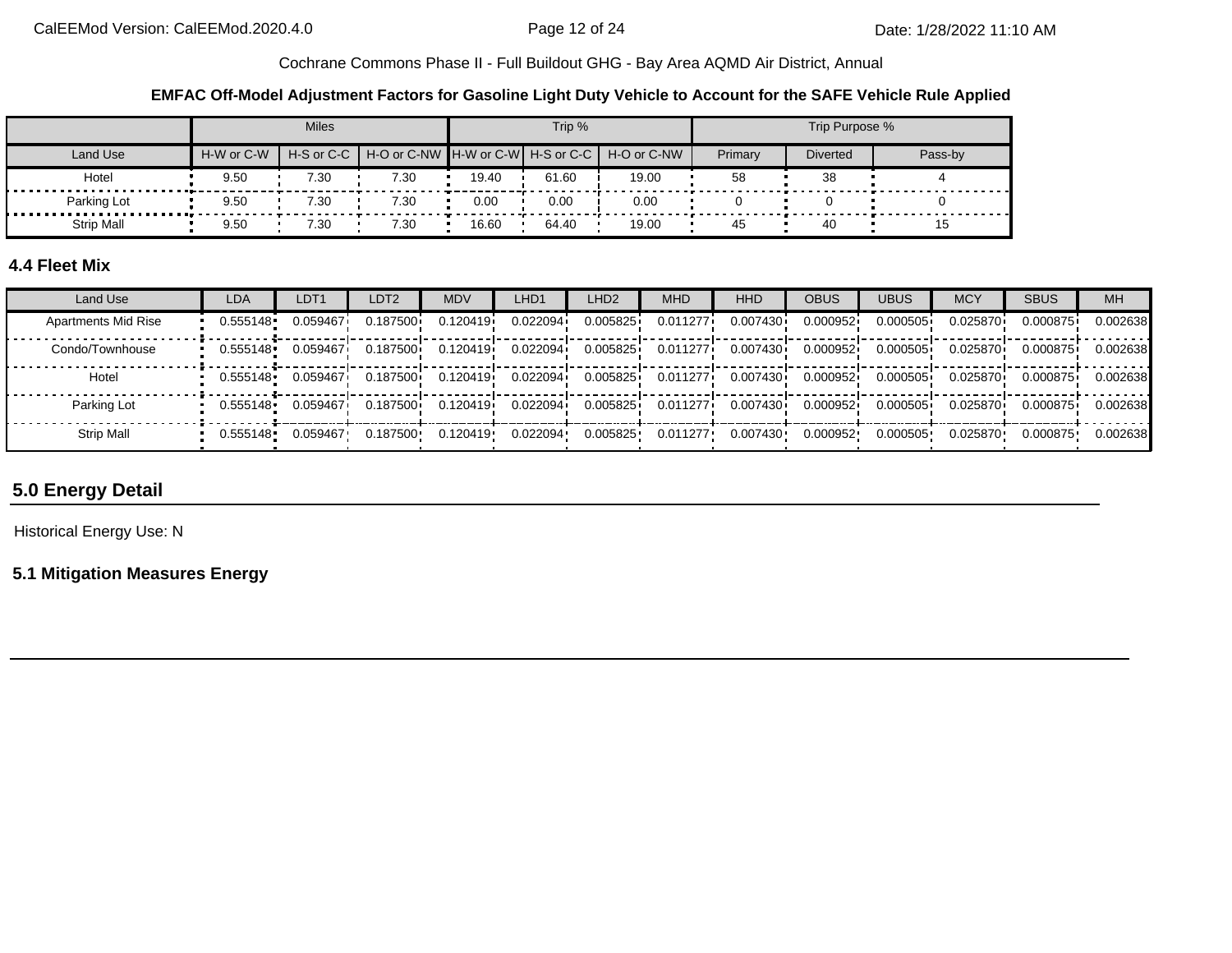## **EMFAC Off-Model Adjustment Factors for Gasoline Light Duty Vehicle to Account for the SAFE Vehicle Rule Applied**

|                                | <b>ROG</b> | <b>NO<sub>x</sub></b> | CO     | SO <sub>2</sub> | Fugitive<br><b>PM10</b> | Exhaust<br><b>PM10</b> | <b>PM10</b><br>Total | Fugitive<br>PM2.5 | Exhaust<br>PM2.5 | PM2.5<br>Total |        | Bio- CO2   NBio- CO2   Total CO2 |        | CH <sub>4</sub> | <b>N2O</b> | CO <sub>2e</sub> |
|--------------------------------|------------|-----------------------|--------|-----------------|-------------------------|------------------------|----------------------|-------------------|------------------|----------------|--------|----------------------------------|--------|-----------------|------------|------------------|
| Category                       |            |                       |        |                 |                         | tons/yr                |                      |                   |                  |                |        |                                  | MT/yr  |                 |            |                  |
| Electricity<br>Mitigated       |            |                       |        |                 |                         | 0.0000                 | 0.0000               |                   | 0.0000           | 0.0000         | 0.0000 | 4.5958                           | 4.5958 | 0.0000          | 0.0000     | 4.5958           |
| Electricity<br>Unmitigated     |            |                       |        |                 |                         | 0.0000                 | 0.0000               |                   | 0.0000           | 0.0000         | 0.0000 | 4.5958                           | 4.5958 | 0.0000          | 0.0000     | 4.5958           |
| <b>NaturalGas</b><br>Mitigated | 0.0000     | 0.0000                | 0.0000 | 0.0000          |                         | 0.0000                 | 0.0000               |                   | 0.0000           | 0.0000         | 0.0000 | 0.0000                           | 0.0000 | 0.0000          | 0.0000     | 0.0000           |
| NaturalGas<br>Unmitigated      | 0.0000     | 0.0000                | 0.0000 | 0.0000          |                         | 0.0000                 | 0.0000               |                   | 0.0000           | 0.0000         | 0.0000 | 0.0000                           | 0.0000 | 0.0000          | 0.0000     | 0.0000           |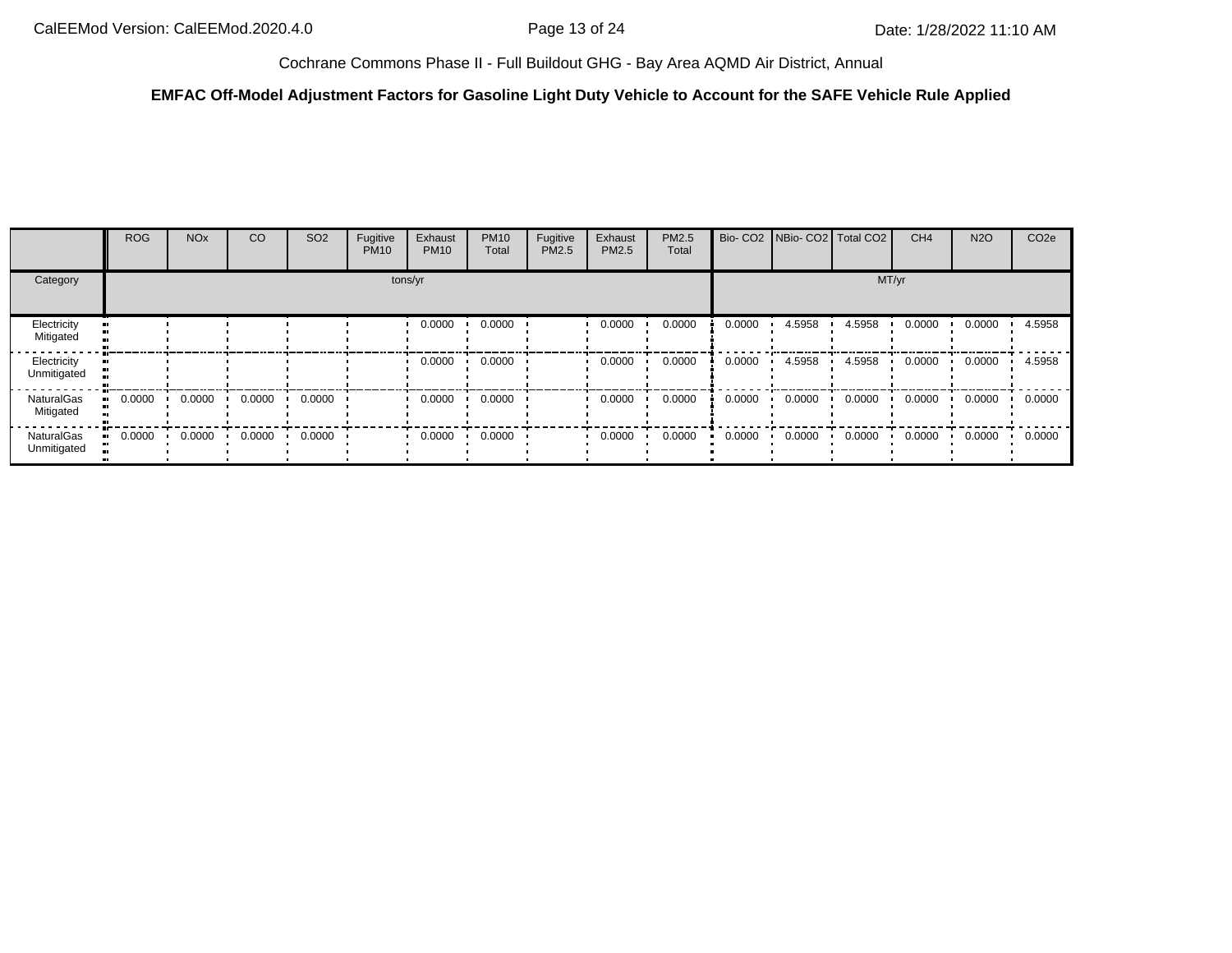#### **EMFAC Off-Model Adjustment Factors for Gasoline Light Duty Vehicle to Account for the SAFE Vehicle Rule Applied**

# **5.2 Energy by Land Use - NaturalGas**

## **Unmitigated**

|                        | <b>NaturalGa</b><br>s Use | <b>ROG</b> | <b>NO<sub>x</sub></b> | CO            | SO <sub>2</sub> | Fugitive<br><b>PM10</b> | Exhaust<br><b>PM10</b> | <b>PM10</b><br>Total | Fugitive<br>PM2.5 | Exhaust<br>PM2.5 | PM2.5<br>Total |        | Bio- CO2   NBio- CO2   Total CO2 |        | CH <sub>4</sub> | <b>N2O</b> | CO <sub>2e</sub> |
|------------------------|---------------------------|------------|-----------------------|---------------|-----------------|-------------------------|------------------------|----------------------|-------------------|------------------|----------------|--------|----------------------------------|--------|-----------------|------------|------------------|
| Land Use               | kBTU/yr                   |            | tons/yr               |               |                 |                         |                        |                      |                   |                  |                |        |                                  | MT/yr  |                 |            |                  |
| Apartments Mid<br>Rise | 0                         | 0.0000     | 0.0000                | 0.0000        | 0.0000          |                         | 0.0000                 | 0.0000               |                   | 0.0000           | 0.0000         | 0.0000 | 0.0000                           | 0.0000 | 0.0000          | 0.0000     | 0.0000           |
| Condo/Townhous         | $\Omega$<br>ш.            | 0.0000     | 0.0000                | 0.0000<br>. . | 0.0000          |                         | 0.0000                 | 0.0000               |                   | 0.0000           | 0.0000         | 0.0000 | 0.0000                           | 0.0000 | 0.0000          | 0.0000     | 0.0000           |
| Hotel                  | $\Omega$<br>ш.            | 0.0000     | 0.0000                | 0.0000        | 0.0000          |                         | 0.0000                 | 0.0000               |                   | 0.0000           | 0.0000         | 0.0000 | 0.0000                           | 0.0000 | 0.0000          | 0.0000     | 0.0000           |
| Parking Lot            | 0<br>a.                   | 0.0000     | 0.0000                | 0.0000        | 0.0000          |                         | 0.0000                 | 0.0000               |                   | 0.0000           | 0.0000         | 0.0000 | 0.0000                           | 0.0000 | 0.0000          | 0.0000     | 0.0000           |
| <b>Strip Mall</b>      | $\mathbf 0$               | 0.0000     | 0.0000                | 0.0000        | 0.0000          |                         | 0.0000                 | 0.0000               |                   | 0.0000           | 0.0000         | 0.0000 | 0.0000                           | 0.0000 | 0.0000          | 0.0000     | 0.0000           |
| <b>Total</b>           |                           | 0.0000     | 0.0000                | 0.0000        | 0.0000          |                         | 0.0000                 | 0.0000               |                   | 0.0000           | 0.0000         | 0.0000 | 0.0000                           | 0.0000 | 0.0000          | 0.0000     | 0.0000           |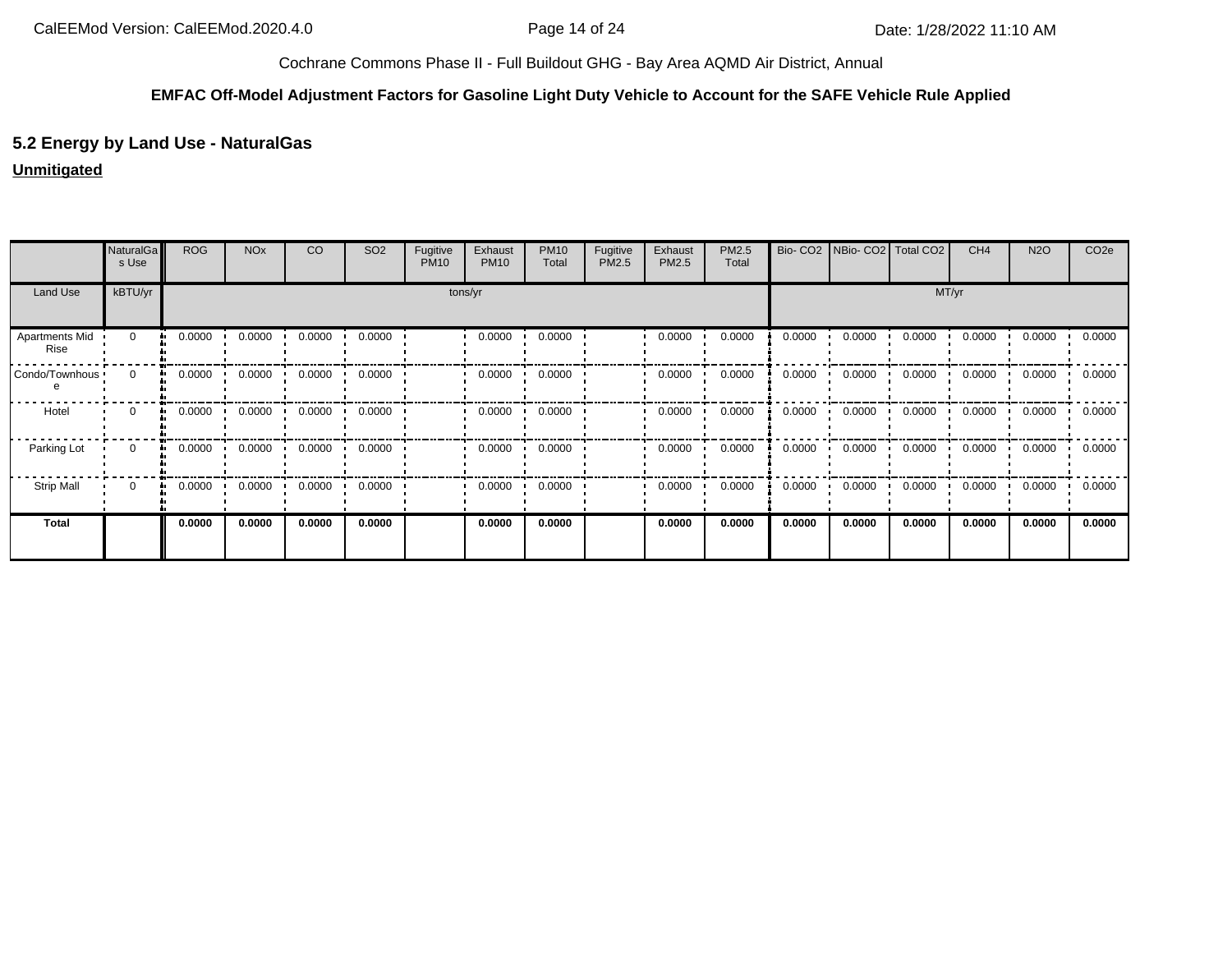#### **EMFAC Off-Model Adjustment Factors for Gasoline Light Duty Vehicle to Account for the SAFE Vehicle Rule Applied**

# **5.2 Energy by Land Use - NaturalGas**

## **Mitigated**

|                        | NaturalGa<br>s Use | <b>ROG</b>   | <b>NO<sub>x</sub></b> | CO     | SO <sub>2</sub> | Fugitive<br><b>PM10</b> | Exhaust<br><b>PM10</b> | <b>PM10</b><br>Total | Fugitive<br>PM2.5 | Exhaust<br>PM2.5 | PM2.5<br>Total |        | Bio- CO2   NBio- CO2   Total CO2 |        | CH <sub>4</sub> | <b>N2O</b>    | CO <sub>2e</sub> |
|------------------------|--------------------|--------------|-----------------------|--------|-----------------|-------------------------|------------------------|----------------------|-------------------|------------------|----------------|--------|----------------------------------|--------|-----------------|---------------|------------------|
| Land Use               | kBTU/yr            |              | tons/yr               |        |                 |                         |                        |                      |                   |                  |                |        |                                  | MT/yr  |                 |               |                  |
| Apartments Mid<br>Rise | $\mathbf 0$        | 0.0000       | 0.0000                | 0.0000 | 0.0000          |                         | 0.0000                 | 0.0000               |                   | 0.0000           | 0.0000         | 0.0000 | 0.0000                           | 0.0000 | 0.0000          | 0.0000<br>. . | 0.0000           |
| Condo/Townhous         | $\mathbf 0$<br>a.  | 0.0000       | 0.0000                | 0.0000 | 0.0000          |                         | 0.0000                 | 0.0000               |                   | 0.0000           | 0.0000         | 0.0000 | 0.0000                           | 0.0000 | 0.0000          | 0.0000        | 0.0000           |
| Hotel                  | 0                  | 0.0000<br>ш. | 0.0000                | 0.0000 | 0.0000          |                         | 0.0000                 | 0.0000               |                   | 0.0000           | 0.0000         | 0.0000 | 0.0000                           | 0.0000 | 0.0000          | 0.0000        | 0.0000           |
| Parking Lot            | $\mathbf 0$<br>ш.  | 0.0000       | 0.0000                | 0.0000 | 0.0000          |                         | 0.0000                 | 0.0000               |                   | 0.0000           | 0.0000         | 0.0000 | 0.0000                           | 0.0000 | 0.0000          | 0.0000        | 0.0000           |
| <b>Strip Mall</b>      | 0<br>a.            | 0.0000       | 0.0000                | 0.0000 | 0.0000          |                         | 0.0000                 | 0.0000               |                   | 0.0000           | 0.0000         | 0.0000 | 0.0000                           | 0.0000 | 0.0000          | 0.0000        | 0.0000           |
| <b>Total</b>           |                    | 0.0000       | 0.0000                | 0.0000 | 0.0000          |                         | 0.0000                 | 0.0000               |                   | 0.0000           | 0.0000         | 0.0000 | 0.0000                           | 0.0000 | 0.0000          | 0.0000        | 0.0000           |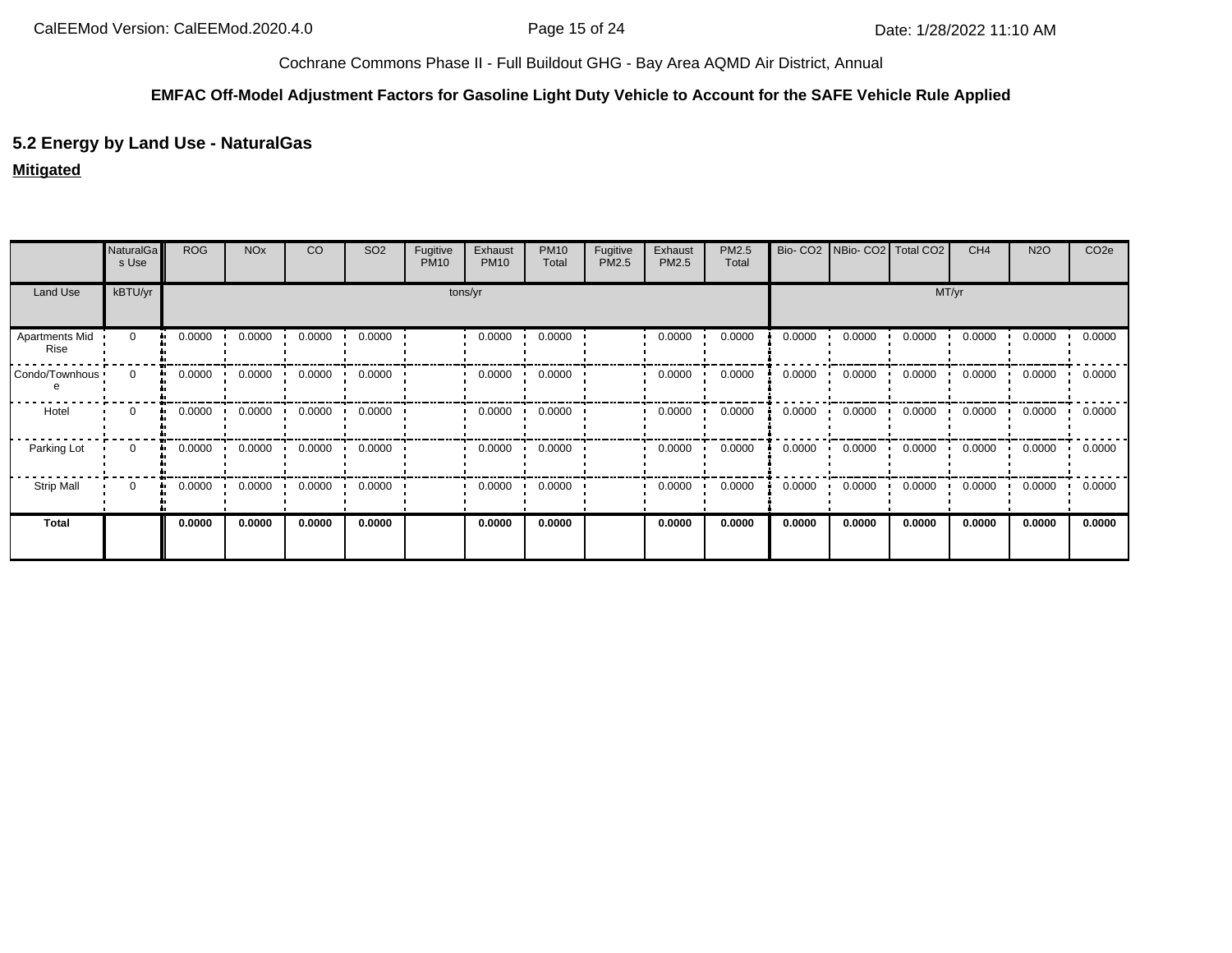#### **EMFAC Off-Model Adjustment Factors for Gasoline Light Duty Vehicle to Account for the SAFE Vehicle Rule Applied**

# **5.3 Energy by Land Use - Electricity**

**Unmitigated**

|                                      | Electricity<br>Use | Total CO <sub>2</sub> | CH <sub>4</sub> | <b>N2O</b> | CO <sub>2e</sub> |
|--------------------------------------|--------------------|-----------------------|-----------------|------------|------------------|
| Land Use                             | kWh/yr             |                       | MT/yr           |            |                  |
| <b>Apartments Mid</b><br><b>Rise</b> | 1.52337e<br>$+006$ | 1.3820                | 0.0000          | 0.0000     | 1.3820           |
| Condo/Townhous ·<br>е                | 504241             | 0.4574                | 0.0000          | 0.0000     | 0.4574           |
| Hotel                                | 1.50427e<br>$+006$ | 1.3647                | 0.0000          | 0.0000     | 1.3647           |
| Parking Lot                          | 131460             | 0.1193                | 0.0000          | 0.0000     | 0.1193           |
| <b>Strip Mall</b>                    | 1.40265e<br>$+006$ | 1.2725                | 0.0000          | 0.0000     | 1.2725           |
| <b>Total</b>                         |                    | 4.5958                | 0.0000          | 0.0000     | 4.5958           |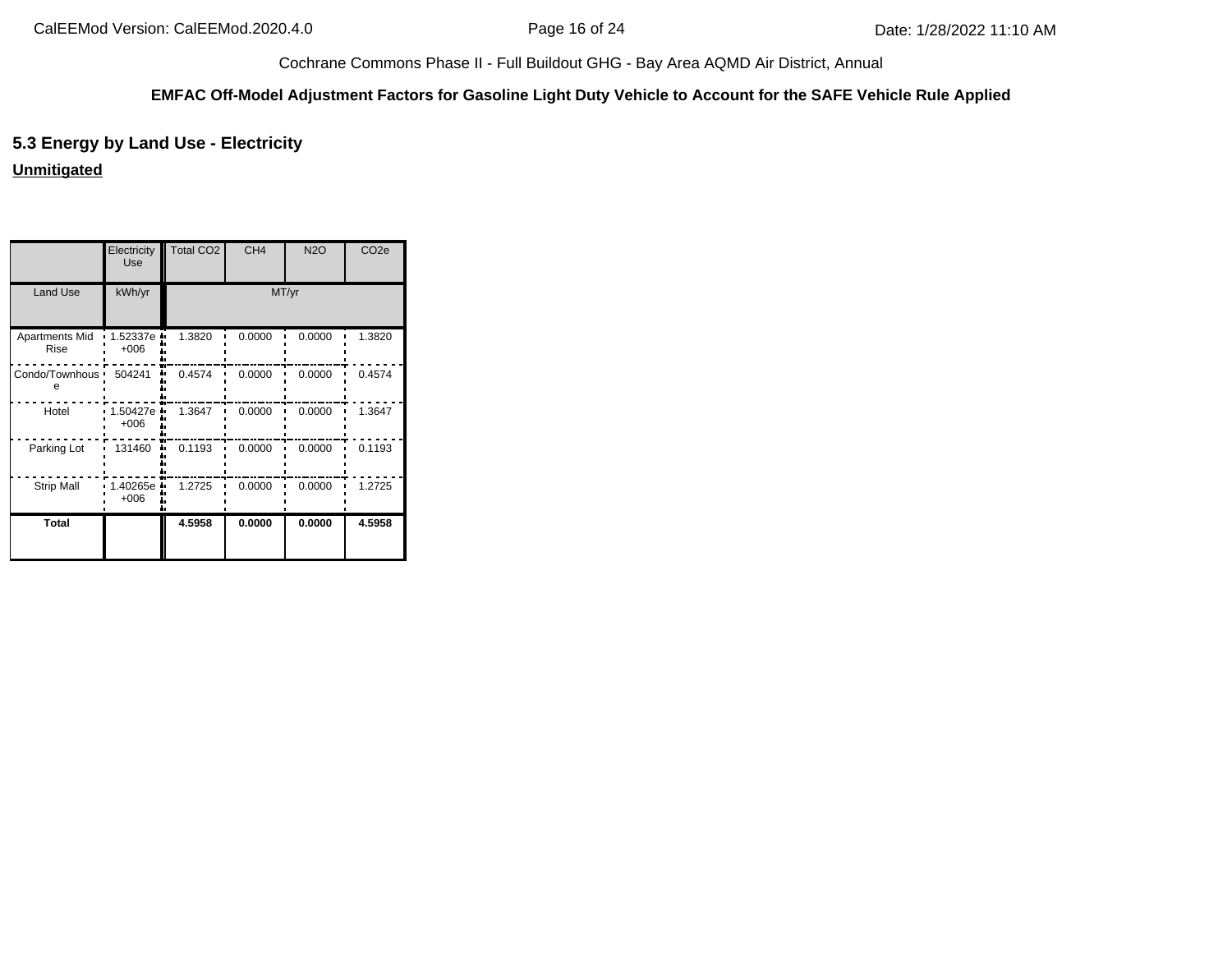#### **EMFAC Off-Model Adjustment Factors for Gasoline Light Duty Vehicle to Account for the SAFE Vehicle Rule Applied**

# **5.3 Energy by Land Use - Electricity**

#### **Mitigated**

|                               | Electricity<br>Use | Total CO <sub>2</sub> | CH <sub>4</sub> | <b>N2O</b> | CO <sub>2e</sub> |
|-------------------------------|--------------------|-----------------------|-----------------|------------|------------------|
| <b>Land Use</b>               | kWh/yr             |                       | MT/yr           |            |                  |
| <b>Apartments Mid</b><br>Rise | 1.52337e<br>$+006$ | 1.3820                | 0.0000          | 0.0000     | 1.3820           |
| Condo/Townhous ·              | 504241             | 0.4574                | 0.0000          | 0.0000     | 0.4574           |
| Hotel                         | 1.50427e<br>$+006$ | 1.3647                | 0.0000          | 0.0000     | 1.3647           |
| Parking Lot                   | 131460             | 0.1193                | 0.0000          | 0.0000     | 0.1193           |
| <b>Strip Mall</b>             | 1.40265e<br>$+006$ | 1.2725                | 0.0000          | 0.0000     | 1.2725           |
| <b>Total</b>                  |                    | 4.5958                | 0.0000          | 0.0000     | 4.5958           |

# **6.0 Area Detail**

# **6.1 Mitigation Measures Area**

No Hearths Installed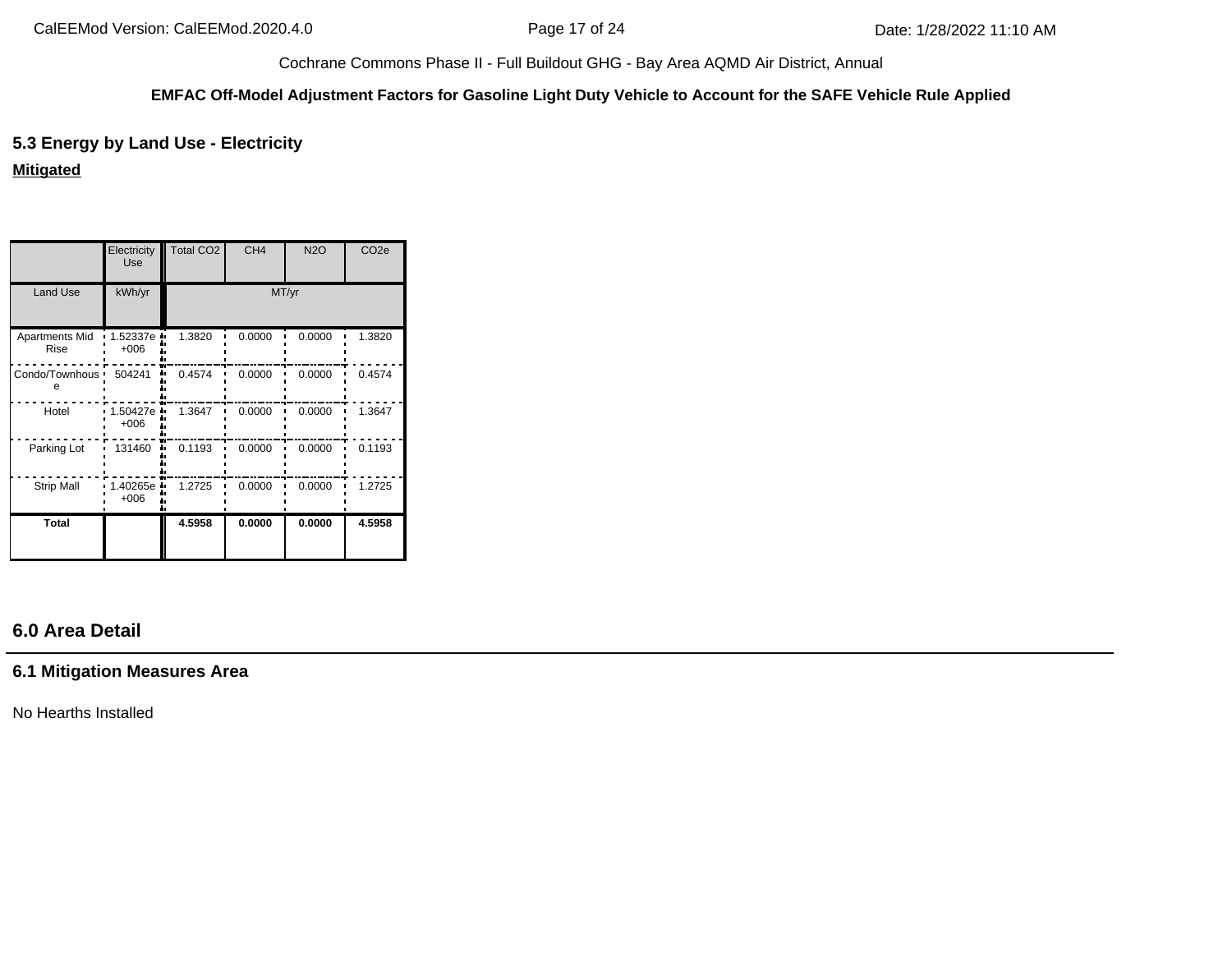## **EMFAC Off-Model Adjustment Factors for Gasoline Light Duty Vehicle to Account for the SAFE Vehicle Rule Applied**

|             | <b>ROG</b> | <b>NO<sub>x</sub></b> | <sub>CO</sub> | SO <sub>2</sub>                 | Fugitive<br><b>PM10</b> | Exhaust<br><b>PM10</b> | <b>PM10</b><br>Total | Fugitive<br>PM2.5 | Exhaust<br><b>PM2.5</b> | <b>PM2.5</b><br>Total |        | Bio- CO2 NBio- CO2 Total CO2 |        | CH <sub>4</sub> | <b>N2O</b> | CO <sub>2e</sub> |
|-------------|------------|-----------------------|---------------|---------------------------------|-------------------------|------------------------|----------------------|-------------------|-------------------------|-----------------------|--------|------------------------------|--------|-----------------|------------|------------------|
| Category    | tons/yr    |                       |               |                                 |                         |                        |                      |                   |                         |                       |        |                              |        | MT/yr           |            |                  |
| Mitigated   | $-4.3375$  | 0.0426                | 3.6990        | $2.0000e -$<br>004              |                         | 0.0206                 | 0.0206               |                   | 0.0206                  | 0.0206                | 0.0000 | 6.0618                       | 6.0618 | 5.8100e-<br>003 | 0.0000     | 6.2071           |
| Unmitigated | $-4.3375$  | 0.0426                | 3.6990        | $\cdot$ 2.0000e- $\cdot$<br>004 |                         | 0.0206                 | 0.0206               |                   | 0.0206                  | 0.0206                | 0.0000 | 6.0618                       | 6.0618 | 5.8100e-<br>003 | 0.0000     | 6.2071           |

# **6.2 Area by SubCategory**

#### **Unmitigated**

|                          | <b>ROG</b> | <b>NO<sub>x</sub></b> | CO     | SO <sub>2</sub> | Fugitive<br><b>PM10</b> | Exhaust<br><b>PM10</b> | <b>PM10</b><br>Total | Fugitive<br>PM2.5 | Exhaust<br><b>PM2.5</b> | PM2.5<br>Total |        | Bio- CO2   NBio- CO2   Total CO2 |        | CH <sub>4</sub> | <b>N2O</b> | CO <sub>2e</sub> |
|--------------------------|------------|-----------------------|--------|-----------------|-------------------------|------------------------|----------------------|-------------------|-------------------------|----------------|--------|----------------------------------|--------|-----------------|------------|------------------|
| SubCategory              |            | tons/yr               |        |                 |                         |                        |                      |                   |                         |                |        |                                  |        | MT/yr           |            |                  |
| Architectural<br>Coating | 0.5960     |                       |        |                 |                         | 0.0000                 | 0.0000               |                   | 0.0000                  | 0.0000         | 0.0000 | 0.0000                           | 0.0000 | 0.0000          | 0.0000     | 0.0000           |
| Consumer<br>Products     | 3.6302     |                       |        |                 |                         | 0.0000                 | 0.0000               |                   | 0.0000                  | 0.0000         | 0.0000 | 0.0000                           | 0.0000 | 0.0000          | 0.0000     | 0.0000           |
| Hearth                   | 0.0000     | 0.0000                | 0.0000 | 0.0000          |                         | 0.0000                 | 0.0000               |                   | 0.0000                  | 0.0000         | 0.0000 | 0.0000                           | 0.0000 | 0.0000          | 0.0000     | 0.0000           |
| Landscaping              | 0.1113     | 0.0426                | 3.6990 | 2.0000e-<br>004 |                         | 0.0206                 | 0.0206               |                   | 0.0206                  | 0.0206         | 0.0000 | 6.0618                           | 6.0618 | 5.8100e-<br>003 | 0.0000     | 6.2071           |
| Total                    | 4.3375     | 0.0426                | 3.6990 | 2.0000e-<br>004 |                         | 0.0206                 | 0.0206               |                   | 0.0206                  | 0.0206         | 0.0000 | 6.0618                           | 6.0618 | 5.8100e-<br>003 | 0.0000     | 6.2071           |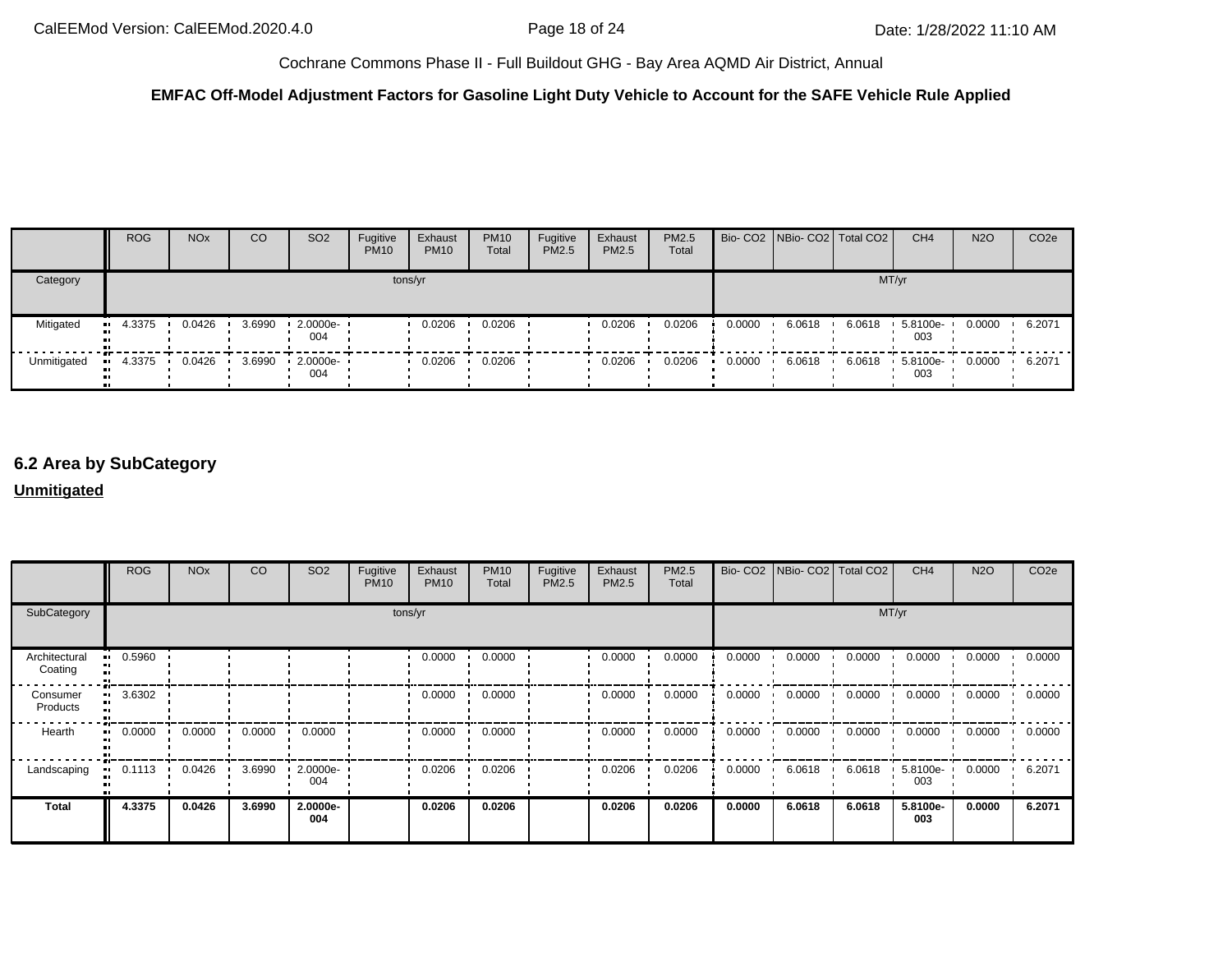#### **EMFAC Off-Model Adjustment Factors for Gasoline Light Duty Vehicle to Account for the SAFE Vehicle Rule Applied**

# **6.2 Area by SubCategory**

#### **Mitigated**

|                          | <b>ROG</b>   | <b>NO<sub>x</sub></b> | CO     | SO <sub>2</sub> | Fugitive<br><b>PM10</b> | Exhaust<br><b>PM10</b> | <b>PM10</b><br>Total | Fugitive<br>PM2.5 | Exhaust<br><b>PM2.5</b> | PM2.5<br>Total |        | Bio- CO2   NBio- CO2   Total CO2 |        | CH <sub>4</sub> | <b>N2O</b> | CO <sub>2e</sub> |
|--------------------------|--------------|-----------------------|--------|-----------------|-------------------------|------------------------|----------------------|-------------------|-------------------------|----------------|--------|----------------------------------|--------|-----------------|------------|------------------|
| SubCategory              | tons/yr      |                       |        |                 |                         |                        |                      |                   |                         |                |        |                                  |        | MT/yr           |            |                  |
| Architectural<br>Coating | 0.5960       |                       |        |                 |                         | 0.0000                 | 0.0000               |                   | 0.0000                  | 0.0000         | 0.0000 | 0.0000                           | 0.0000 | 0.0000          | 0.0000     | 0.0000           |
| Consumer<br>Products     | 3.6302       |                       |        |                 |                         | 0.0000                 | 0.0000               |                   | 0.0000                  | 0.0000         | 0.0000 | 0.0000                           | 0.0000 | 0.0000          | 0.0000     | 0.0000           |
| Hearth                   | 0.0000<br>ш. | 0.0000                | 0.0000 | 0.0000          |                         | 0.0000                 | 0.0000               |                   | 0.0000                  | 0.0000         | 0.0000 | 0.0000                           | 0.0000 | 0.0000          | 0.0000     | 0.0000           |
| Landscaping              | 0.1113       | 0.0426                | 3.6990 | 2.0000e-<br>004 |                         | 0.0206                 | 0.0206               |                   | 0.0206                  | 0.0206         | 0.0000 | 6.0618                           | 6.0618 | 5.8100e-<br>003 | 0.0000     | 6.2071           |
| <b>Total</b>             | 4.3375       | 0.0426                | 3.6990 | 2.0000e-<br>004 |                         | 0.0206                 | 0.0206               |                   | 0.0206                  | 0.0206         | 0.0000 | 6.0618                           | 6.0618 | 5.8100e-<br>003 | 0.0000     | 6.2071           |

# **7.0 Water Detail**

**7.1 Mitigation Measures Water**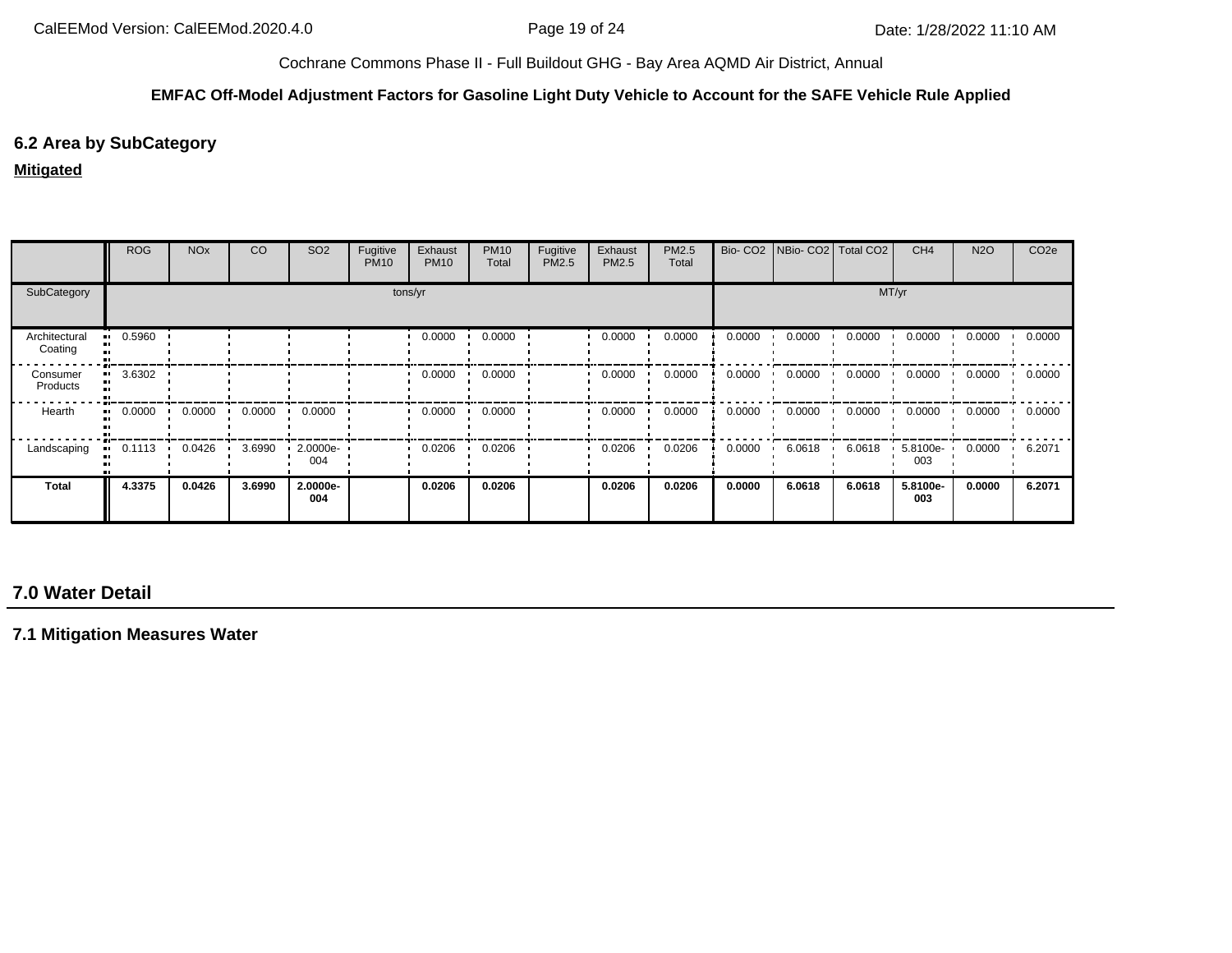#### **EMFAC Off-Model Adjustment Factors for Gasoline Light Duty Vehicle to Account for the SAFE Vehicle Rule Applied**

|             | <b>Total CO2</b>              | CH <sub>4</sub> | <b>N2O</b> | CO <sub>2e</sub> |
|-------------|-------------------------------|-----------------|------------|------------------|
| Category    |                               | MT/yr           |            |                  |
| Mitigated   | 16.5856<br>ш.<br><br>81<br>., | 0.0560          | 0.0354     | 28.5324<br>٠     |
| Unmitigated | 16.5856<br>ш<br><br><br>ш     | 0.0560          | 0.0354     | 28.5324          |

# **7.2 Water by Land Use Unmitigated**

|                               | door Use                | Indoor/Out Total CO2 | CH <sub>4</sub> | <b>N2O</b>      | CO <sub>2e</sub> |
|-------------------------------|-------------------------|----------------------|-----------------|-----------------|------------------|
| Land Use                      | Mgal                    |                      |                 | MT/yr           |                  |
| Apartments Mid<br>Rise        | $-25.6707/$<br>16.1837  | 9.2597               | 0.0313          | 0.0198          | 15.9271          |
| Condo/Townhous 6.77602 /<br>e | ۰.<br>4.27184           | 2.4442               | 8.2500e-<br>003 | 5.2100e-<br>003 | 4.2041           |
| Hotel                         | $-3.55135/$<br>0.394594 | 1.2752               | 4.3200e-<br>003 | 2.7300e-<br>003 | 2.1975           |
| Parking Lot                   | 0/0                     | 0.0000               | 0.0000          | 0.0000          | 0.0000           |
| <b>Strip Mall</b>             | 9.99979/<br>6.1289      | 3.6065               | 0.0122          | 7.6900e-<br>003 | 6.2037           |
| <b>Total</b>                  |                         | 16.5856              | 0.0560          | 0.0354          | 28.5324          |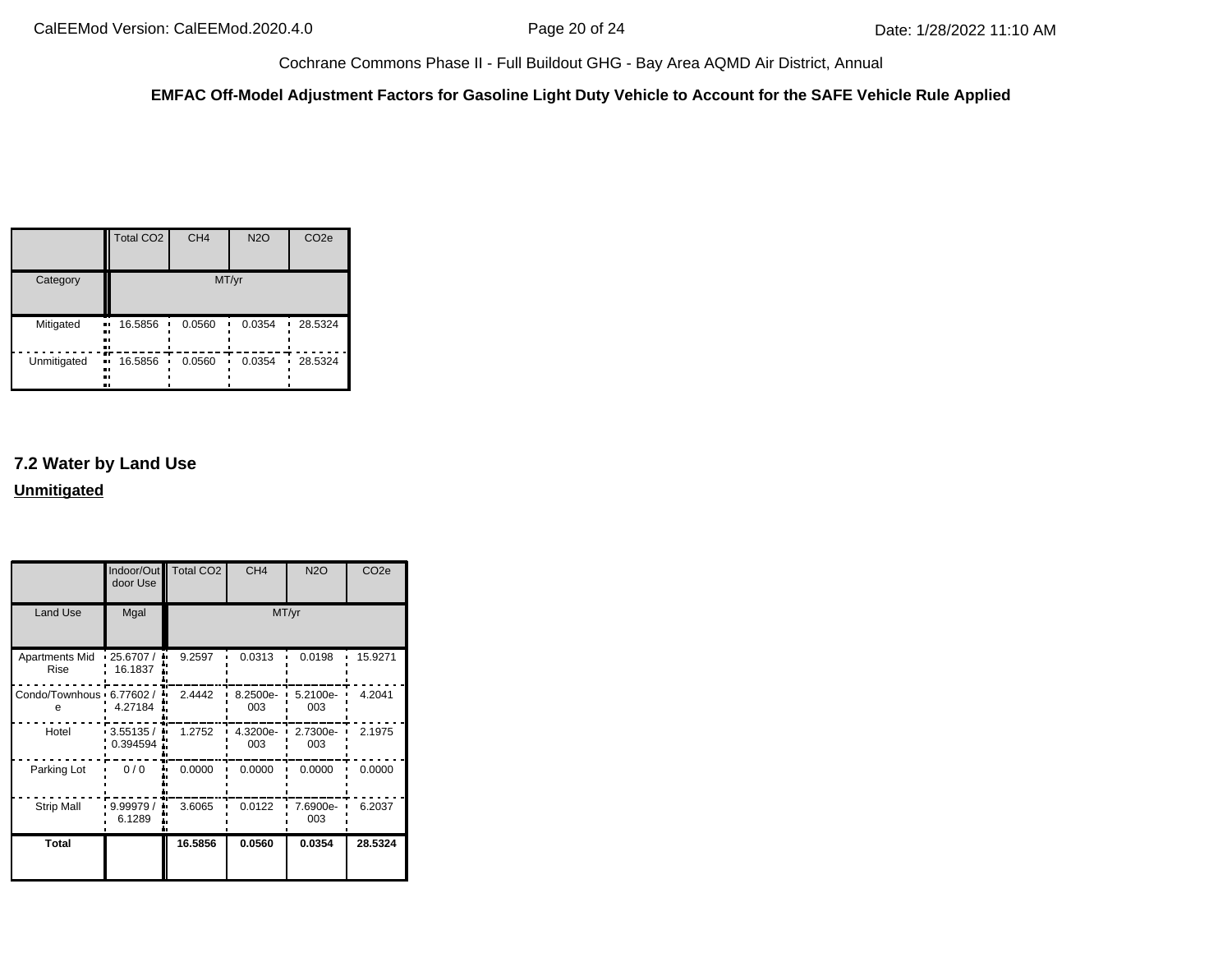#### **EMFAC Off-Model Adjustment Factors for Gasoline Light Duty Vehicle to Account for the SAFE Vehicle Rule Applied**

## **7.2 Water by Land Use**

**Mitigated**

|                                 | door Use                 | Indoor/Out Total CO2 | CH <sub>4</sub> | <b>N2O</b>      | CO <sub>2e</sub> |
|---------------------------------|--------------------------|----------------------|-----------------|-----------------|------------------|
| Land Use                        | Mgal                     |                      | MT/yr           |                 |                  |
| <b>Apartments Mid</b><br>Rise   | $-25.6707/$<br>$16.1837$ | 9.2597               | 0.0313          | 0.0198          | 15.9271          |
| Condo/Townhous · 6.77602 /<br>е | 4.27184                  | 2.4442               | 8.2500e-<br>003 | 5.2100e-<br>003 | 4.2041           |
| Hotel                           | $-3.55135/$<br>0.394594  | 1.2752               | 4.3200e-<br>003 | 2.7300e-<br>003 | 2.1975           |
| Parking Lot                     | 0/0                      | 0.0000               | 0.0000          | 0.0000          | 0.0000           |
| <b>Strip Mall</b>               | 9.99979 /<br>6.1289      | 3.6065               | 0.0122          | 7.6900e-<br>003 | 6.2037           |
| <b>Total</b>                    |                          | 16.5856              | 0.0560          | 0.0354          | 28.5324          |

# **8.0 Waste Detail**

**8.1 Mitigation Measures Waste**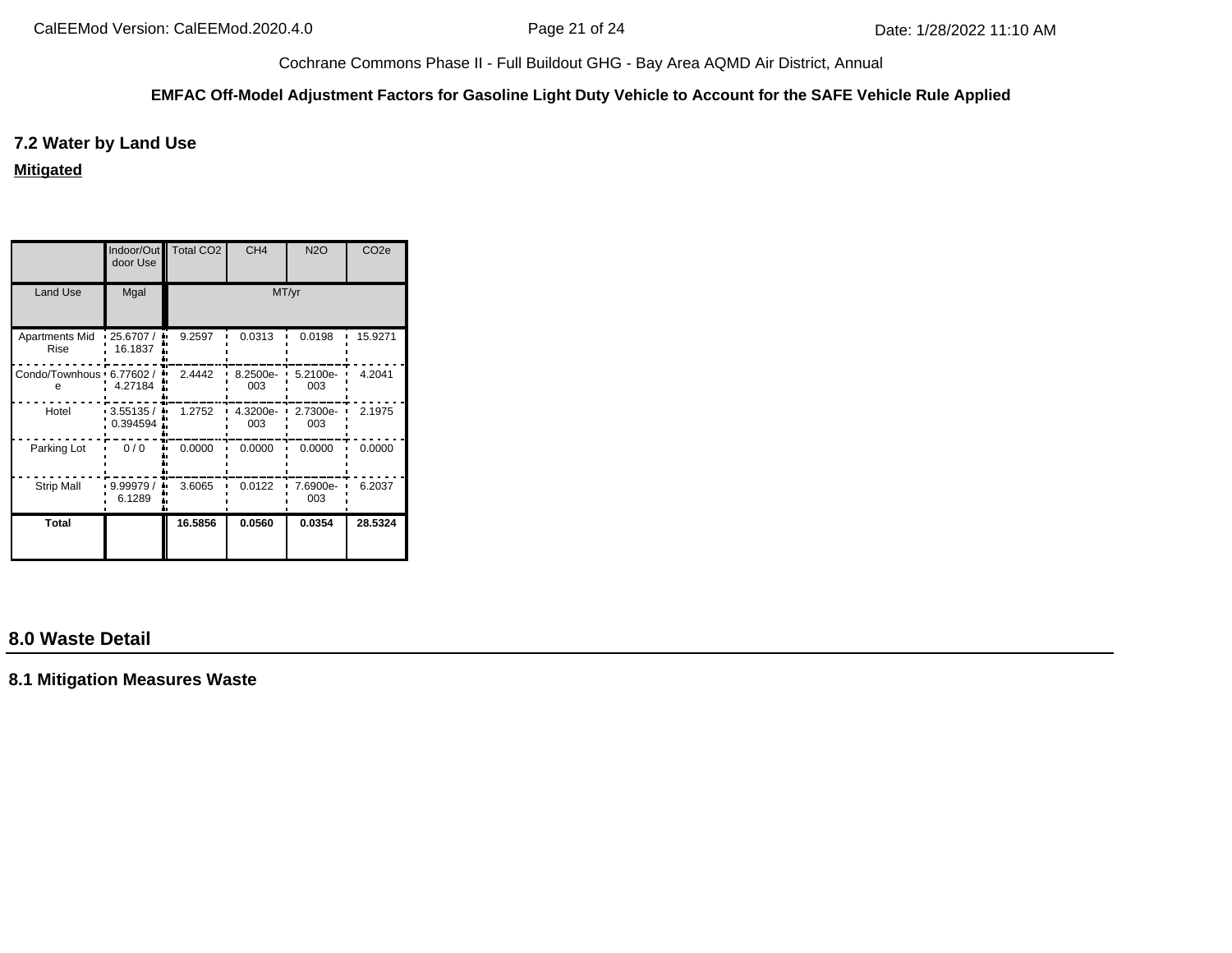#### **EMFAC Off-Model Adjustment Factors for Gasoline Light Duty Vehicle to Account for the SAFE Vehicle Rule Applied**

# **Category/Year**

|             | <b>Total CO2</b>          | CH <sub>4</sub> | <b>N2O</b> | CO <sub>2e</sub> |
|-------------|---------------------------|-----------------|------------|------------------|
|             |                           |                 | MT/yr      |                  |
| Mitigated   | 90.8344<br>ш,<br><br><br> | 5.3682          | 0.0000     | $-225.0384$      |
| Unmitigated | 90.8344<br>ш<br><br><br>  | 5.3682          | 0.0000     | 225.0384         |

# **8.2 Waste by Land Use**

**Unmitigated**

|                               | Waste<br>Disposed | Total CO <sub>2</sub> | CH <sub>4</sub> | <b>N2O</b> | CO <sub>2e</sub> |  |
|-------------------------------|-------------------|-----------------------|-----------------|------------|------------------|--|
| Land Use                      | tons              | MT/yr                 |                 |            |                  |  |
| <b>Apartments Mid</b><br>Rise | 181.24            | 36.7901               | 2.1742          | 0.0000     | 91.1459          |  |
| Condo/Townhous •<br>е         | 47.84             | 9.7111                | 0.5739          | 0.0000     | 24.0588          |  |
| Hotel                         | 76.65             | 15.5593               | 0.9195          | 0.0000     | 38.5474          |  |
| Parking Lot                   | $\Omega$          | 0.0000                | 0.0000          | 0.0000     | 0.0000           |  |
| <b>Strip Mall</b>             | 141.75            | 28.7740               | 1.7005          | 0.0000     | 71.2863          |  |
| <b>Total</b>                  |                   | 90.8344               | 5.3682          | 0.0000     | 225.0384         |  |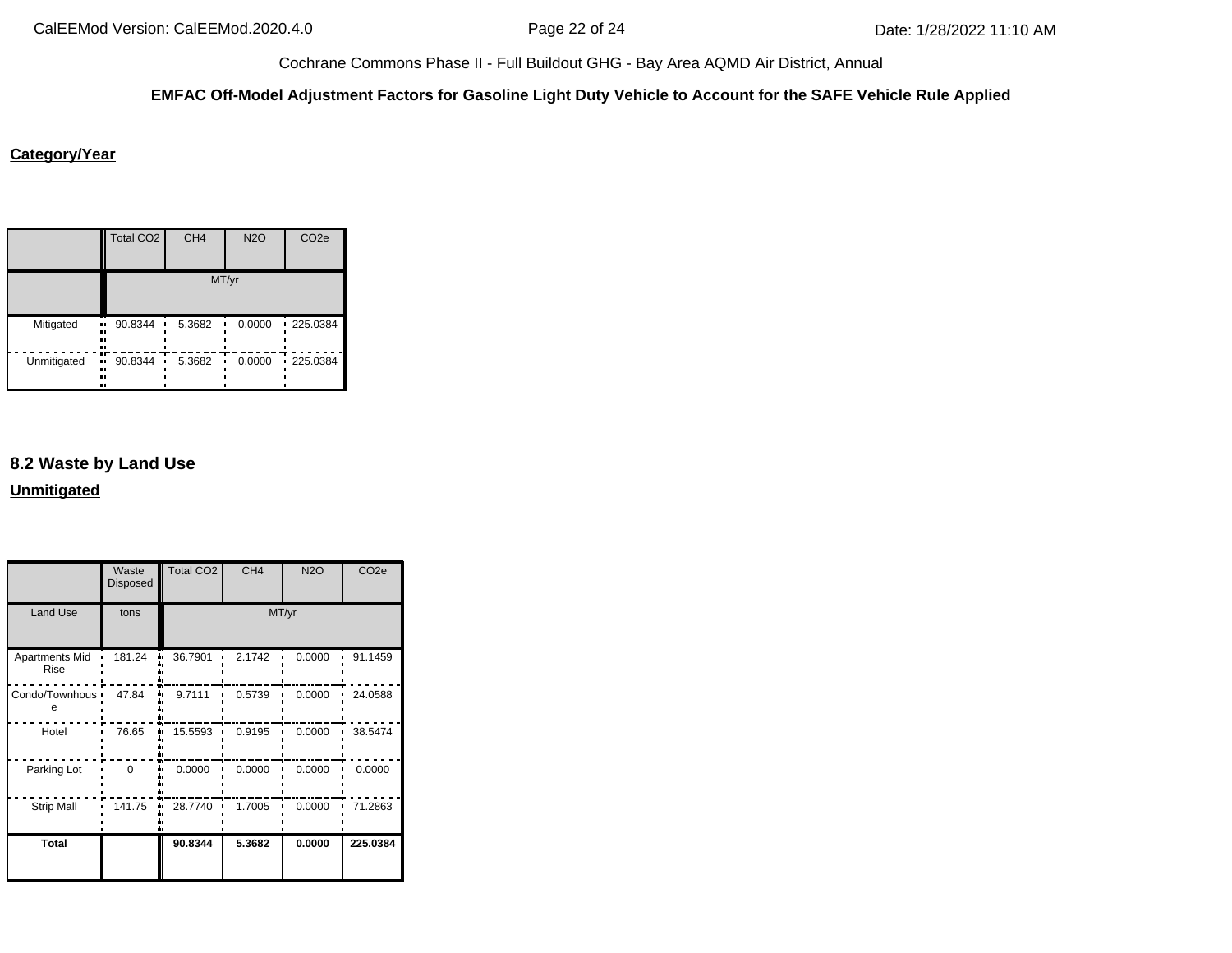#### **EMFAC Off-Model Adjustment Factors for Gasoline Light Duty Vehicle to Account for the SAFE Vehicle Rule Applied**

## **8.2 Waste by Land Use**

**Mitigated**

|                               | Waste<br><b>Disposed</b> | <b>Total CO2</b> | CH <sub>4</sub> | <b>N2O</b> | CO <sub>2e</sub> |  |
|-------------------------------|--------------------------|------------------|-----------------|------------|------------------|--|
| <b>Land Use</b>               | tons                     | MT/yr            |                 |            |                  |  |
| <b>Apartments Mid</b><br>Rise | 181.24                   | 36.7901          | 2.1742          | 0.0000     | 91.1459          |  |
| Condo/Townhous •              | 47.84                    | 9.7111           | 0.5739          | 0.0000     | 24.0588          |  |
| Hotel                         | 76.65                    | 15.5593          | 0.9195          | 0.0000     | 38.5474          |  |
| Parking Lot                   | $\Omega$                 | 0.0000           | 0.0000          | 0.0000     | 0.0000           |  |
| <b>Strip Mall</b>             | 141.75                   | 28.7740          | 1.7005          | 0.0000     | 71.2863          |  |
| <b>Total</b>                  |                          | 90.8344          | 5.3682          | 0.0000     | 225.0384         |  |

# **9.0 Operational Offroad**

| Equipment Type | Number | Hours/Day | Days/Year | Horse Power | <b>Load Factor</b> | <b>Fuel Type</b> |
|----------------|--------|-----------|-----------|-------------|--------------------|------------------|

# **10.0 Stationary Equipment**

## **Fire Pumps and Emergency Generators**

| Equipment Type      | Number | Hours/Day | Hours/Year | <b>Horse Power</b> | Load Factor | Fuel Type   |
|---------------------|--------|-----------|------------|--------------------|-------------|-------------|
| Emergency Generator |        | 0.14      | -∴∩        | 201                |             | 0.73 Diesel |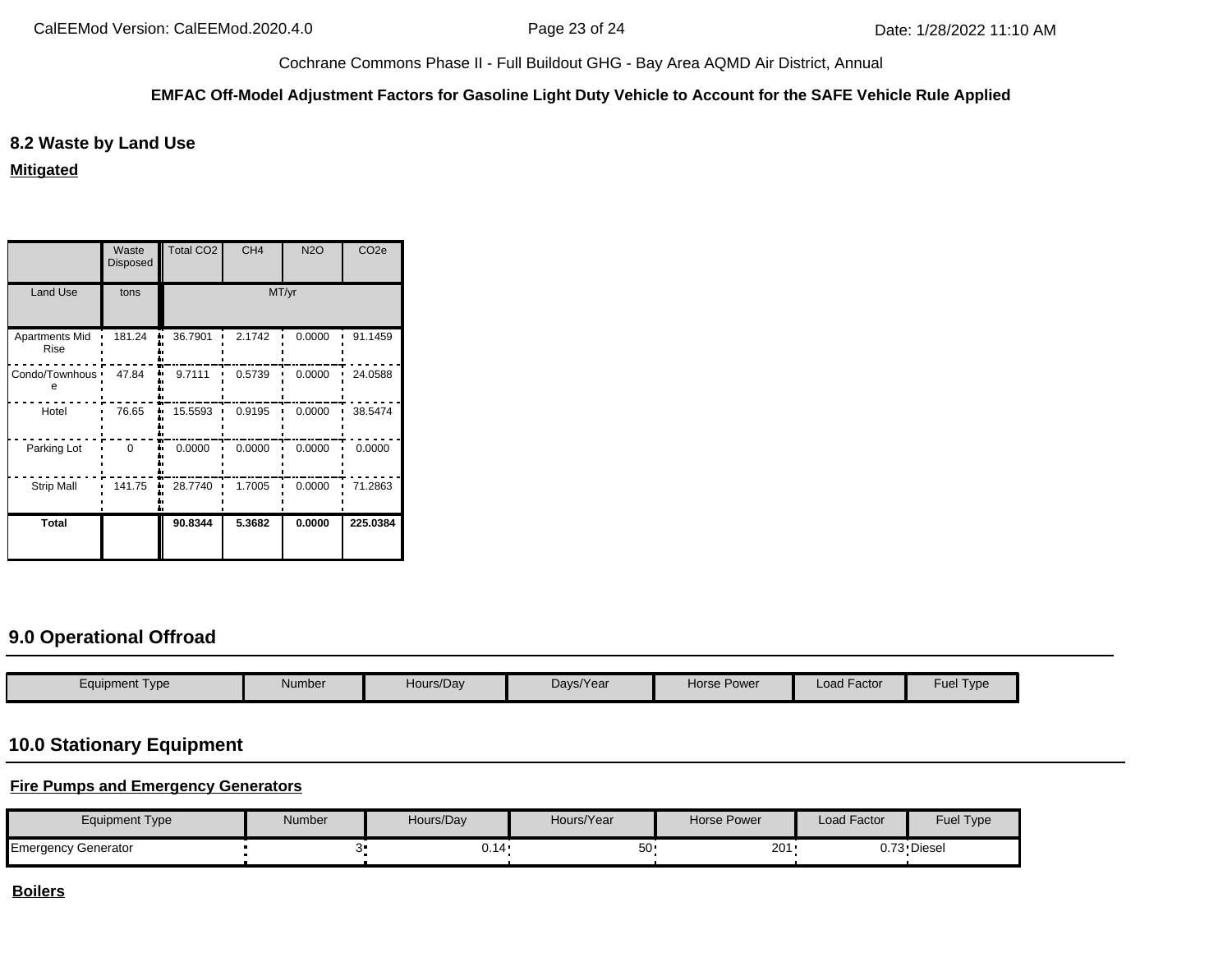# **EMFAC Off-Model Adjustment Factors for Gasoline Light Duty Vehicle to Account for the SAFE Vehicle Rule Applied**

| Equipment Type                | Number | Heat Input/Day | Heat Input/Year | <b>Boiler Rating</b> | <b>Fuel Type</b> |
|-------------------------------|--------|----------------|-----------------|----------------------|------------------|
| <b>User Defined Equipment</b> |        |                |                 |                      |                  |



# **10.1 Stationary Sources**

# **Unmitigated/Mitigated**

|                                                        | <b>ROG</b>  | <b>NO<sub>x</sub></b> | CO     | SO <sub>2</sub> | Fugitive<br><b>PM10</b> | Exhaust<br><b>PM10</b> | <b>PM10</b><br>Total | Fugitive<br><b>PM2.5</b> | Exhaust<br>PM2.5 | PM2.5<br>Total  |        | Bio- CO2 NBio- CO2 Total CO2 |         | CH <sub>4</sub> | <b>N2O</b> | CO <sub>2e</sub> |
|--------------------------------------------------------|-------------|-----------------------|--------|-----------------|-------------------------|------------------------|----------------------|--------------------------|------------------|-----------------|--------|------------------------------|---------|-----------------|------------|------------------|
| Equipment Type                                         |             |                       |        |                 | tons/yr                 |                        |                      |                          |                  |                 |        |                              | MT/yr   |                 |            |                  |
| Emergency<br>Generator -<br>Diesel (175 - 300 ·<br>HP) | 0.0247<br>. | 0.0691                | 0.0631 | .2000e-<br>004  |                         | 3.6400e-<br>003        | 3.6400e-<br>003      |                          | 3.6400e-<br>003  | 3.6400e-<br>003 | 0.0000 | 11.4810                      | 11.4810 | 1.6100e-<br>003 | 0.0000     | 11.5213          |
| Total                                                  | 0.0247      | 0.0691                | 0.0631 | .2000e-<br>004  |                         | 3.6400e-<br>003        | 3.6400e-<br>003      |                          | 3.6400e-<br>003  | 3.6400e-<br>003 | 0.0000 | 11.4810                      | 11.4810 | 1.6100e-<br>003 | 0.0000     | 11.5213          |

# **11.0 Vegetation**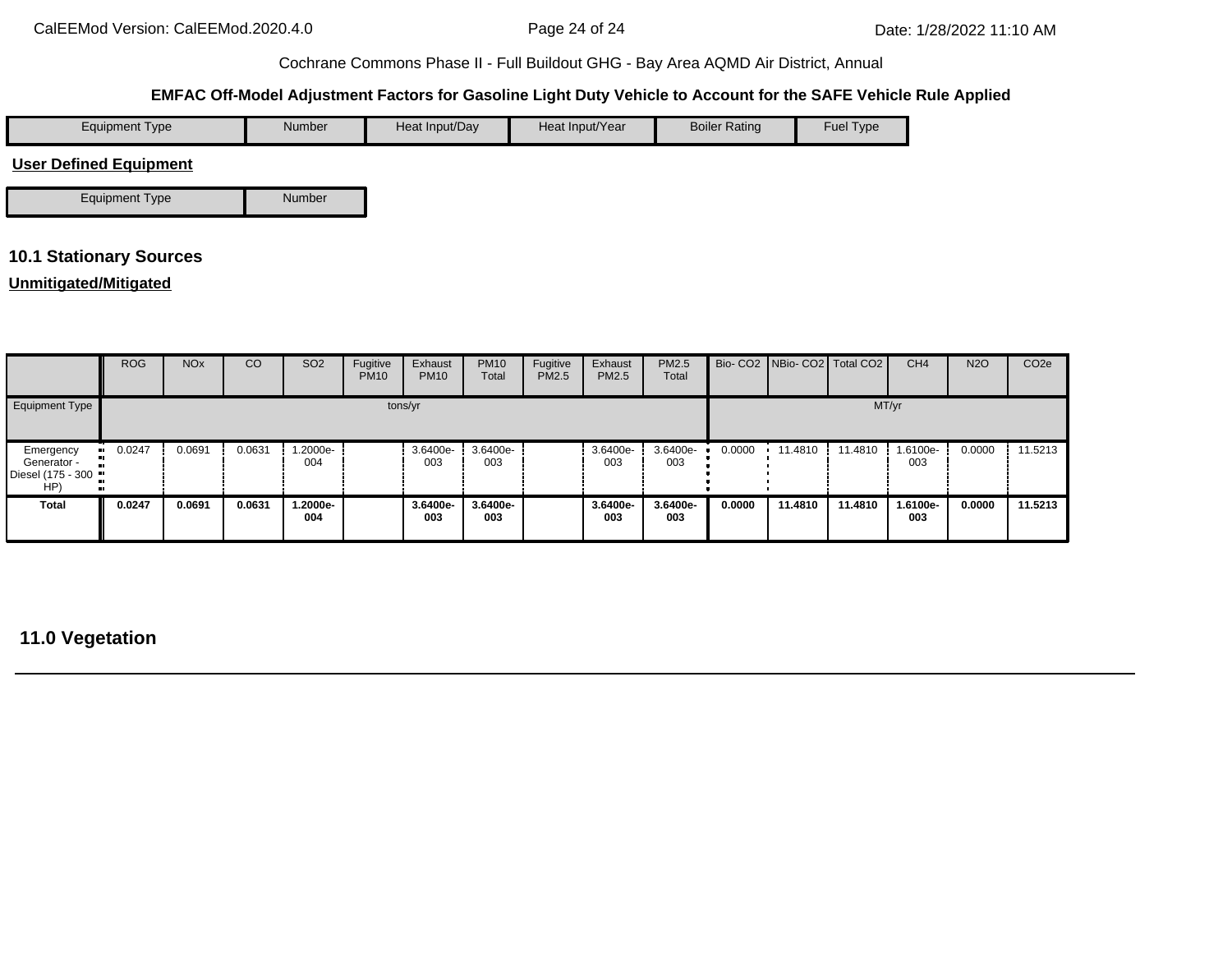#### **EMFAC Off-Model Adjustment Factors for Gasoline Light Duty Vehicle to Account for the SAFE Vehicle Rule Applied**

# **Cochrane Commons Phase II - Full Buildout (Mobile Only) GHG**

**Bay Area AQMD Air District, Annual**

# **1.0 Project Characteristics**

## **1.1 Land Usage**

| <b>Land Uses</b>      | Size   | Metric        | Lot Acreage | Floor Surface Area | Population |
|-----------------------|--------|---------------|-------------|--------------------|------------|
| Parking Lot           | 939.00 | Space         | 0.00        | 375,600.00         |            |
| Hotel                 | 140.00 | Room          | 0.00        | 203.280.00         |            |
| Single Family Housing | 498.00 | Dwelling Unit | 29.57       | 585.000.00         | 1424       |
| <b>Strip Mall</b>     | 135.00 | 1000sqft      | 0.00        | 135,000.00         |            |

## **1.2 Other Project Characteristics**

| <b>Urbanization</b>               | Urban                       | Wind Speed (m/s)                  | 2.2 | <b>Precipitation Freg (Days)</b>        | 64   |
|-----------------------------------|-----------------------------|-----------------------------------|-----|-----------------------------------------|------|
| <b>Climate Zone</b>               |                             |                                   |     | <b>Operational Year</b>                 | 2030 |
| <b>Utility Company</b>            | Silicon Valley Clean Energy |                                   |     |                                         |      |
| <b>CO2 Intensity</b><br>(lb/MWhr) | 2                           | <b>CH4 Intensity</b><br>(lb/MWhr) |     | N <sub>2</sub> O Intensity<br>(lb/MWhr) |      |

#### **1.3 User Entered Comments & Non-Default Data**

Project Characteristics - Project is in Morgan Hill, Santa Clara County --> BAAQMD. Silicon Valley Clean Energy is the electricity provider.

Land Use - 104 Townhomes, 394 apartment units modeled as 498 single-family DU for consistency with traffic, 135,000 square feet of retail, and 140 key hotel. Parking lot with 939 stalls

Construction Phase - Operational Model, No Construction Scenario

Grading -

Vehicle Trips - 8.02 trips/DU for residences, 31.8 trips/sf for retail, 11.79 trips/room for the hotel. The rates accounts for all reductions except passby reduction

Woodstoves - City of Morgan Hill Chapter 15.63, 15.63.040 ordinance: All electric construction no hearths

Area Coating - BAAQMD Regulation 8, Rule 3: Nonflat coatings 100 g/L and traffic markings 100 g/L

Energy Use - Mobile Source Emissions Model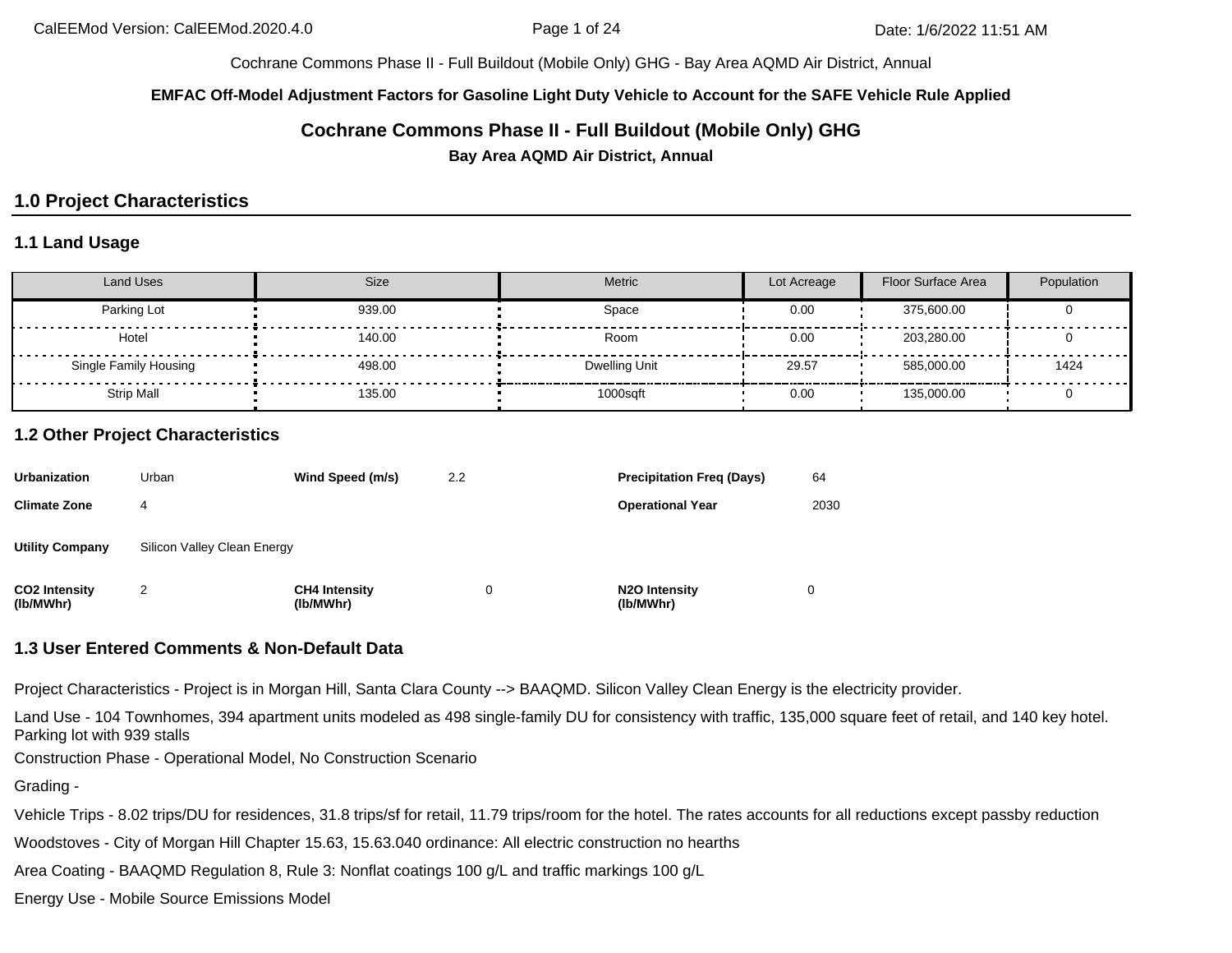## **EMFAC Off-Model Adjustment Factors for Gasoline Light Duty Vehicle to Account for the SAFE Vehicle Rule Applied**

Water And Wastewater - Mobile Source Emissions Model

Solid Waste - Mobile Source Emissions Model

Area Mitigation -

Fleet Mix -

Stationary Sources - Emergency Generators and Fire Pumps -

| <b>Table Name</b>    | Column Name       | Default Value | New Value |
|----------------------|-------------------|---------------|-----------|
| tblConstructionPhase | NumDays           | 20.00         | 0.00      |
| tblEnergyUse         | LightingElect     | 2.35          | 0.00      |
| tblEnergyUse         | LightingElect     | 0.35          | 0.00      |
| tblEnergyUse         | LightingElect     | 1,608.84      | 0.00      |
| tblEnergyUse         | LightingElect     | 5.25          | 0.00      |
| tblEnergyUse         | NT24E             | 3.22          | 0.00      |
| tblEnergyUse         | NT24E             | 6,155.97      | 0.00      |
| tblEnergyUse         | NT24E             | 2.68          | 0.00      |
| tblEnergyUse         | NT24NG            | 4.75          | 0.00      |
| tblEnergyUse         | NT24NG            | 3,155.00      | 0.00      |
| tblEnergyUse         | <b>T24E</b>       | 1.83          | 0.00      |
| tblEnergyUse         | <b>T24E</b>       | 68.41         | 0.00      |
| tblEnergyUse         | <b>T24E</b>       | 2.46          | 0.00      |
| tblEnergyUse         | <b>T24NG</b>      | 39.16         | 0.00      |
| tblEnergyUse         | <b>T24NG</b>      | 23,474.54     | 0.00      |
| tblEnergyUse         | <b>T24NG</b>      | 2.34          | 0.00      |
| tblFireplaces        | FireplaceDayYear  | 11.14         | 0.00      |
| tblFireplaces        | FireplaceHourDay  | 3.50          | 0.00      |
| tblFireplaces        | FireplaceWoodMass | 228.80        | 0.00      |
| tblFireplaces        | NumberGas         | 124.50        | 0.00      |
| tblFireplaces        | NumberNoFireplace | 39.84         | 0.00      |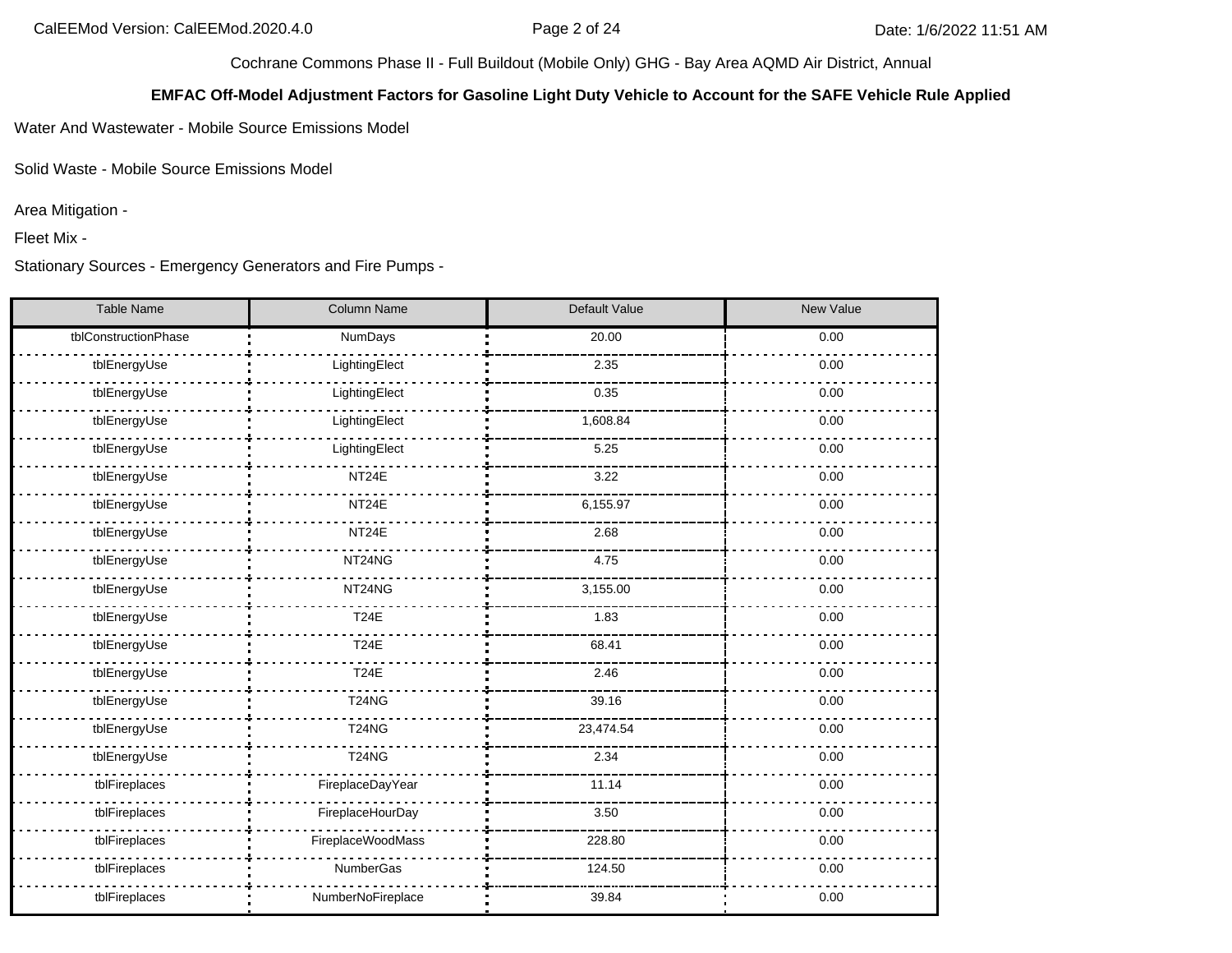## **EMFAC Off-Model Adjustment Factors for Gasoline Light Duty Vehicle to Account for the SAFE Vehicle Rule Applied**

| tblFireplaces   | NumberWood                            | 214.14        | 0.00       |
|-----------------|---------------------------------------|---------------|------------|
| tblGrading      | AcresOfGrading                        | 0.00          | 30.00      |
| tblLandUse      | LandUseSquareFeet                     | 896,400.00    | 585,000.00 |
| tblLandUse      | LotAcreage                            | 8.45          | 0.00       |
| tblLandUse      | LotAcreage                            | 4.67          | 0.00       |
| tblLandUse      | LotAcreage                            | 161.69        | 29.57      |
| tblLandUse      | LotAcreage                            | 3.10          | 0.00       |
| tblSolidWaste   | SolidWasteGenerationRate              | 76.65         | 0.00       |
| tblSolidWaste   | SolidWasteGenerationRate              | 598.08        | 0.00       |
| tblSolidWaste   | SolidWasteGenerationRate              | 141.75        | 0.00       |
| tblVehicleTrips | WD_TR                                 | 8.36          | 11.79      |
| tblVehicleTrips | WD_TR                                 | 9.44          | 8.02       |
| tblVehicleTrips | WD_TR                                 | 44.32         | 31.80      |
| tblWater        | AerobicPercent                        | 87.46         | 100.00     |
| tblWater        | AerobicPercent                        | 87.46         | 100.00     |
| tblWater        | AerobicPercent                        | 87.46         | 100.00     |
| tblWater        | AerobicPercent                        | 87.46         | 100.00     |
| tblWater        | AnaerobicandFacultativeLagoonsPercent | 2.21          | 0.00       |
| tblWater        | AnaerobicandFacultativeLagoonsPercent | 2.21          | 0.00       |
| tblWater        | AnaerobicandFacultativeLagoonsPercent | 2.21          | 0.00       |
| tblWater        | AnaerobicandFacultativeLagoonsPercent | 2.21          | 0.00       |
| tblWater        | IndoorWaterUseRate                    | 3,551,347.80  | 0.00       |
| tblWater        | IndoorWaterUseRate                    | 32,446,704.76 | 0.00       |
| tblWater        | IndoorWaterUseRate                    | 9,999,790.40  | 0.00       |
| tblWater        | OutdoorWaterUseRate                   | 394,594.20    | 0.00       |
| tblWater        | OutdoorWaterUseRate                   | 20,455,531.26 | 0.00       |
| tblWater        | OutdoorWaterUseRate                   | 6,128,903.79  | 0.00       |
| tblWater        | SepticTankPercent                     | 10.33         | 0.00       |
| tblWater        | SepticTankPercent                     | 10.33         | 0.00       |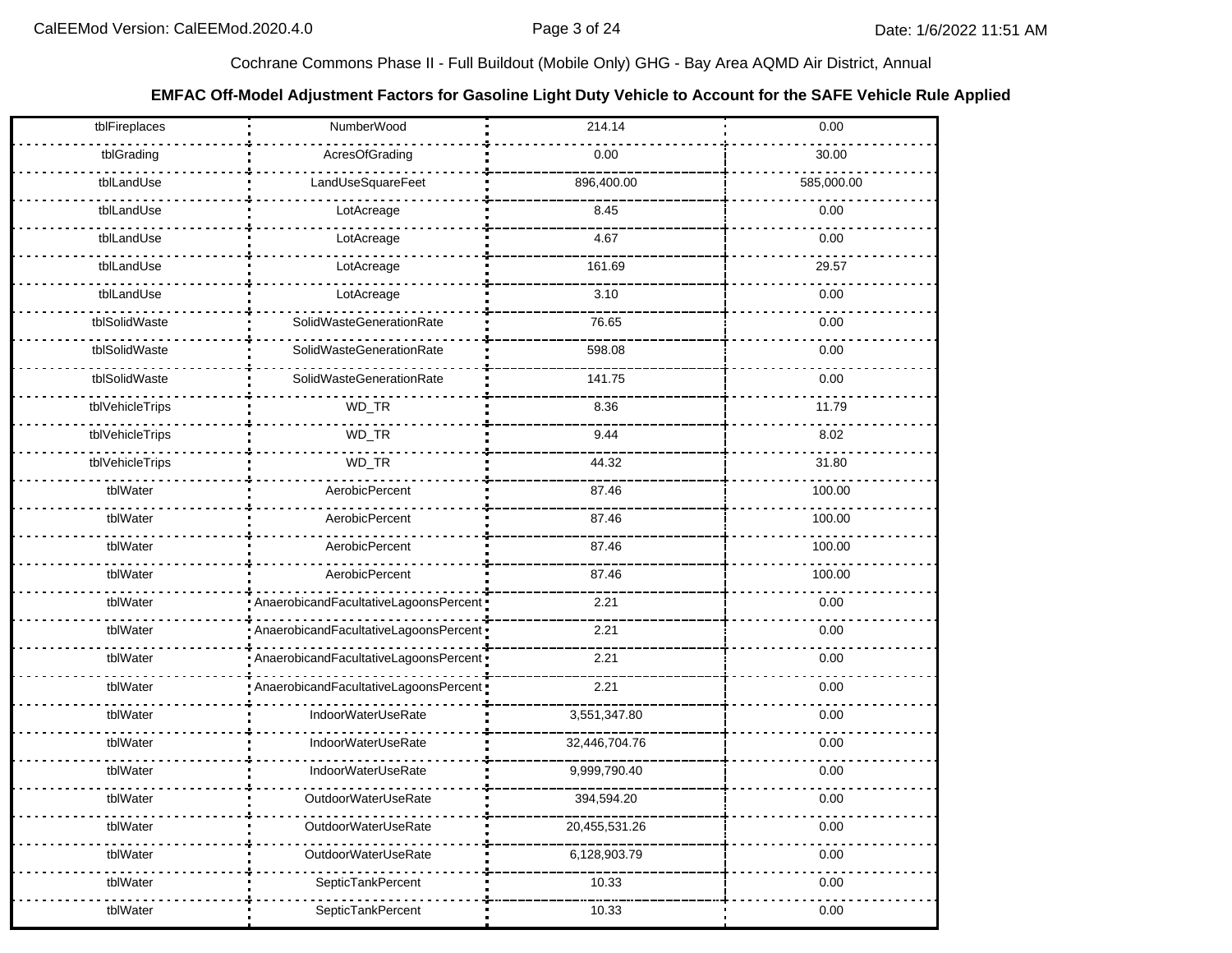#### **EMFAC Off-Model Adjustment Factors for Gasoline Light Duty Vehicle to Account for the SAFE Vehicle Rule Applied**

| tblWater      | SepticTankPercent  | 10.33  | 0.00 |
|---------------|--------------------|--------|------|
| tblWater      | SepticTankPercent  | 10.33  | 0.00 |
| tblWoodstoves | NumberCatalytic    | 19.92  | 0.00 |
| tblWoodstoves | NumberNoncatalytic | 19.92  | 0.00 |
| tblWoodstoves | WoodstoveDayYear   | 21.06  | 0.00 |
| tblWoodstoves | WoodstoveWoodMass  | 956.80 | 0.00 |

# **2.0 Emissions Summary**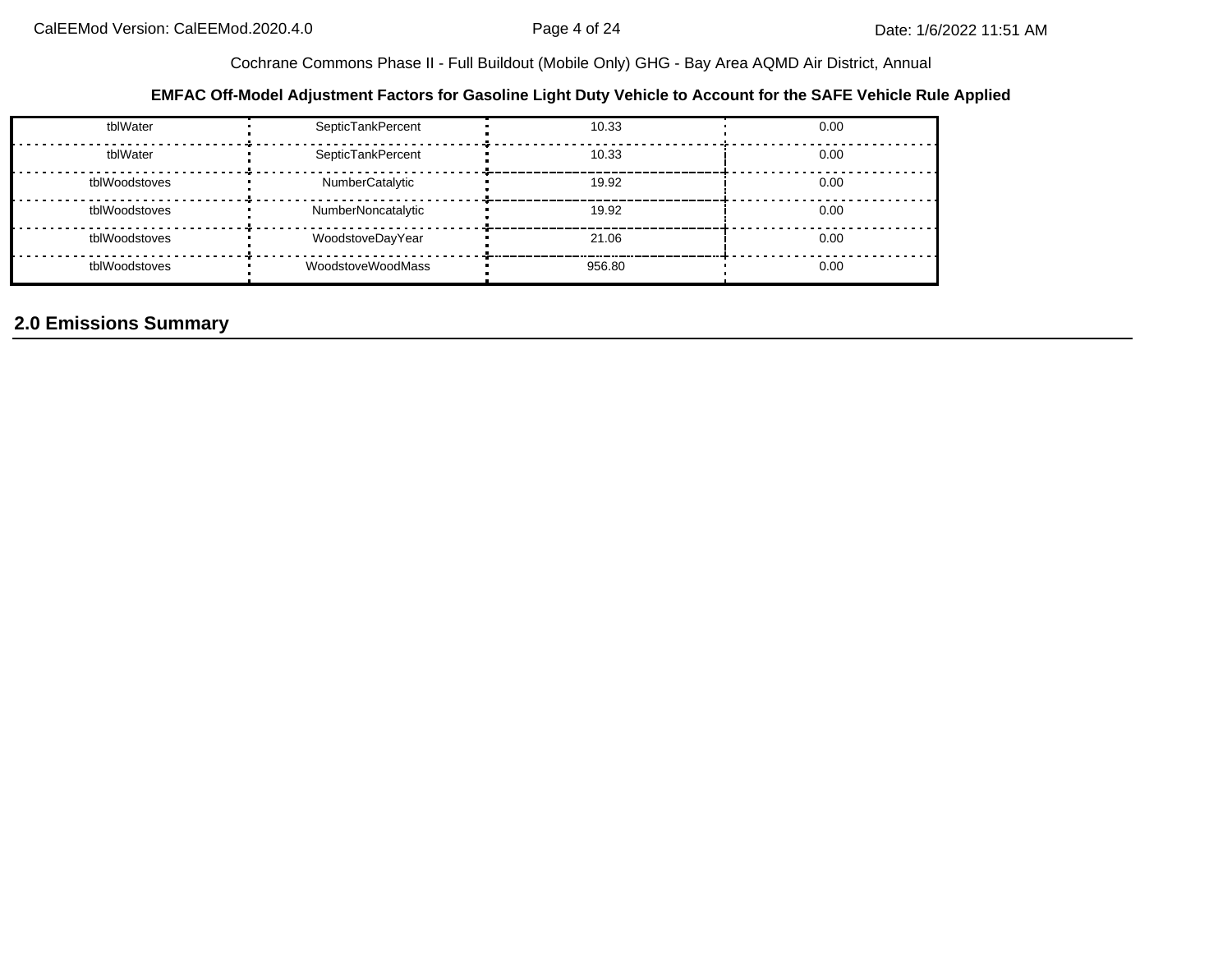#### **EMFAC Off-Model Adjustment Factors for Gasoline Light Duty Vehicle to Account for the SAFE Vehicle Rule Applied**

# **2.1 Overall Construction**

#### **Unmitigated Construction**

|                | <b>ROG</b> | <b>NO<sub>x</sub></b> | <sub>CO</sub> | SO <sub>2</sub> | Fugitive<br><b>PM10</b> | Exhaust<br><b>PM10</b> | <b>PM10</b><br>Total | Fugitive<br>PM2.5 | Exhaust<br>PM2.5 | PM2.5<br>Total |        | Bio- CO2 NBio- CO2 Total CO2 |        | CH <sub>4</sub> | <b>N2O</b> | CO <sub>2e</sub> |
|----------------|------------|-----------------------|---------------|-----------------|-------------------------|------------------------|----------------------|-------------------|------------------|----------------|--------|------------------------------|--------|-----------------|------------|------------------|
| Year           |            |                       |               |                 |                         | tons/yr                |                      |                   |                  |                |        |                              |        | MT/yr           |            |                  |
| 2022           | 0.0000<br> | 0.0000                | 0.0000        | 0.0000          | 0.0000                  | 0.0000                 | 0.0000               | 0.0000            | 0.0000           | 0.0000         | 0.0000 | 0.0000                       | 0.0000 | 0.0000          | 0.0000     | 0.0000           |
| <b>Maximum</b> | 0.0000     | 0.0000                | 0.0000        | 0.0000          | 0.0000                  | 0.0000                 | 0.0000               | 0.0000            | 0.0000           | 0.0000         | 0.0000 | 0.0000                       | 0.0000 | 0.0000          | 0.0000     | 0.0000           |

## **Mitigated Construction**

|                | <b>ROG</b>    | <b>NO<sub>x</sub></b> | CO     | SO <sub>2</sub> | Fugitive<br><b>PM10</b> | Exhaust<br><b>PM10</b> | <b>PM10</b><br><b>Total</b> | Fugitive<br>PM2.5 | Exhaust<br><b>PM2.5</b> | <b>PM2.5</b><br>Total |        | Bio- CO2   NBio- CO2   Total CO2 |        | CH <sub>4</sub> | <b>N2O</b> | CO <sub>2e</sub> |
|----------------|---------------|-----------------------|--------|-----------------|-------------------------|------------------------|-----------------------------|-------------------|-------------------------|-----------------------|--------|----------------------------------|--------|-----------------|------------|------------------|
| Year           |               |                       |        |                 |                         | tons/yr                |                             |                   |                         |                       |        |                                  |        | MT/yr           |            |                  |
| 2022           | 0.0000<br>. . | 0.0000                | 0.0000 | 0.0000          | 0.0000                  | 0.0000                 | 0.0000                      | 0.0000            | 0.0000                  | 0.0000                | 0.0000 | 0.0000                           | 0.0000 | 0.0000          | 0.0000     | 0.0000           |
| <b>Maximum</b> | 0.0000        | 0.0000                | 0.0000 | 0.0000          | 0.0000                  | 0.0000                 | 0.0000                      | 0.0000            | 0.0000                  | 0.0000                | 0.0000 | 0.0000                           | 0.0000 | 0.0000          | 0.0000     | 0.0000           |

|                             | <b>ROG</b> | <b>NO<sub>x</sub></b> | co   | SO <sub>2</sub> | <b>Fugitive</b><br><b>PM10</b> | <b>Exhaust</b><br><b>PM10</b> | <b>PM10</b><br><b>Total</b> | <b>Fugitive</b><br><b>PM2.5</b> | <b>Exhaust</b><br><b>PM2.5</b> | <b>PM2.5</b><br><b>Total</b> | Bio- CO2   NBio-CO2   Total CO2 |      |      | CH <sub>4</sub> | <b>N20</b> | CO <sub>2e</sub> |
|-----------------------------|------------|-----------------------|------|-----------------|--------------------------------|-------------------------------|-----------------------------|---------------------------------|--------------------------------|------------------------------|---------------------------------|------|------|-----------------|------------|------------------|
| Percent<br><b>Reduction</b> | 0.00       | 0.00                  | 0.00 | 0.00            | 0.00                           | 0.00                          | 0.00                        | 0.00                            | 0.00                           | 0.00                         | 0.00                            | 0.00 | 0.00 | 0.00            | 0.00       | 0.00             |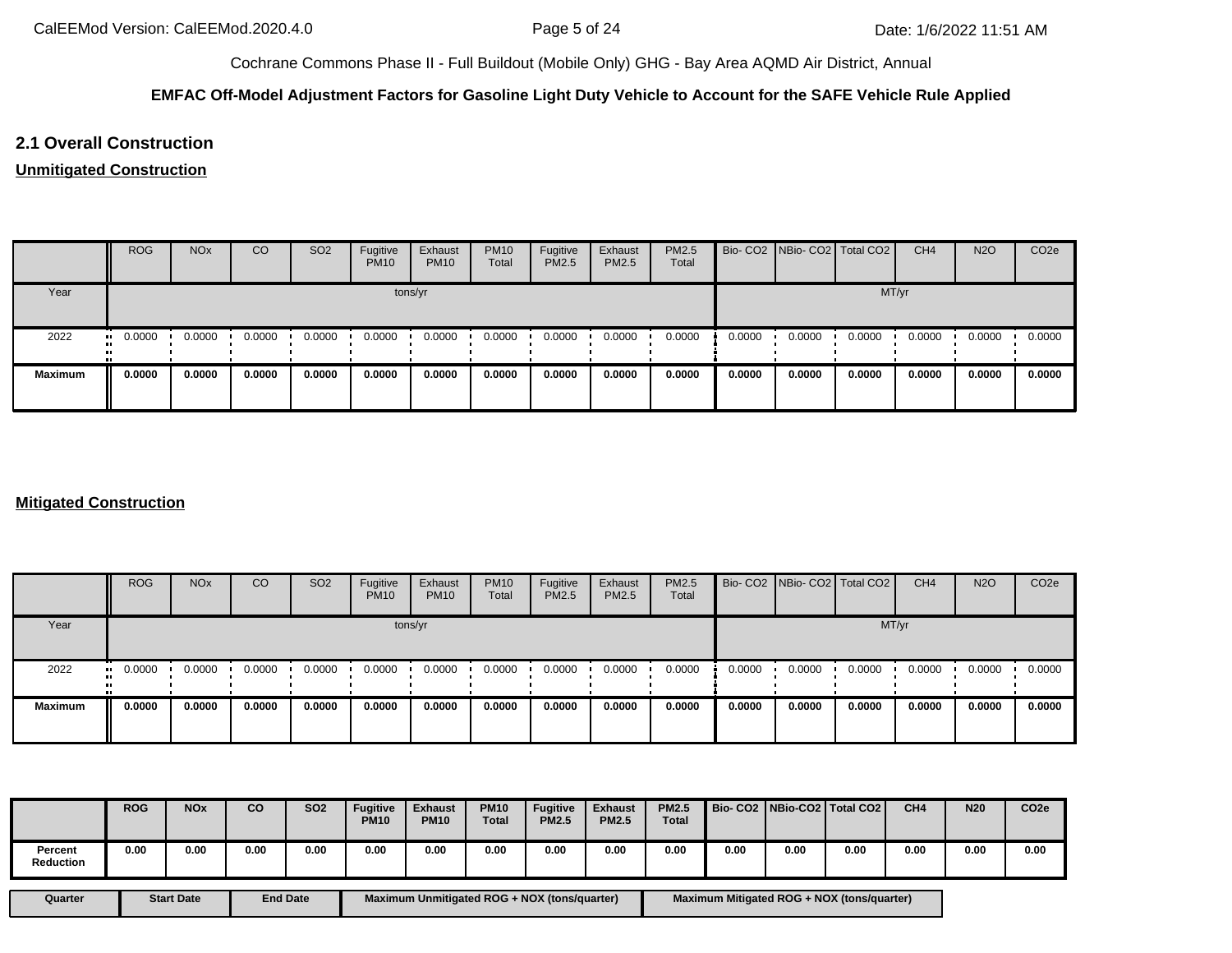#### **EMFAC Off-Model Adjustment Factors for Gasoline Light Duty Vehicle to Account for the SAFE Vehicle Rule Applied**

|--|

# **2.2 Overall Operational**

# **Unmitigated Operational**

|              | <b>ROG</b>   | <b>NO<sub>x</sub></b> | CO      | SO <sub>2</sub> | Fugitive<br><b>PM10</b> | Exhaust<br><b>PM10</b> | <b>PM10</b><br>Total | Fugitive<br>PM2.5 | Exhaust<br>PM2.5 | PM2.5<br>Total |        | Bio- CO2 NBio- CO2 Total CO2 |                     | CH <sub>4</sub> | <b>N2O</b> | CO <sub>2e</sub> |
|--------------|--------------|-----------------------|---------|-----------------|-------------------------|------------------------|----------------------|-------------------|------------------|----------------|--------|------------------------------|---------------------|-----------------|------------|------------------|
| Category     |              |                       |         |                 |                         | tons/yr                |                      |                   |                  |                |        |                              | MT/yr               |                 |            |                  |
| Area         | 4.3375<br>ш. | 0.0426                | 3.6990  | 2.0000e-<br>004 |                         | 0.0206                 | 0.0206               |                   | 0.0206           | 0.0206         | 0.0000 | 6.0618                       | 6.0618              | 5.8100e-<br>003 | 0.0000     | 6.2071           |
| Energy<br>п. | 0.0000       | 0.0000                | 0.0000  | 0.0000          |                         | 0.0000                 | 0.0000               |                   | 0.0000           | 0.0000         | 0.0000 | 0.0000                       | 0.0000              | 0.0000          | 0.0000     | 0.0000           |
| Mobile       | 3.0374<br>ш. | 3.1196                | 27.7373 | 0.0557          | 6.9736                  | 0.0378                 | 7.0115               | 1.8633            | 0.0353           | 1.8986         | 0.0000 | $5,434.454$ $5,434.454$      |                     | 0.3514          | 0.2610     | $-5,521.013$     |
| Waste        |              |                       |         |                 |                         | 0.0000                 | 0.0000               |                   | 0.0000           | 0.0000         | 0.0000 | 0.0000                       | 0.0000              | 0.0000          | 0.0000     | 0.0000           |
| Water        |              |                       |         |                 |                         | 0.0000                 | 0.0000               |                   | 0.0000           | 0.0000         | 0.0000 | 0.0000                       | 0.0000              | 0.0000          | 0.0000     | 0.0000           |
| <b>Total</b> | 7.3749       | 3.1622                | 31.4363 | 0.0559          | 6.9736                  | 0.0584                 | 7.0320               | 1.8633            | 0.0558           | 1.9191         | 0.0000 | 8                            | 5,440.516 5,440.516 | 0.3572          | 0.2610     | 5,527.220<br>8   |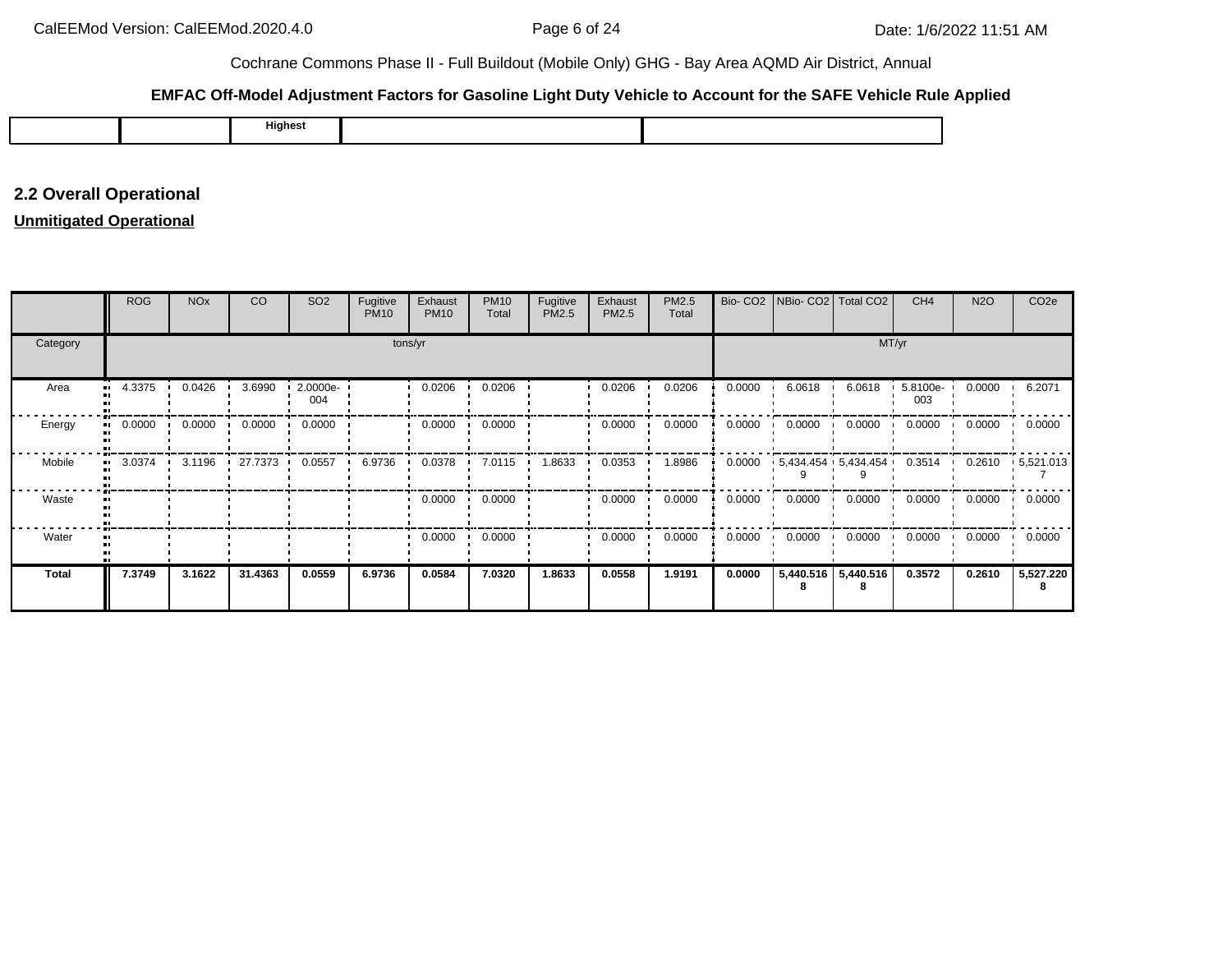#### **EMFAC Off-Model Adjustment Factors for Gasoline Light Duty Vehicle to Account for the SAFE Vehicle Rule Applied**

# **2.2 Overall Operational**

## **Mitigated Operational**

|              | <b>ROG</b> | <b>NO<sub>x</sub></b> | CO      | SO <sub>2</sub> | Fugitive<br><b>PM10</b> | Exhaust<br><b>PM10</b> | <b>PM10</b><br>Total | Fugitive<br><b>PM2.5</b> | Exhaust<br>PM2.5 | PM2.5<br>Total |        | Bio- CO2   NBio- CO2   Total CO2 |                     | CH <sub>4</sub>    | <b>N2O</b> | CO <sub>2e</sub> |
|--------------|------------|-----------------------|---------|-----------------|-------------------------|------------------------|----------------------|--------------------------|------------------|----------------|--------|----------------------------------|---------------------|--------------------|------------|------------------|
| Category     |            |                       |         |                 |                         | tons/yr                |                      |                          |                  |                |        |                                  | MT/yr               |                    |            |                  |
| Area         | 4.3375     | 0.0426                | 3.6990  | 2.0000e-<br>004 |                         | 0.0206                 | 0.0206               |                          | 0.0206           | 0.0206         | 0.0000 | 6.0618                           | 6.0618              | $5.8100e -$<br>003 | 0.0000     | 6.2071           |
| Energy       | 0.0000     | 0.0000                | 0.0000  | 0.0000          |                         | 0.0000                 | 0.0000               |                          | 0.0000           | 0.0000         | 0.0000 | 0.0000                           | 0.0000              | 0.0000             | 0.0000     | 0.0000           |
| Mobile<br>п. | 3.0374     | 3.1196                | 27.7373 | 0.0557          | 6.9736                  | 0.0378                 | 7.0115               | 1.8633                   | 0.0353           | 1.8986         | 0.0000 | $5,434.454$ $5,434.454$          |                     | 0.3514             | 0.2610     | $-5,521.013$     |
| Waste        |            |                       |         |                 |                         | 0.0000                 | 0.0000               |                          | 0.0000           | 0.0000         | 0.0000 | 0.0000                           | 0.0000              | 0.0000             | 0.0000     | 0.0000           |
| Water        |            |                       |         |                 |                         | 0.0000                 | 0.0000               |                          | 0.0000           | 0.0000         | 0.0000 | 0.0000                           | 0.0000              | 0.0000             | 0.0000     | 0.0000           |
| <b>Total</b> | 7.3749     | 3.1622                | 31.4363 | 0.0559          | 6.9736                  | 0.0584                 | 7.0320               | 1.8633                   | 0.0558           | 1.9191         | 0.0000 |                                  | 5,440.516 5,440.516 | 0.3572             | 0.2610     | 5,527.220<br>8   |

|                             | <b>ROG</b> | <b>NO<sub>x</sub></b> | co   | <b>SO2</b> | <b>Fugitive</b><br><b>PM10</b> | <b>Exhaust</b><br><b>PM10</b> | <b>PM10</b><br><b>Total</b> | <b>Fugitive</b><br><b>PM2.5</b> | <b>Exhaust</b><br><b>PM2.5</b> | <b>PM2.5</b><br><b>Total</b> |      |      | Bio-CO2   NBio-CO2   Total CO2 | CH <sub>4</sub> | <b>N20</b> | CO <sub>2e</sub> |
|-----------------------------|------------|-----------------------|------|------------|--------------------------------|-------------------------------|-----------------------------|---------------------------------|--------------------------------|------------------------------|------|------|--------------------------------|-----------------|------------|------------------|
| Percent<br><b>Reduction</b> | 0.00       | 0.00                  | 0.00 | 0.00       | 0.00                           | 0.00                          | 0.00                        | 0.00                            | 0.00                           | 0.00                         | 0.00 | 0.00 | 0.00                           | 0.00            | 0.00       | 0.00             |

# **3.0 Construction Detail**

#### **Construction Phase**

| Phase<br>Number | <b>Phase Name</b> | Phase Type        | <b>Start Date</b> | End Date | Week | Num Days Num Days | <b>Phase Description</b> |
|-----------------|-------------------|-------------------|-------------------|----------|------|-------------------|--------------------------|
|                 | •Site Preparation | •Site Preparation | $-5/2/2022$       | 5/1/2022 |      |                   |                          |

# **Acres of Grading (Site Preparation Phase): 30**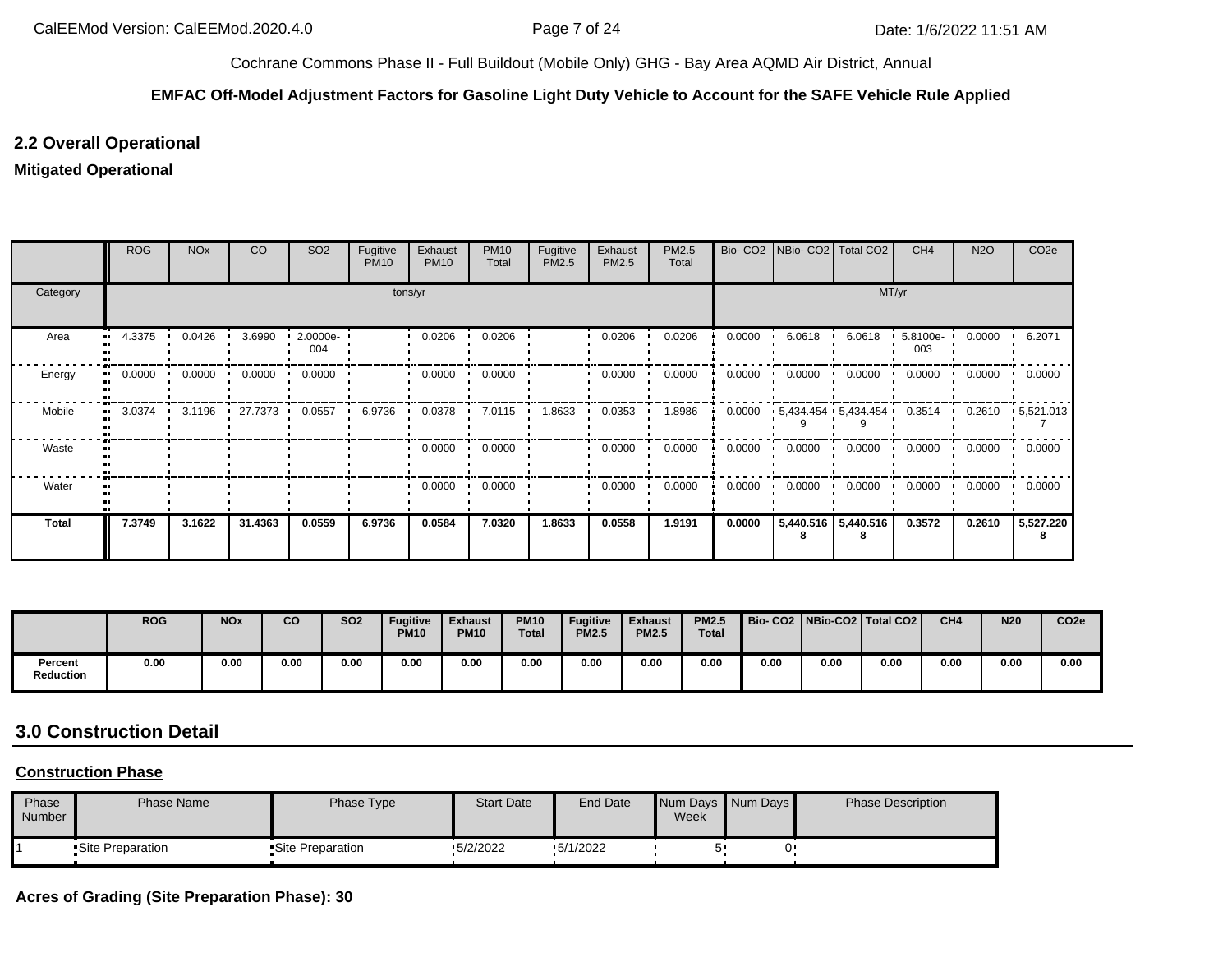#### **EMFAC Off-Model Adjustment Factors for Gasoline Light Duty Vehicle to Account for the SAFE Vehicle Rule Applied**

**Acres of Grading (Grading Phase): 0**

#### **Acres of Paving: 0**

**Residential Indoor: 0; Residential Outdoor: 0; Non-Residential Indoor: 0; Non-Residential Outdoor: 0; Striped Parking Area: 0 (Architectural Coating – sqft)**

#### **OffRoad Equipment**

| <b>Phase Name</b>       | Offroad Equipment Type     | Amount | Usage Hours  | Horse Power | Load Factor |
|-------------------------|----------------------------|--------|--------------|-------------|-------------|
| Site Preparation        | • Rubber Tired Dozers      |        | $0.00 \cdot$ | 247         | 0.40        |
| <b>Site Preparation</b> | •Tractors/Loaders/Backhoes |        | $8.00 \cdot$ | 67          | 0.37        |

## **Trips and VMT**

| <b>Phase Name</b> | <b>Offroad Equipment</b><br>Count | <b>Worker Trip</b><br>Number | Vendor Trip<br><b>Number</b> | <b>Hauling Trip</b><br>Number | <b>Worker Trip</b><br>Length | <b>Vendor Trip</b><br>Length | Hauling Trip<br>Length | Worker Vehicle<br>Class | Vendor         | Hauling<br>Vehicle Class Vehicle Class |
|-------------------|-----------------------------------|------------------------------|------------------------------|-------------------------------|------------------------------|------------------------------|------------------------|-------------------------|----------------|----------------------------------------|
| Site Preparation  |                                   | $18.00 \cdot$                | $0.00 \cdot$                 | $0.00 \cdot$                  | 10.80                        | $7.30 -$                     |                        | 20.00 LD Mix            | <b>HDT Mix</b> | <b>HHDT</b>                            |

# **3.1 Mitigation Measures Construction**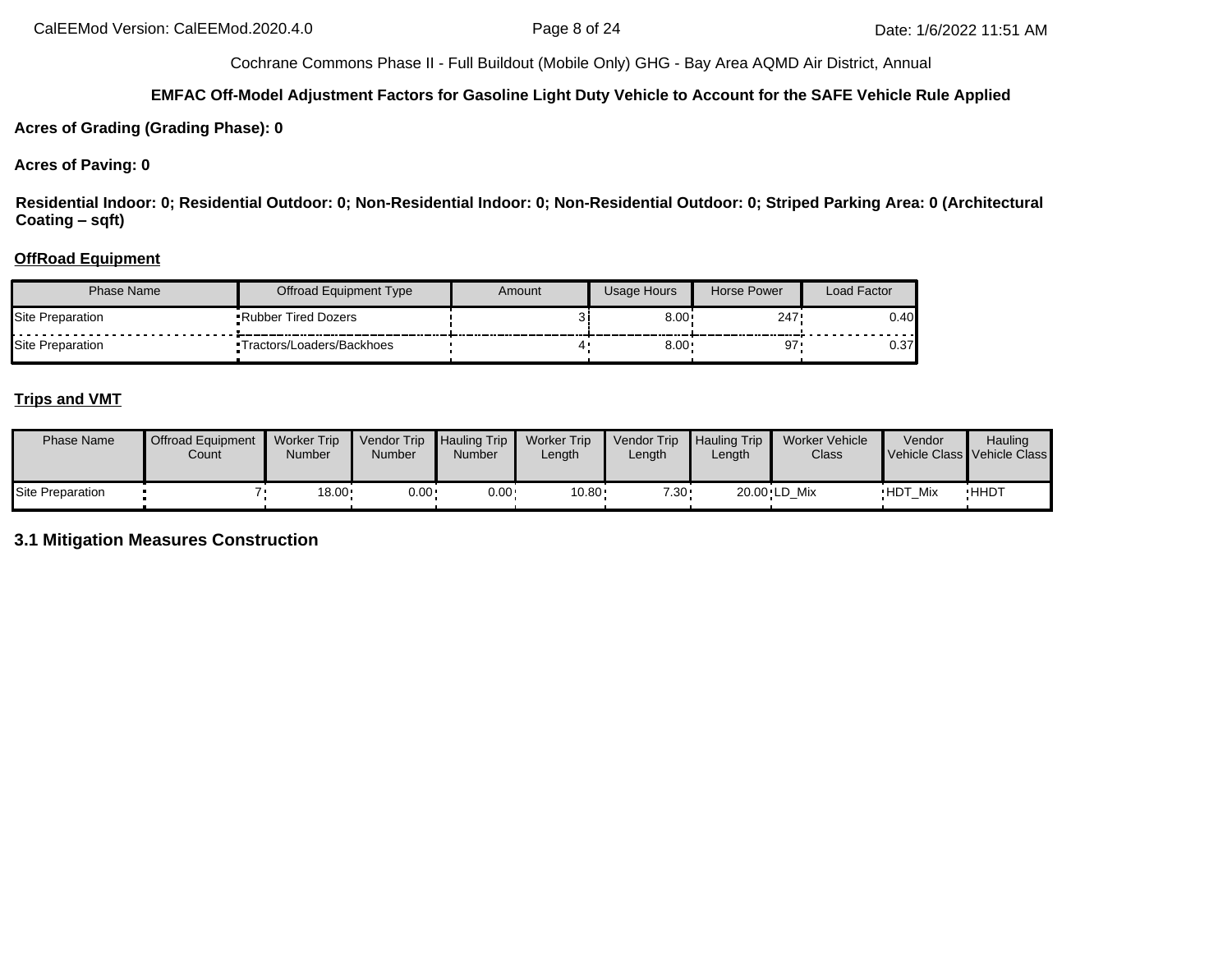#### **EMFAC Off-Model Adjustment Factors for Gasoline Light Duty Vehicle to Account for the SAFE Vehicle Rule Applied**

# **3.2 Site Preparation - 2022**

## **Unmitigated Construction On-Site**

|                      | <b>ROG</b>   | <b>NO<sub>x</sub></b> | CO     | SO <sub>2</sub> | Fugitive<br><b>PM10</b> | Exhaust<br><b>PM10</b> | <b>PM10</b><br>Total | Fugitive<br>PM2.5 | Exhaust<br><b>PM2.5</b> | <b>PM2.5</b><br>Total |        | Bio- CO2   NBio- CO2   Total CO2 |        | CH <sub>4</sub> | <b>N2O</b> | CO <sub>2e</sub> |
|----------------------|--------------|-----------------------|--------|-----------------|-------------------------|------------------------|----------------------|-------------------|-------------------------|-----------------------|--------|----------------------------------|--------|-----------------|------------|------------------|
| Category             |              |                       |        |                 |                         | tons/yr                |                      |                   |                         |                       |        |                                  | MT/yr  |                 |            |                  |
| <b>Fugitive Dust</b> | 0.0000       | 0.0000                | 0.0000 | 0.0000          | 0.0000                  | 0.0000                 | 0.0000               | 0.0000            | 0.0000                  | 0.0000                | 0.0000 | 0.0000                           | 0.0000 | 0.0000          | 0.0000     | 0.0000           |
| Off-Road             | 0.0000<br>ш. | 0.0000                | 0.0000 | 0.0000          | 0.0000                  | 0.0000                 | 0.0000               | 0.0000            | 0.0000                  | 0.0000                | 0.0000 | 0.0000                           | 0.0000 | 0.0000          | 0.0000     | 0.0000           |
| <b>Total</b>         | 0.0000       | 0.0000                | 0.0000 | 0.0000          | 0.0000                  | 0.0000                 | 0.0000               | 0.0000            | 0.0000                  | 0.0000                | 0.0000 | 0.0000                           | 0.0000 | 0.0000          | 0.0000     | 0.0000           |

## **Unmitigated Construction Off-Site**

|              | ROG    | <b>NO<sub>x</sub></b> | <sub>CO</sub> | SO <sub>2</sub> | Fugitive<br><b>PM10</b> | Exhaust<br><b>PM10</b> | <b>PM10</b><br>Total | Fugitive<br>PM2.5 | Exhaust<br>PM2.5 | <b>PM2.5</b><br>Total |        | Bio- CO2   NBio- CO2   Total CO2 |        | CH <sub>4</sub> | <b>N2O</b> | CO <sub>2e</sub> |
|--------------|--------|-----------------------|---------------|-----------------|-------------------------|------------------------|----------------------|-------------------|------------------|-----------------------|--------|----------------------------------|--------|-----------------|------------|------------------|
| Category     |        |                       |               |                 |                         | tons/yr                |                      |                   |                  |                       |        |                                  | MT/yr  |                 |            |                  |
| Hauling      | 0.0000 | 0.0000                | 0.0000        | 0.0000          | 0.0000                  | 0.0000                 | 0.0000               | 0.0000            | 0.0000           | 0.0000                | 0.0000 | 0.0000                           | 0.0000 | 0.0000          | 0.0000     | 0.0000           |
| Vendor       | 0.0000 | 0.0000                | 0.0000        | 0.0000          | 0.0000                  | 0.0000                 | 0.0000               | 0.0000            | 0.0000           | 0.0000                | 0.0000 | 0.0000                           | 0.0000 | 0.0000          | 0.0000     | 0.0000           |
| Worker       | 0.0000 | 0.0000                | 0.0000        | 0.0000          | 0.0000                  | 0.0000                 | 0.0000               | 0.0000            | 0.0000           | 0.0000                | 0.0000 | 0.0000                           | 0.0000 | 0.0000          | 0.0000     | 0.0000           |
| <b>Total</b> | 0.0000 | 0.0000                | 0.0000        | 0.0000          | 0.0000                  | 0.0000                 | 0.0000               | 0.0000            | 0.0000           | 0.0000                | 0.0000 | 0.0000                           | 0.0000 | 0.0000          | 0.0000     | 0.0000           |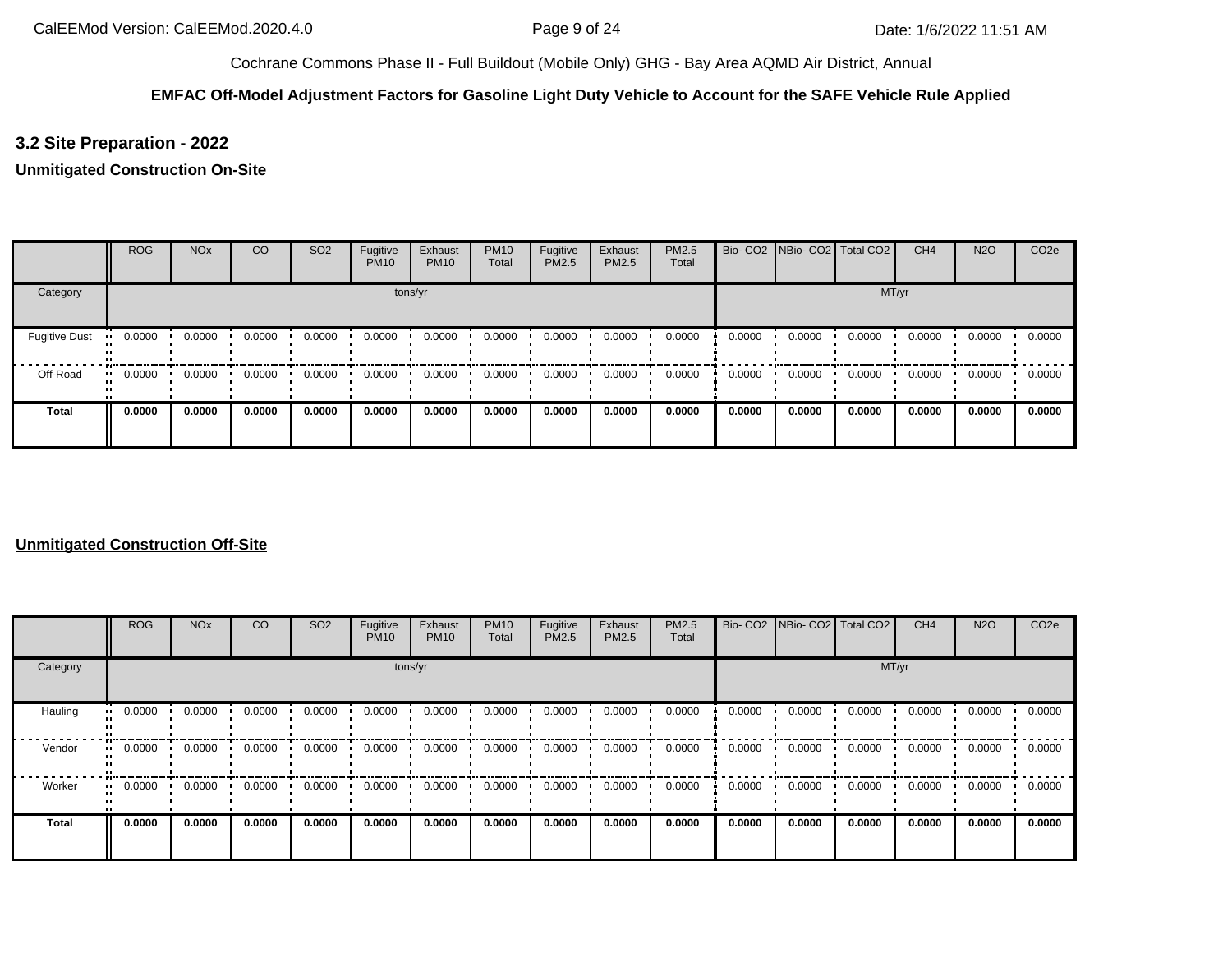#### **EMFAC Off-Model Adjustment Factors for Gasoline Light Duty Vehicle to Account for the SAFE Vehicle Rule Applied**

# **3.2 Site Preparation - 2022**

## **Mitigated Construction On-Site**

|                      | <b>ROG</b> | <b>NO<sub>x</sub></b> | CO     | SO <sub>2</sub> | Fugitive<br><b>PM10</b> | Exhaust<br><b>PM10</b> | <b>PM10</b><br>Total | Fugitive<br>PM2.5 | Exhaust<br><b>PM2.5</b> | PM2.5<br>Total |        | Bio- CO2 NBio- CO2 Total CO2 |        | CH <sub>4</sub> | <b>N2O</b> | CO <sub>2e</sub> |
|----------------------|------------|-----------------------|--------|-----------------|-------------------------|------------------------|----------------------|-------------------|-------------------------|----------------|--------|------------------------------|--------|-----------------|------------|------------------|
| Category             |            |                       |        |                 |                         | tons/yr                |                      |                   |                         |                |        |                              | MT/yr  |                 |            |                  |
| <b>Fugitive Dust</b> | 0.0000     | 0.0000                | 0.0000 | 0.0000          | 0.0000                  | 0.0000                 | 0.0000               | 0.0000            | 0.0000                  | 0.0000         | 0.0000 | 0.0000                       | 0.0000 | 0.0000          | 0.0000     | 0.0000           |
| Off-Road             | 0.0000<br> | 0.0000                | 0.0000 | 0.0000          | 0.0000                  | 0.0000                 | 0.0000               | 0.0000            | 0.0000                  | 0.0000         | 0.0000 | 0.0000                       | 0.0000 | 0.0000          | 0.0000     | 0.0000           |
| <b>Total</b>         | 0.0000     | 0.0000                | 0.0000 | 0.0000          | 0.0000                  | 0.0000                 | 0.0000               | 0.0000            | 0.0000                  | 0.0000         | 0.0000 | 0.0000                       | 0.0000 | 0.0000          | 0.0000     | 0.0000           |

## **Mitigated Construction Off-Site**

|              | <b>ROG</b> | <b>NO<sub>x</sub></b> | CO     | SO <sub>2</sub> | Fugitive<br><b>PM10</b> | Exhaust<br><b>PM10</b> | <b>PM10</b><br>Total | Fugitive<br><b>PM2.5</b> | Exhaust<br>PM2.5 | <b>PM2.5</b><br>Total |        | Bio- CO2   NBio- CO2   Total CO2 |        | CH <sub>4</sub> | <b>N2O</b> | CO <sub>2e</sub> |
|--------------|------------|-----------------------|--------|-----------------|-------------------------|------------------------|----------------------|--------------------------|------------------|-----------------------|--------|----------------------------------|--------|-----------------|------------|------------------|
| Category     |            |                       |        |                 |                         | tons/yr                |                      |                          |                  |                       |        |                                  | MT/yr  |                 |            |                  |
| Hauling      | 0.0000     | 0.0000                | 0.0000 | 0.0000          | 0.0000                  | 0.0000                 | 0.0000               | 0.0000                   | 0.0000           | 0.0000                | 0.0000 | 0.0000                           | 0.0000 | 0.0000          | 0.0000     | 0.0000           |
| Vendor       | 0.0000     | 0.0000                | 0.0000 | 0.0000          | 0.0000                  | 0.0000                 | 0.0000               | 0.0000                   | 0.0000           | 0.0000                | 0.0000 | 0.0000                           | 0.0000 | 0.0000          | 0.0000     | 0.0000           |
| Worker       | 0.0000     | 0.0000                | 0.0000 | 0.0000          | 0.0000                  | 0.0000                 | 0.0000               | 0.0000                   | 0.0000           | 0.0000                | 0.0000 | 0.0000                           | 0.0000 | 0.0000          | 0.0000     | 0.0000           |
| <b>Total</b> | 0.0000     | 0.0000                | 0.0000 | 0.0000          | 0.0000                  | 0.0000                 | 0.0000               | 0.0000                   | 0.0000           | 0.0000                | 0.0000 | 0.0000                           | 0.0000 | 0.0000          | 0.0000     | 0.0000           |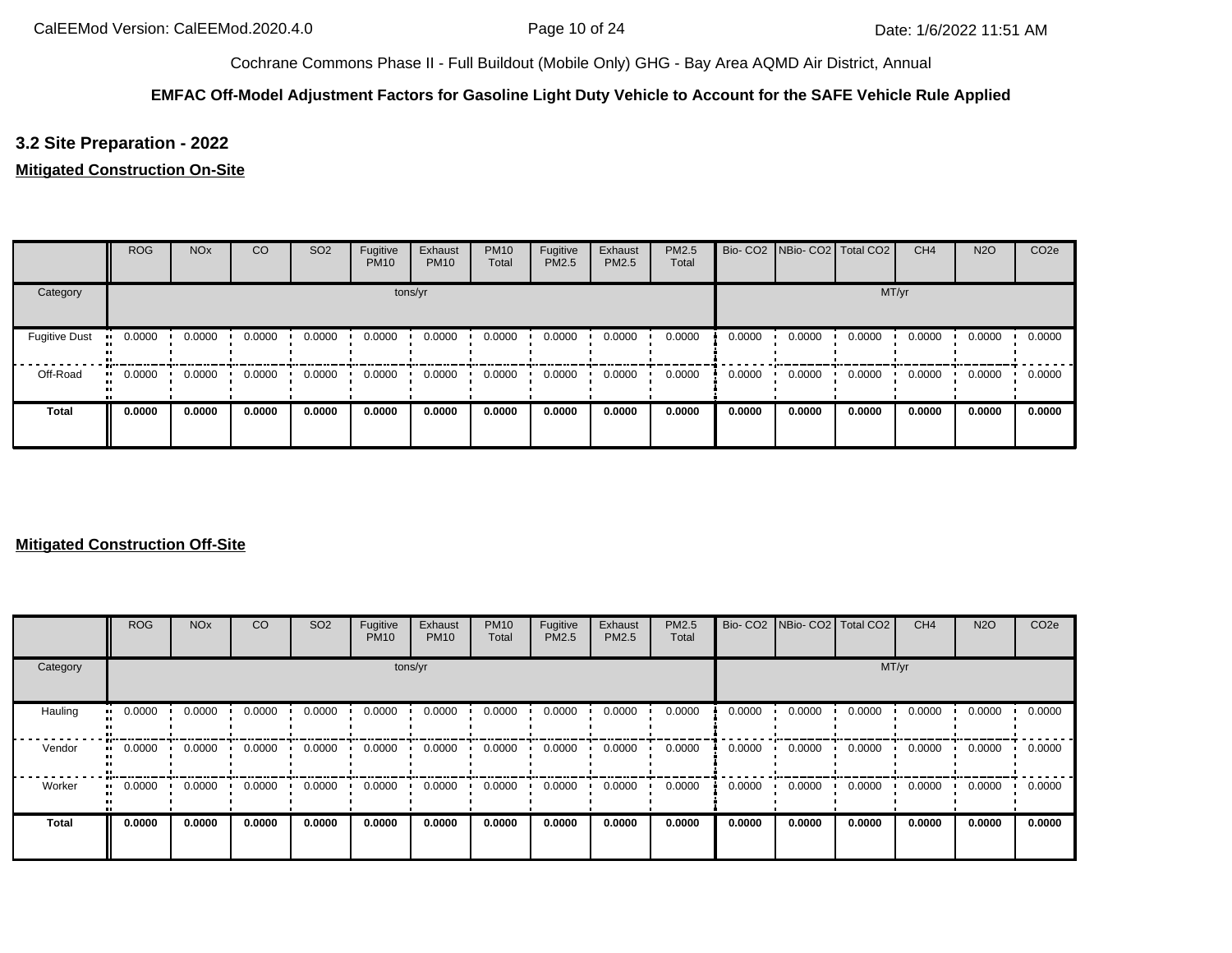#### **EMFAC Off-Model Adjustment Factors for Gasoline Light Duty Vehicle to Account for the SAFE Vehicle Rule Applied**

# **4.0 Operational Detail - Mobile**

# **4.1 Mitigation Measures Mobile**

|             | <b>ROG</b> | <b>NO<sub>x</sub></b> | CO        | SO <sub>2</sub> | Fugitive<br><b>PM10</b> | Exhaust<br><b>PM10</b> | <b>PM10</b><br>Total | Fugitive<br>PM2.5 | Exhaust<br>PM2.5 | <b>PM2.5</b><br>Total |  | Bio- CO2 NBio- CO2 Total CO2              | CH <sub>4</sub> | <b>N2O</b> | CO <sub>2e</sub> |
|-------------|------------|-----------------------|-----------|-----------------|-------------------------|------------------------|----------------------|-------------------|------------------|-----------------------|--|-------------------------------------------|-----------------|------------|------------------|
| Category    |            |                       |           |                 |                         | tons/yr                |                      |                   |                  |                       |  | MT/yr                                     |                 |            |                  |
| Mitigated   | 3.0374     | 3.1196                | 27.7373 • | 0.0557          | 6.9736                  | 0.0378                 | 7.0115               | 1.8633            | 0.0353           | 8986.                 |  | $0.0000$ $5.434.454$ $5.434.454$ $6.0000$ | 0.3514          | 0.2610     | $-5,521.013$     |
| Unmitigated | 3.0374     | 3.1196                | .27.7373  | 0.0557          | 6.9736                  | 0.0378                 | 7.0115               | 1.8633            | 0.0353           | 1.8986                |  | $0.0000$ $5.434.454$ $5.434.454$          | 0.3514          | 0.2610     | $-5,521.013$     |

# **4.2 Trip Summary Information**

|                       |          | Average Daily Trip Rate |          | Unmitigated       | Mitigated         |
|-----------------------|----------|-------------------------|----------|-------------------|-------------------|
| Land Use              | Weekdav  | Saturday                | Sunday   | <b>Annual VMT</b> | <b>Annual VMT</b> |
| Hotel                 | 1.650.60 | 1,146.60                | 833.00   | 2,777,319         | 2.777.319         |
| Parking Lot           | 0.00     | 0.00                    | 0.00     |                   |                   |
| Single Family Housing | 3,993.96 | 4.750.92                | 4257.90  | 9.561.319         | 9.561.319         |
| <b>Strip Mall</b>     | 4.293.00 | 5.675.40                | 2758.05  | 6.577.800         | 6.577.800         |
| Total                 | 9,937.56 | 11.572.92               | 7.848.95 | 18,916,438        | 18.916.438        |

# **4.3 Trip Type Information**

|                       |            | <b>Miles</b> |      |       | Trip % |                                                                  |         | Trip Purpose %  |         |
|-----------------------|------------|--------------|------|-------|--------|------------------------------------------------------------------|---------|-----------------|---------|
| <b>Land Use</b>       | H-W or C-W |              |      |       |        | H-S or C-C   H-O or C-NW   H-W or C-W   H-S or C-C   H-O or C-NW | Primary | <b>Diverted</b> | Pass-by |
| Hotel                 | 9.50       | 7.30         | 7.30 | 19.40 | 61.60  | 19.00                                                            | 58      | -38             |         |
| Parking Lot           | 9.50       | 7.30         | 7.30 | 0.00  | 0.00   | 0.00                                                             |         |                 |         |
| Single Family Housing | 10.80      | 4.80         | 5.70 | 31.00 | 15.00  | 54.00                                                            | 86      |                 |         |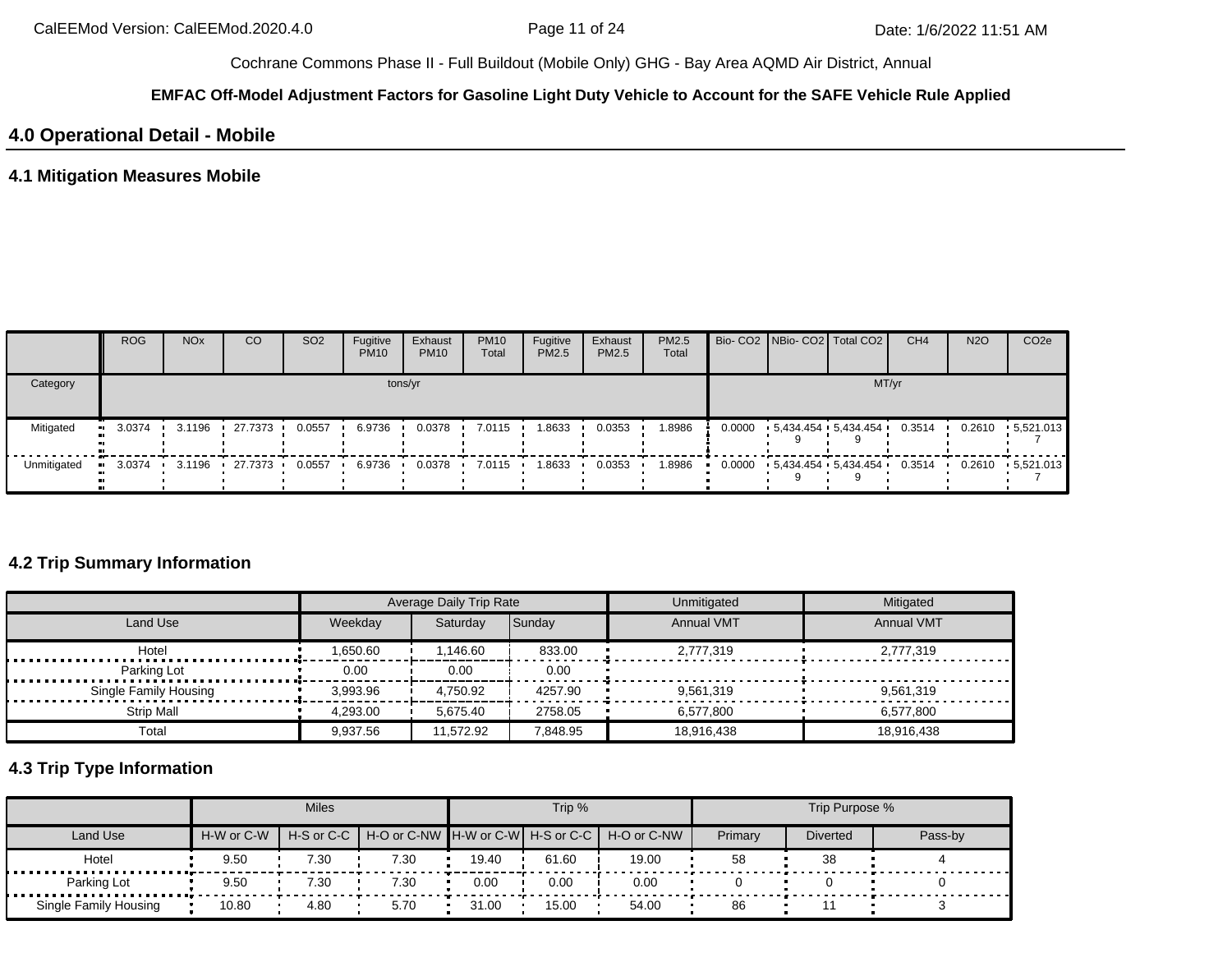#### **EMFAC Off-Model Adjustment Factors for Gasoline Light Duty Vehicle to Account for the SAFE Vehicle Rule Applied**

|            |            | <b>Miles</b> |                                                    |       | Trip % |             |         | Trip Purpose %  |         |
|------------|------------|--------------|----------------------------------------------------|-------|--------|-------------|---------|-----------------|---------|
| Land Use   | H-W or C-W |              | H-S or C-C   H-O or C-NW   H-W or C-W   H-S or C-C |       |        | H-O or C-NW | Primary | <b>Diverted</b> | Pass-by |
| Strip Mall | 9.50       | 7.30         | 7.30                                               | 16.60 | 64.40  | 19.00       | 45      | 40              | ט ו     |

## **4.4 Fleet Mix**

| Land Use              | <b>LDA</b> | LDT1     | LDT2     | MDV      | LHD1.    | LHD <sub>2</sub> | <b>MHD</b> | <b>HHD</b> | <b>OBUS</b> | <b>UBUS</b> | <b>MCY</b> | <b>SBUS</b> | <b>MH</b> |
|-----------------------|------------|----------|----------|----------|----------|------------------|------------|------------|-------------|-------------|------------|-------------|-----------|
| Hotel                 | 0.555148   | 0.059467 | 0.187500 | 0.120419 | 0.022094 | 0.005825         | 0.011277   | 0.007430   | 0.000952    | 0.000505    | 0.025870   | 0.000875    | 0.002638  |
| Parking Lot           | 0.555148   | 0.059467 | 0.187500 | 0.120419 | 0.022094 | 0.005825         | 0.011277   | 0.007430   | 0.000952    | 0.000505    | 0.025870   | 0.000875    | 0.002638  |
| Single Family Housing | 0.555148   | 0.059467 | 0.187500 | 0.120419 | 0.022094 | 0.005825         | 0.011277   | 0.007430   | 0.000952    | 0.000505    | 0.025870   | 0.000875    | 0.002638  |
| Strip Mall            | 0.555148   | 0.059467 | 0.187500 | 0.120419 | 0.022094 | 0.005825         | 0.011277   | 0.007430   | 0.000952    | 0.000505    | 0.025870   | 0.000875    | 0.002638  |

# **5.0 Energy Detail**

Historical Energy Use: N

**5.1 Mitigation Measures Energy**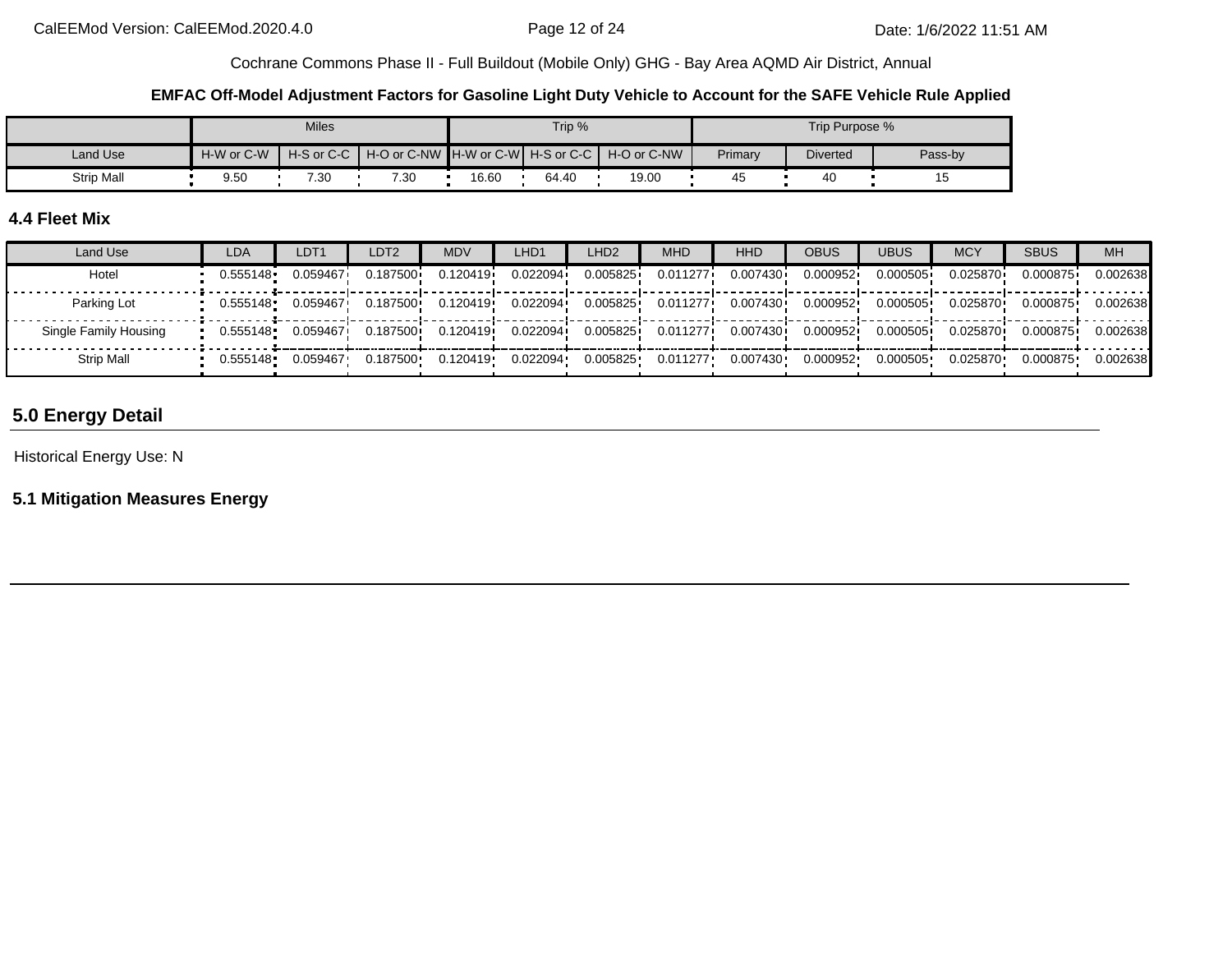#### **EMFAC Off-Model Adjustment Factors for Gasoline Light Duty Vehicle to Account for the SAFE Vehicle Rule Applied**

|                            | ROG    | <b>NO<sub>x</sub></b>   | CO     | SO <sub>2</sub> | Fugitive<br><b>PM10</b> | Exhaust<br><b>PM10</b>  | <b>PM10</b><br>Total | Fugitive<br>PM2.5 | Exhaust<br>PM2.5 | PM2.5<br>Total |        | Bio- CO2   NBio- CO2   Total CO2 |        | CH <sub>4</sub> | <b>N2O</b> | CO <sub>2e</sub> |
|----------------------------|--------|-------------------------|--------|-----------------|-------------------------|-------------------------|----------------------|-------------------|------------------|----------------|--------|----------------------------------|--------|-----------------|------------|------------------|
| Category                   |        |                         |        |                 |                         | tons/yr                 |                      |                   |                  |                |        |                                  | MT/yr  |                 |            |                  |
| Electricity<br>Mitigated   |        |                         |        |                 |                         | 0.0000                  | 0.0000               |                   | 0.0000           | 0.0000         | 0.0000 | 0.0000                           | 0.0000 | 0.0000          | 0.0000     | 0.0000           |
| Electricity<br>Unmitigated |        |                         |        |                 |                         | 0.0000                  | 0.0000               |                   | 0.0000           | 0.0000         | 0.0000 | 0.0000                           | 0.0000 | 0.0000          | 0.0000     | 0.0000           |
| NaturalGas<br>Mitigated    | 0.0000 | 0.0000                  | 0.0000 | 0.0000          |                         | 0.0000                  | 0.0000               |                   | 0.0000           | 0.0000         | 0.0000 | 0.0000                           | 0.0000 | 0.0000          | 0.0000     | 0.0000           |
| NaturalGas<br>Unmitigated  | 0.0000 | $0.0000$ $\blacksquare$ | 0.0000 | 0.0000          |                         | $0.0000$ $\cdot$ 0.0000 |                      |                   | 0.0000           | 0.0000         | 0.0000 | $0.0000$ $\blacksquare$<br>. .   | 0.0000 | 0.0000          | 0.0000     | 0.0000           |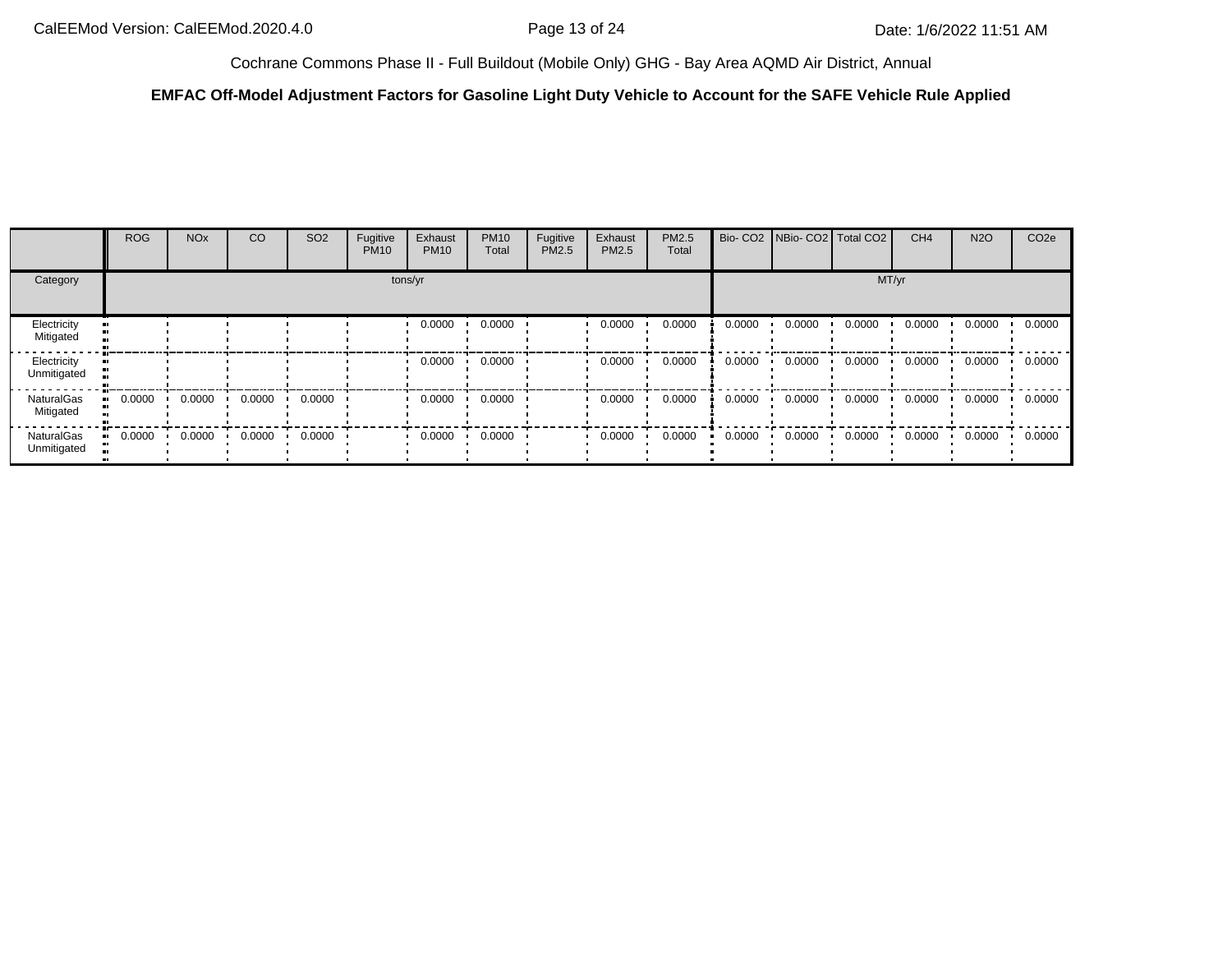#### **EMFAC Off-Model Adjustment Factors for Gasoline Light Duty Vehicle to Account for the SAFE Vehicle Rule Applied**

# **5.2 Energy by Land Use - NaturalGas**

## **Unmitigated**

|                          | <b>NaturalGa</b><br>s Use | <b>ROG</b>   | <b>NO<sub>x</sub></b> | CO     | SO <sub>2</sub> | Fugitive<br><b>PM10</b> | Exhaust<br><b>PM10</b> | <b>PM10</b><br>Total | Fugitive<br><b>PM2.5</b> | Exhaust<br>PM2.5 | PM2.5<br>Total | Bio-CO <sub>2</sub> | NBio- CO2   Total CO2 |        | CH <sub>4</sub> | <b>N2O</b> | CO <sub>2e</sub> |
|--------------------------|---------------------------|--------------|-----------------------|--------|-----------------|-------------------------|------------------------|----------------------|--------------------------|------------------|----------------|---------------------|-----------------------|--------|-----------------|------------|------------------|
| Land Use                 | kBTU/yr                   |              |                       |        |                 |                         | tons/yr                |                      |                          |                  |                |                     |                       | MT/yr  |                 |            |                  |
| Hotel                    | $\mathbf 0$               | 0.0000       | 0.0000                | 0.0000 | 0.0000          |                         | 0.0000                 | 0.0000               |                          | 0.0000           | 0.0000         | 0.0000              | 0.0000                | 0.0000 | 0.0000          | 0.0000     | 0.0000           |
| Parking Lot              | $\mathbf 0$               | 0.0000<br>ш. | 0.0000                | 0.0000 | 0.0000          |                         | 0.0000                 | 0.0000               |                          | 0.0000           | 0.0000         | 0.0000              | 0.0000                | 0.0000 | 0.0000          | 0.0000     | 0.0000           |
| Single Family<br>Housing | $\mathbf 0$               | 0.0000<br>ш. | 0.0000                | 0.0000 | 0.0000          |                         | 0.0000                 | 0.0000               |                          | 0.0000           | 0.0000         | 0.0000              | 0.0000                | 0.0000 | 0.0000          | 0.0000     | 0.0000           |
| <b>Strip Mall</b>        | 0                         | 0.0000<br>ш. | 0.0000                | 0.0000 | 0.0000          |                         | 0.0000                 | 0.0000               |                          | 0.0000           | 0.0000         | 0.0000              | 0.0000                | 0.0000 | 0.0000          | 0.0000     | 0.0000           |
| Total                    |                           | 0.0000       | 0.0000                | 0.0000 | 0.0000          |                         | 0.0000                 | 0.0000               |                          | 0.0000           | 0.0000         | 0.0000              | 0.0000                | 0.0000 | 0.0000          | 0.0000     | 0.0000           |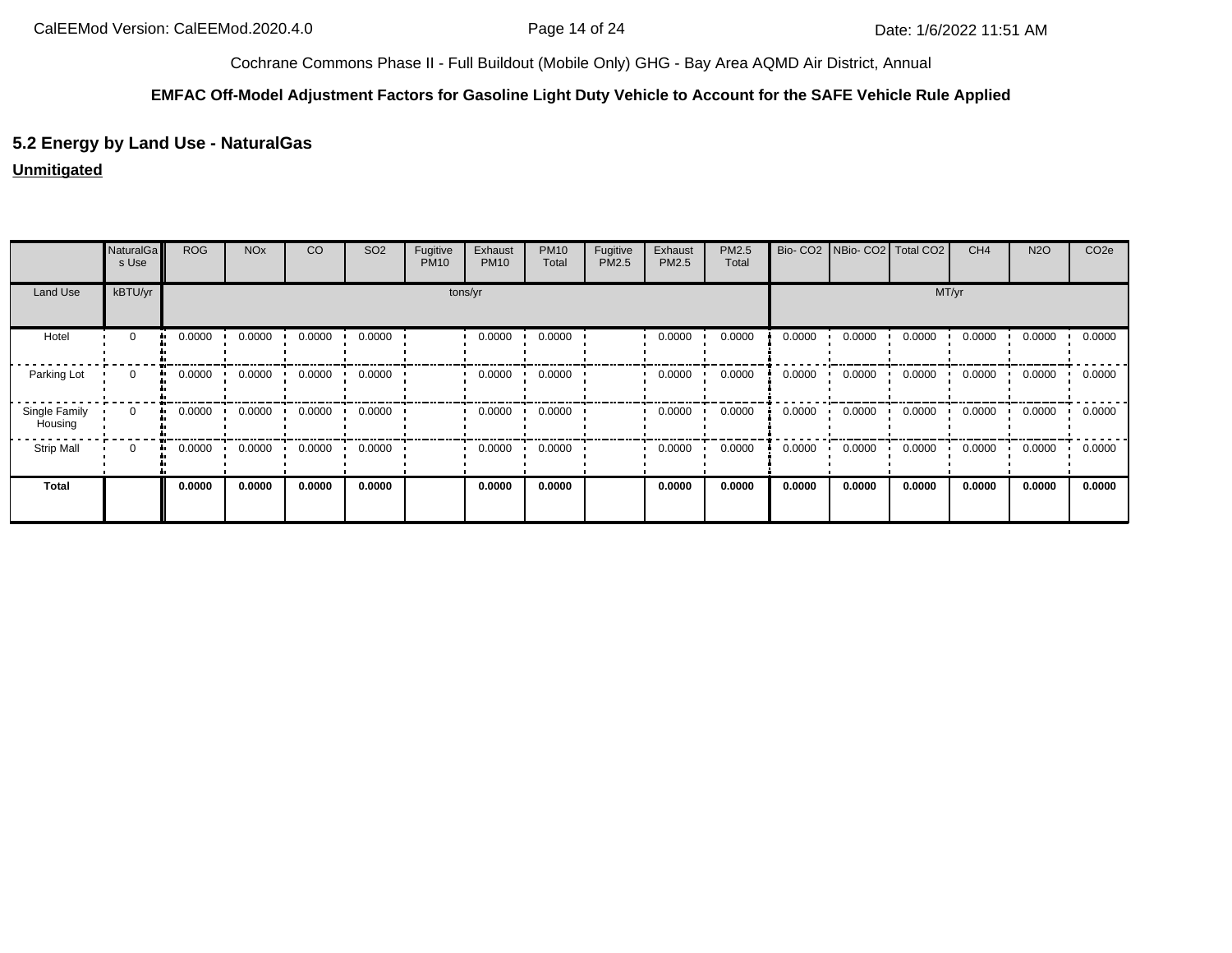#### **EMFAC Off-Model Adjustment Factors for Gasoline Light Duty Vehicle to Account for the SAFE Vehicle Rule Applied**

# **5.2 Energy by Land Use - NaturalGas**

## **Mitigated**

|                          | <b>NaturalGa</b><br>s Use | <b>ROG</b>   | <b>NO<sub>x</sub></b> | CO     | SO <sub>2</sub> | Fugitive<br><b>PM10</b> | Exhaust<br><b>PM10</b> | <b>PM10</b><br>Total | Fugitive<br>PM2.5 | Exhaust<br>PM2.5 | PM2.5<br>Total |        |        | Bio- CO2   NBio- CO2   Total CO2 | CH <sub>4</sub> | <b>N2O</b> | CO <sub>2e</sub> |
|--------------------------|---------------------------|--------------|-----------------------|--------|-----------------|-------------------------|------------------------|----------------------|-------------------|------------------|----------------|--------|--------|----------------------------------|-----------------|------------|------------------|
| Land Use                 | kBTU/yr                   |              |                       |        |                 |                         | tons/yr                |                      |                   |                  |                |        |        | MT/yr                            |                 |            |                  |
| Hotel                    | $\mathbf 0$               | 0.0000       | 0.0000                | 0.0000 | 0.0000          |                         | 0.0000                 | 0.0000               |                   | 0.0000           | 0.0000         | 0.0000 | 0.0000 | 0.0000                           | 0.0000          | 0.0000     | 0.0000           |
| Parking Lot              | 0                         | 0.0000<br>ш. | 0.0000                | 0.0000 | 0.0000          |                         | 0.0000                 | 0.0000               |                   | 0.0000           | 0.0000         | 0.0000 | 0.0000 | 0.0000                           | 0.0000          | 0.0000     | 0.0000           |
| Single Family<br>Housing | $\mathbf 0$               | 0.0000<br>ш. | 0.0000                | 0.0000 | 0.0000          |                         | 0.0000                 | 0.0000               |                   | 0.0000           | 0.0000         | 0.0000 | 0.0000 | 0.0000                           | 0.0000          | 0.0000     | 0.0000           |
| <b>Strip Mall</b>        | 0                         | 0.0000<br>ш. | 0.0000                | 0.0000 | 0.0000          |                         | 0.0000                 | 0.0000               |                   | 0.0000           | 0.0000         | 0.0000 | 0.0000 | 0.0000                           | 0.0000          | 0.0000     | 0.0000           |
| Total                    |                           | 0.0000       | 0.0000                | 0.0000 | 0.0000          |                         | 0.0000                 | 0.0000               |                   | 0.0000           | 0.0000         | 0.0000 | 0.0000 | 0.0000                           | 0.0000          | 0.0000     | 0.0000           |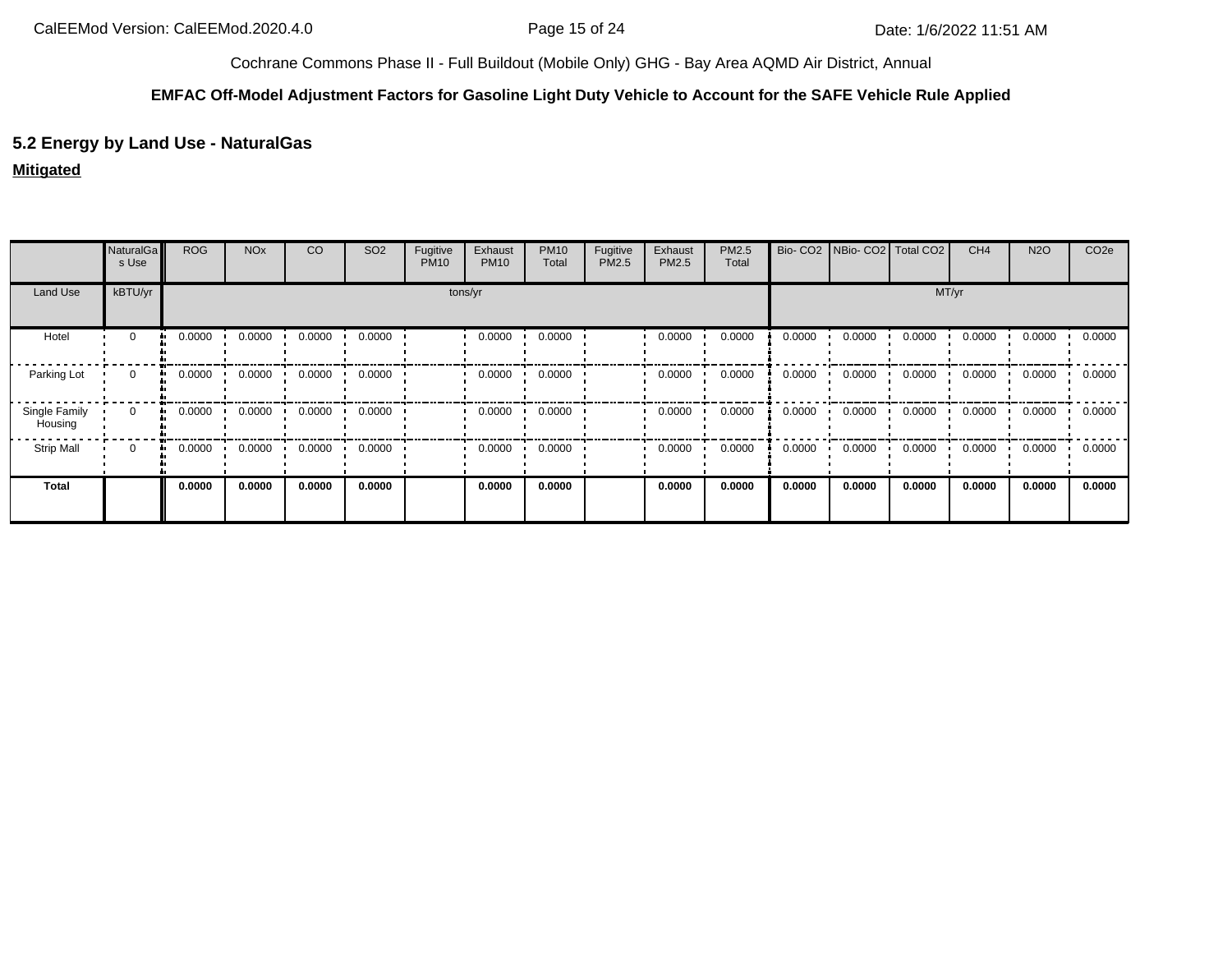#### **EMFAC Off-Model Adjustment Factors for Gasoline Light Duty Vehicle to Account for the SAFE Vehicle Rule Applied**

# **5.3 Energy by Land Use - Electricity**

**Unmitigated**

|                          | Electricity<br>Use | <b>Total CO2</b> | CH <sub>4</sub> | <b>N2O</b> | CO <sub>2e</sub> |
|--------------------------|--------------------|------------------|-----------------|------------|------------------|
| <b>Land Use</b>          | kWh/yr             |                  | MT/yr           |            |                  |
| Hotel                    | O                  | 0.0000           | 0.0000          | 0.0000     | 0.0000           |
| Parking Lot              | $\Omega$           | 0.0000           | 0.0000          | 0.0000     | 0.0000           |
| Single Family<br>Housing | $\Omega$           | 0.0000           | 0.0000          | 0.0000     | 0.0000           |
| <b>Strip Mall</b>        | $\Omega$           | 0.0000           | 0.0000          | 0.0000     | 0.0000           |
| <b>Total</b>             |                    | 0.0000           | 0.0000          | 0.0000     | 0.0000           |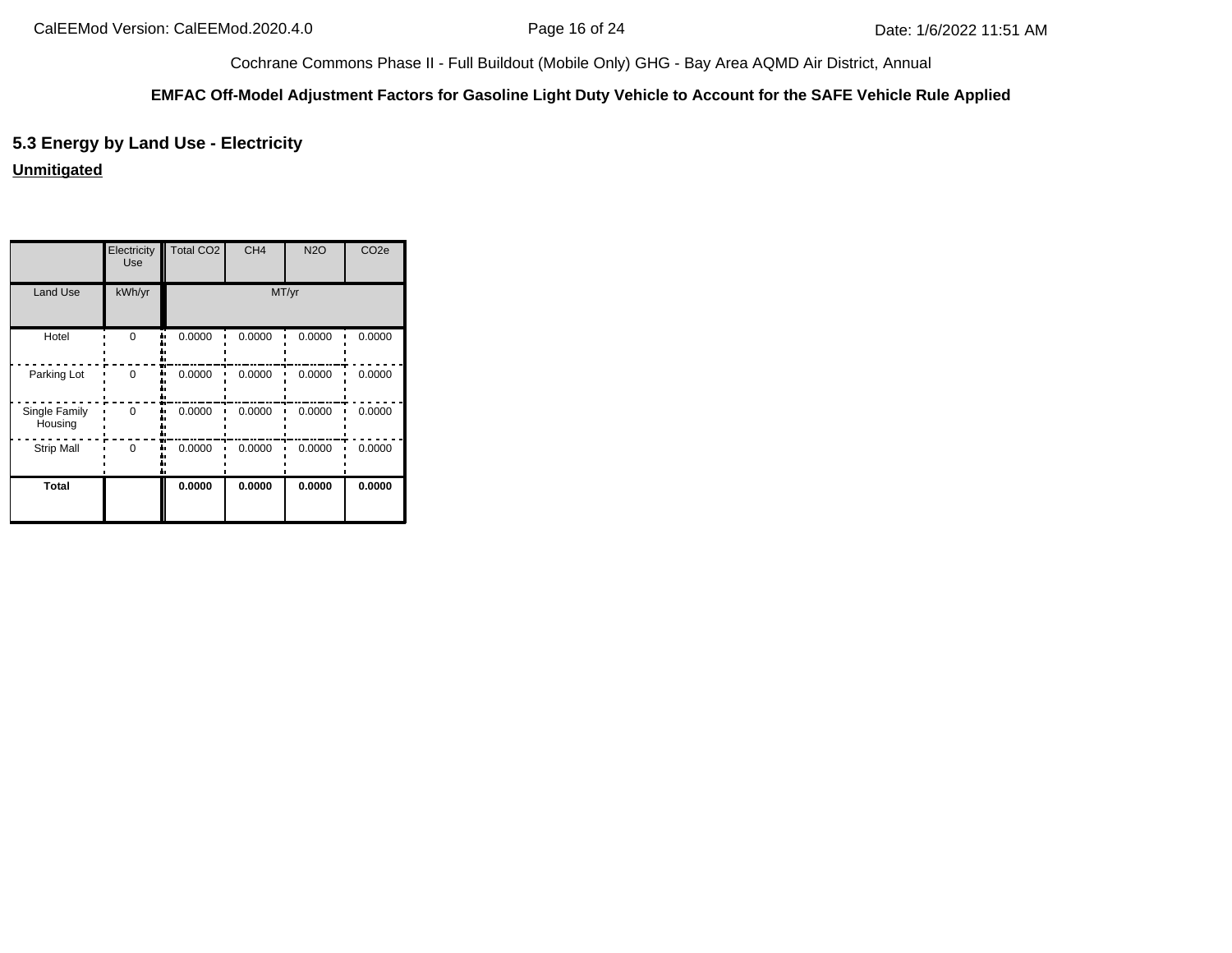#### **EMFAC Off-Model Adjustment Factors for Gasoline Light Duty Vehicle to Account for the SAFE Vehicle Rule Applied**

# **5.3 Energy by Land Use - Electricity**

**Mitigated**

|                          | Electricity<br>Use | <b>Total CO2</b> | CH <sub>4</sub> | <b>N2O</b> | CO <sub>2e</sub> |  |  |
|--------------------------|--------------------|------------------|-----------------|------------|------------------|--|--|
| Land Use                 | kWh/yr             | MT/yr            |                 |            |                  |  |  |
| Hotel                    | $\Omega$           | 0.0000           | 0.0000          | 0.0000     | 0.0000           |  |  |
| Parking Lot              | $\Omega$           | 0.0000           | 0.0000          | 0.0000     | 0.0000           |  |  |
| Single Family<br>Housing | $\Omega$           | 0.0000           | 0.0000          | 0.0000     | 0.0000           |  |  |
| <b>Strip Mall</b>        | $\Omega$           | 0.0000           | 0.0000          | 0.0000     | 0.0000           |  |  |
| <b>Total</b>             |                    | 0.0000           | 0.0000          | 0.0000     | 0.0000           |  |  |

# **6.0 Area Detail**

## **6.1 Mitigation Measures Area**

No Hearths Installed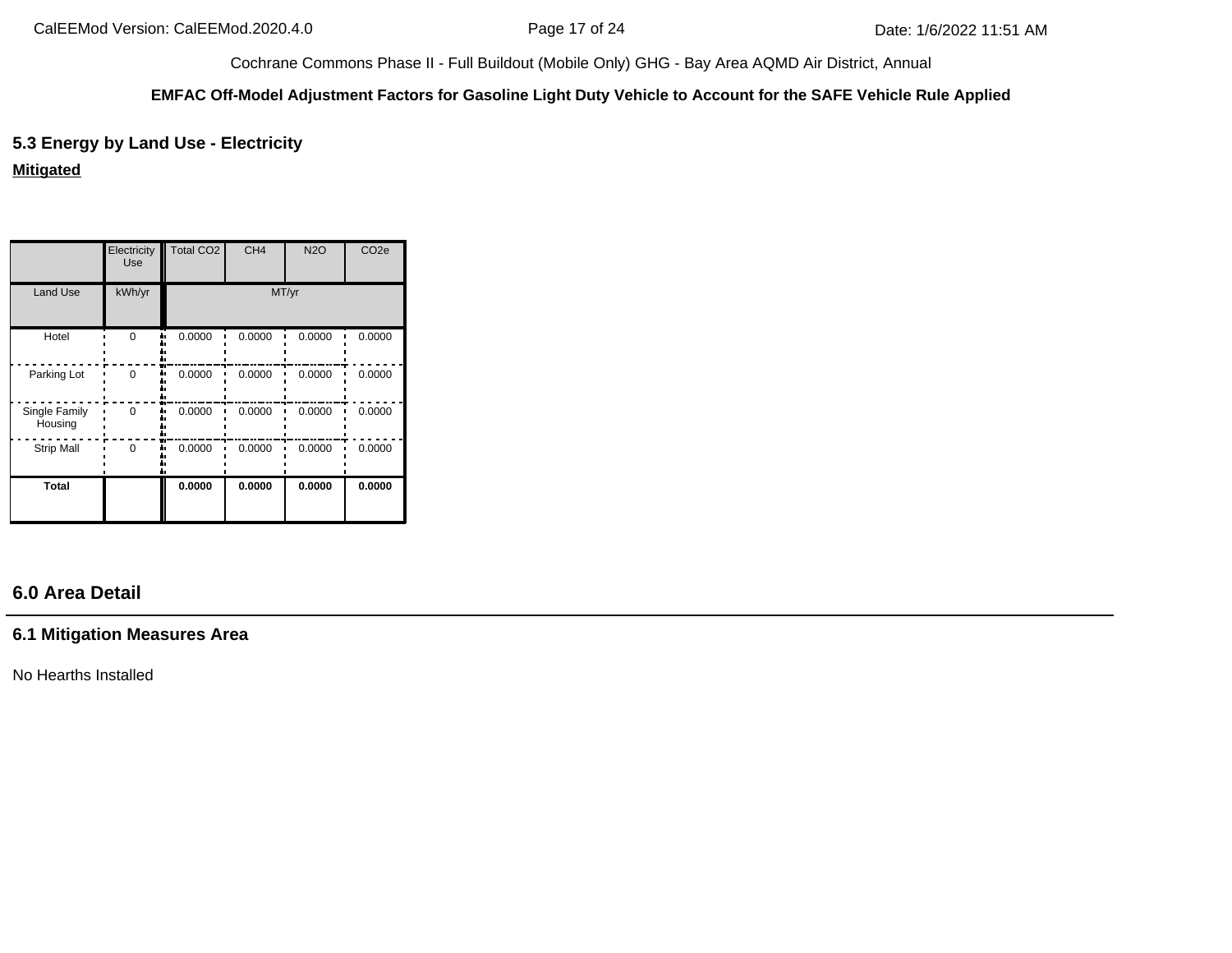## **EMFAC Off-Model Adjustment Factors for Gasoline Light Duty Vehicle to Account for the SAFE Vehicle Rule Applied**

|             | <b>ROG</b> | <b>NO<sub>x</sub></b> | CO     | SO <sub>2</sub>                 | Fugitive<br><b>PM10</b> | Exhaust<br><b>PM10</b> | <b>PM10</b><br>Total | Fugitive<br>PM2.5 | Exhaust<br><b>PM2.5</b> | PM2.5<br>Total |        | Bio- CO2 NBio- CO2 Total CO2 |        | CH <sub>4</sub> | <b>N2O</b> | CO <sub>2e</sub> |
|-------------|------------|-----------------------|--------|---------------------------------|-------------------------|------------------------|----------------------|-------------------|-------------------------|----------------|--------|------------------------------|--------|-----------------|------------|------------------|
| Category    |            |                       |        |                                 |                         | tons/yr                |                      |                   |                         |                |        |                              | MT/yr  |                 |            |                  |
| Mitigated   | 4.3375     | 0.0426                | 3.6990 | $12.0000e -$<br>004             |                         | 0.0206                 | 0.0206               |                   | 0.0206                  | 0.0206         | 0.0000 | 6.0618                       | 6.0618 | 5.8100e-<br>003 | 0.0000     | 6.2071           |
| Unmitigated | 4.3375     | 0.0426                | 3.6990 | $\cdot$ 2.0000e- $\cdot$<br>004 |                         | 0.0206                 | 0.0206               |                   | 0.0206                  | 0.0206         | 0.0000 | 6.0618                       | 6.0618 | 5.8100e-<br>003 | 0.0000     | 6.2071           |

# **6.2 Area by SubCategory**

#### **Unmitigated**

|                          | <b>ROG</b> | <b>NO<sub>x</sub></b> | CO     | SO <sub>2</sub> | Fugitive<br><b>PM10</b> | Exhaust<br><b>PM10</b> | <b>PM10</b><br>Total | Fugitive<br>PM2.5 | Exhaust<br><b>PM2.5</b> | PM2.5<br>Total |        | Bio- CO2   NBio- CO2   Total CO2 |        | CH <sub>4</sub> | <b>N2O</b> | CO <sub>2e</sub> |
|--------------------------|------------|-----------------------|--------|-----------------|-------------------------|------------------------|----------------------|-------------------|-------------------------|----------------|--------|----------------------------------|--------|-----------------|------------|------------------|
| SubCategory              |            |                       |        |                 |                         | tons/yr                |                      |                   |                         |                |        |                                  |        | MT/yr           |            |                  |
| Architectural<br>Coating | 0.5960     |                       |        |                 |                         | 0.0000                 | 0.0000               |                   | 0.0000                  | 0.0000         | 0.0000 | 0.0000                           | 0.0000 | 0.0000          | 0.0000     | 0.0000           |
| Consumer<br>Products     | 3.6302     |                       |        |                 |                         | 0.0000                 | 0.0000               |                   | 0.0000                  | 0.0000         | 0.0000 | 0.0000                           | 0.0000 | 0.0000          | 0.0000     | 0.0000           |
| Hearth                   | 0.0000     | 0.0000                | 0.0000 | 0.0000          |                         | 0.0000                 | 0.0000               |                   | 0.0000                  | 0.0000         | 0.0000 | 0.0000                           | 0.0000 | 0.0000          | 0.0000     | 0.0000           |
| Landscaping              | 0.1113     | 0.0426                | 3.6990 | 2.0000e-<br>004 |                         | 0.0206                 | 0.0206               |                   | 0.0206                  | 0.0206         | 0.0000 | 6.0618                           | 6.0618 | 5.8100e-<br>003 | 0.0000     | 6.2071           |
| Total                    | 4.3375     | 0.0426                | 3.6990 | 2.0000e-<br>004 |                         | 0.0206                 | 0.0206               |                   | 0.0206                  | 0.0206         | 0.0000 | 6.0618                           | 6.0618 | 5.8100e-<br>003 | 0.0000     | 6.2071           |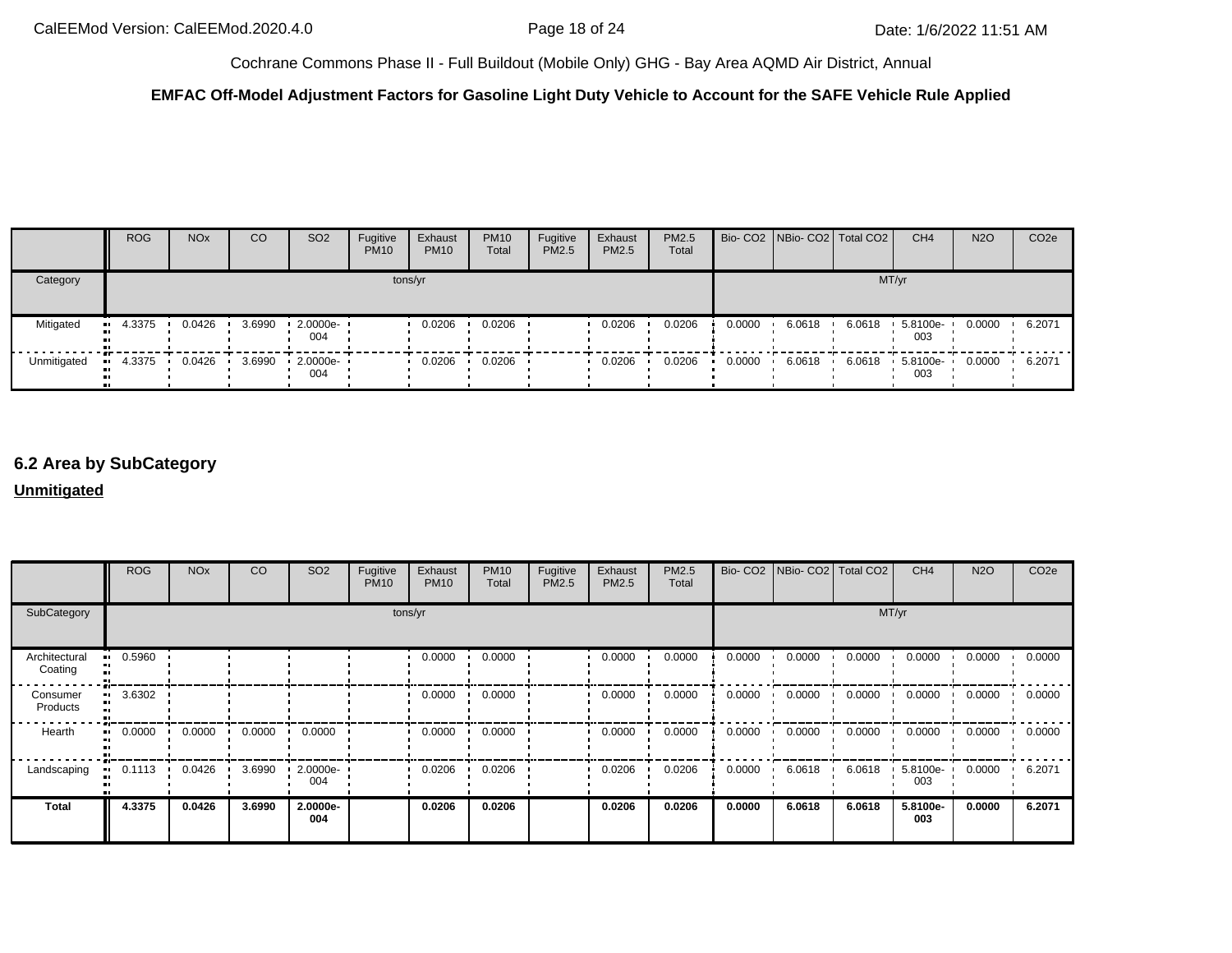#### **EMFAC Off-Model Adjustment Factors for Gasoline Light Duty Vehicle to Account for the SAFE Vehicle Rule Applied**

# **6.2 Area by SubCategory**

#### **Mitigated**

|                          | <b>ROG</b>             | <b>NO<sub>x</sub></b> | <b>CO</b> | SO <sub>2</sub> | Fugitive<br><b>PM10</b> | Exhaust<br><b>PM10</b> | <b>PM10</b><br>Total | Fugitive<br>PM2.5 | Exhaust<br><b>PM2.5</b> | PM2.5<br>Total |        | Bio- CO2   NBio- CO2   Total CO2 |        | CH <sub>4</sub> | <b>N2O</b> | CO <sub>2e</sub> |
|--------------------------|------------------------|-----------------------|-----------|-----------------|-------------------------|------------------------|----------------------|-------------------|-------------------------|----------------|--------|----------------------------------|--------|-----------------|------------|------------------|
| SubCategory              |                        |                       |           |                 |                         | tons/yr                |                      |                   |                         |                |        |                                  |        | MT/yr           |            |                  |
| Architectural<br>Coating | 0.5960                 |                       |           |                 |                         | 0.0000                 | 0.0000               |                   | 0.0000                  | 0.0000         | 0.0000 | 0.0000                           | 0.0000 | 0.0000          | 0.0000     | 0.0000           |
| Consumer<br>Products     | 3.6302                 |                       |           |                 |                         | 0.0000                 | 0.0000               |                   | 0.0000                  | 0.0000         | 0.0000 | 0.0000                           | 0.0000 | 0.0000          | 0.0000     | 0.0000           |
| Hearth                   | 0.0000<br>$\mathbf{u}$ | 0.0000                | 0.0000    | 0.0000          |                         | 0.0000                 | 0.0000               |                   | 0.0000                  | 0.0000         | 0.0000 | 0.0000<br>$\blacksquare$         | 0.0000 | 0.0000          | 0.0000     | 0.0000           |
| Landscaping              | 0.1113                 | 0.0426                | 3.6990    | 2.0000e-<br>004 |                         | 0.0206                 | 0.0206               |                   | 0.0206                  | 0.0206         | 0.0000 | 6.0618                           | 6.0618 | 5.8100e-<br>003 | 0.0000     | 6.2071           |
| <b>Total</b>             | 4.3375                 | 0.0426                | 3.6990    | 2.0000e-<br>004 |                         | 0.0206                 | 0.0206               |                   | 0.0206                  | 0.0206         | 0.0000 | 6.0618                           | 6.0618 | 5.8100e-<br>003 | 0.0000     | 6.2071           |

# **7.0 Water Detail**

**7.1 Mitigation Measures Water**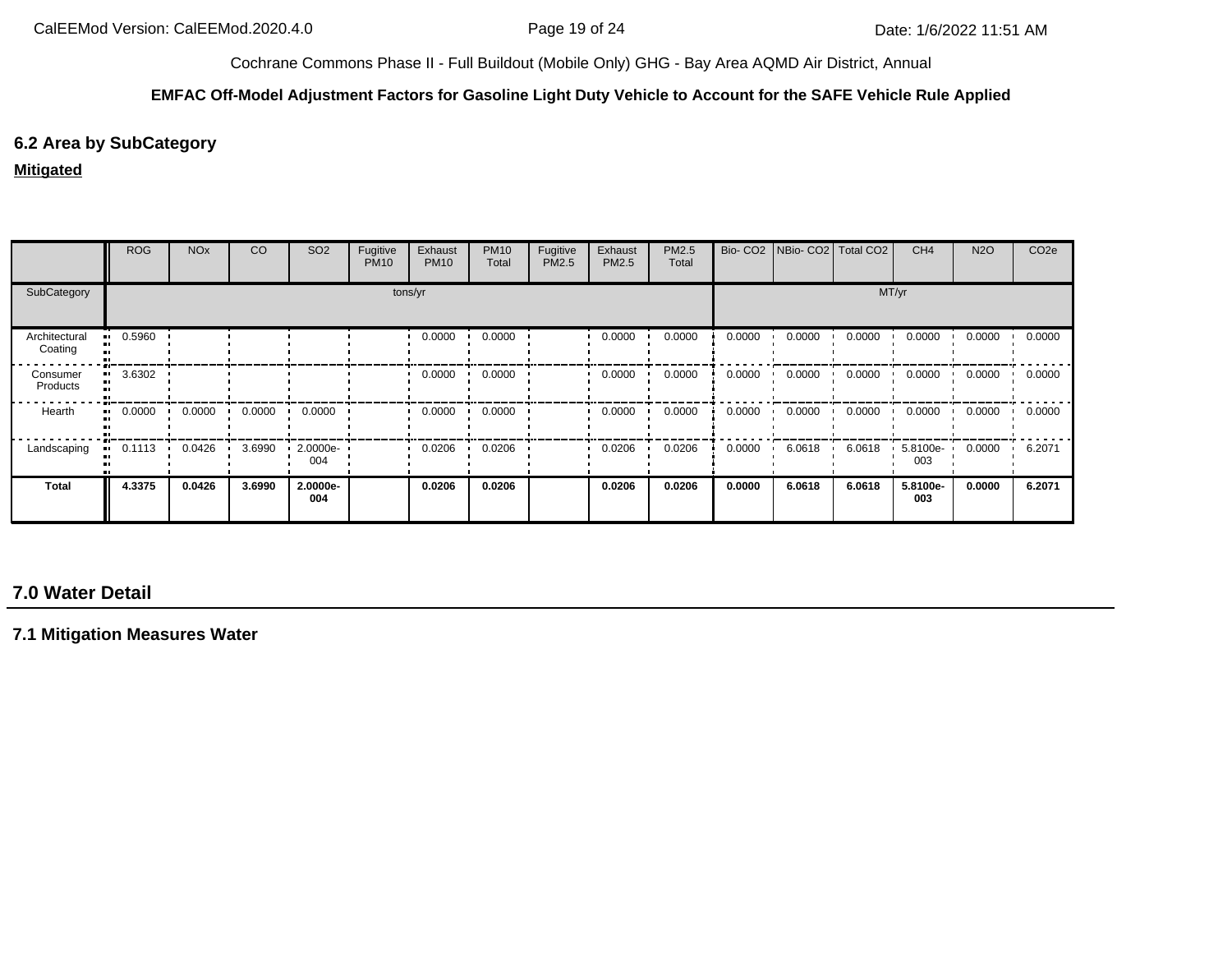**EMFAC Off-Model Adjustment Factors for Gasoline Light Duty Vehicle to Account for the SAFE Vehicle Rule Applied**

|             | <b>Total CO2</b>         | CH <sub>4</sub> | <b>N2O</b> | CO <sub>2e</sub> |
|-------------|--------------------------|-----------------|------------|------------------|
| Category    |                          | MT/yr           |            |                  |
| Mitigated   | 0.0000<br>ш<br><br><br>ш | 0.0000          | 0.0000     | 0.0000           |
| Unmitigated | 0.0000<br>ш<br><br><br>ш | 0.0000          | 0.0000     | 0.0000           |

# **7.2 Water by Land Use Unmitigated**

|                          | door Use | Indoor/Out Total CO2 | CH <sub>4</sub> | <b>N2O</b> | CO <sub>2e</sub> |
|--------------------------|----------|----------------------|-----------------|------------|------------------|
| <b>Land Use</b>          | Mgal     |                      | MT/yr           |            |                  |
| Hotel                    | 0/0      | 0.0000               | 0.0000          | 0.0000     | 0.0000           |
| Parking Lot              | 0/0      | 0.0000               | 0.0000          | 0.0000     | 0.0000           |
| Single Family<br>Housing | 0/0      | 0.0000               | 0.0000          | 0.0000     | 0.0000           |
| <b>Strip Mall</b>        | 0/0      | 0.0000               | 0.0000          | 0.0000     | 0.0000           |
| <b>Total</b>             |          | 0.0000               | 0.0000          | 0.0000     | 0.0000           |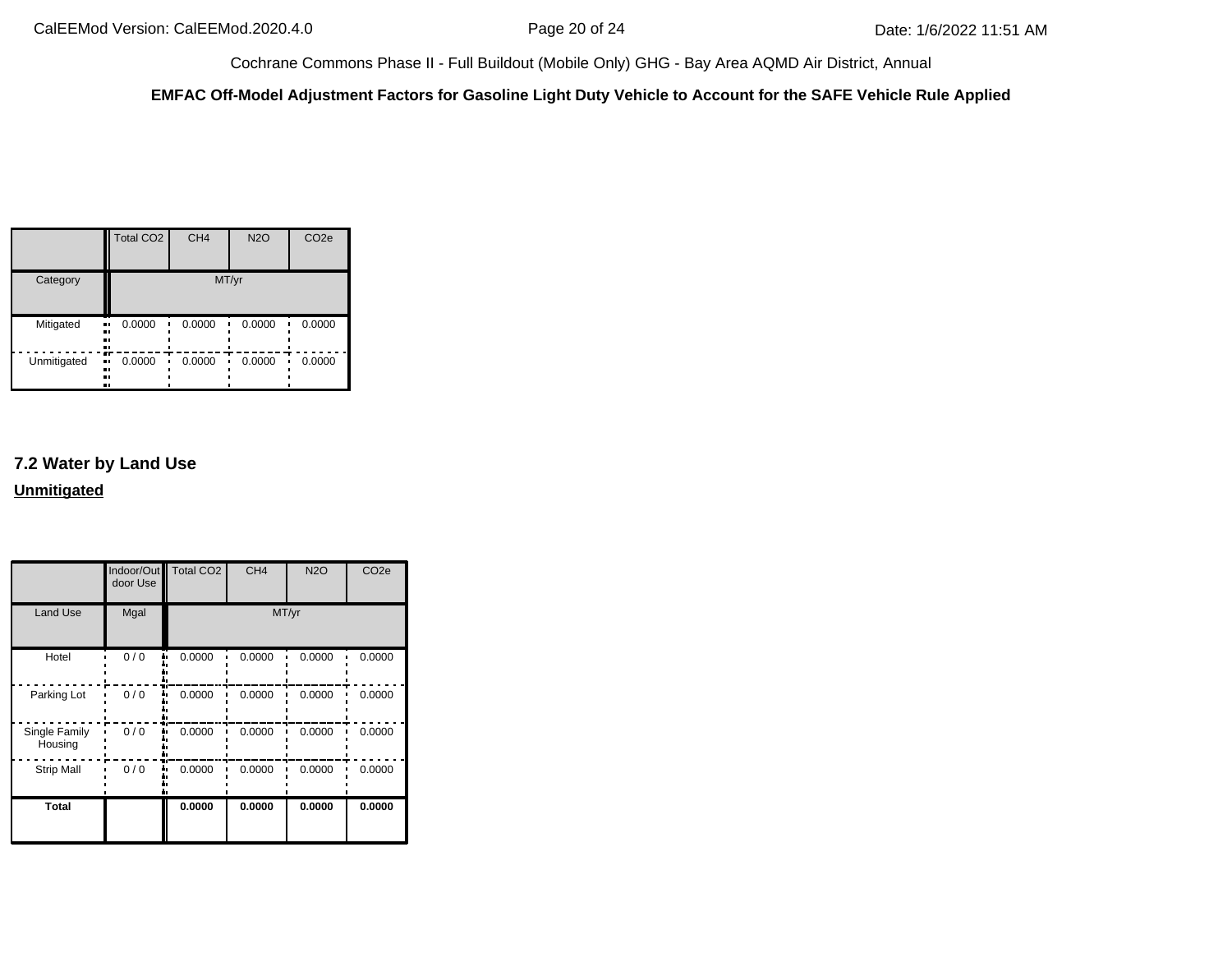#### **EMFAC Off-Model Adjustment Factors for Gasoline Light Duty Vehicle to Account for the SAFE Vehicle Rule Applied**

## **7.2 Water by Land Use**

**Mitigated**

|                          | Indoor/Out<br>door Use | <b>Total CO2</b> | CH <sub>4</sub> | <b>N2O</b> | CO <sub>2e</sub> |
|--------------------------|------------------------|------------------|-----------------|------------|------------------|
| Land Use                 | Mgal                   |                  | MT/yr           |            |                  |
| Hotel                    | 0/0                    | 0.0000           | 0.0000          | 0.0000     | 0.0000           |
| Parking Lot              | 0/0                    | 0.0000           | 0.0000          | 0.0000     | 0.0000           |
| Single Family<br>Housing | 0/0                    | 0.0000           | 0.0000          | 0.0000     | 0.0000           |
| <b>Strip Mall</b>        | 0/0                    | 0.0000           | 0.0000          | 0.0000     | 0.0000           |
| <b>Total</b>             |                        | 0.0000           | 0.0000          | 0.0000     | 0.0000           |

# **8.0 Waste Detail**

**8.1 Mitigation Measures Waste**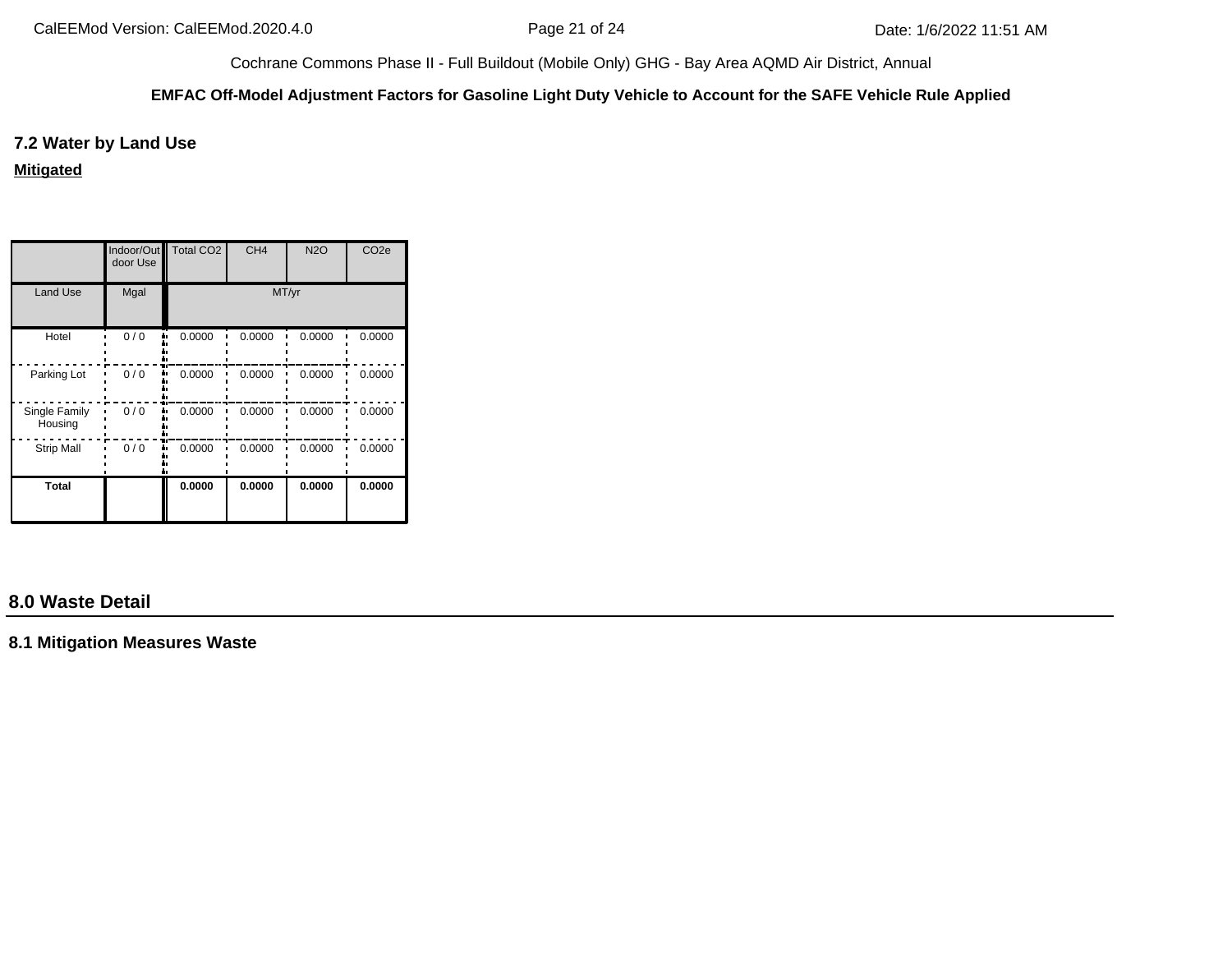#### **EMFAC Off-Model Adjustment Factors for Gasoline Light Duty Vehicle to Account for the SAFE Vehicle Rule Applied**

## **Category/Year**

|             | <b>Total CO2</b>           | CH <sub>4</sub> | <b>N2O</b> | CO <sub>2e</sub> |
|-------------|----------------------------|-----------------|------------|------------------|
|             |                            |                 | MT/yr      |                  |
| Mitigated   | 0.0000<br>ш,<br><br><br>., | 0.0000          | 0.0000     | 0.0000           |
| Unmitigated | 0.0000<br>ш,<br><br><br>ш  | 0.0000          | 0.0000     | 0.0000           |

# **8.2 Waste by Land Use Unmitigated**

|                          | Waste<br><b>Disposed</b> | <b>Total CO2</b> | CH <sub>4</sub> | <b>N2O</b> | CO <sub>2e</sub> |
|--------------------------|--------------------------|------------------|-----------------|------------|------------------|
| <b>Land Use</b>          | tons                     |                  | MT/yr           |            |                  |
| Hotel                    | $\Omega$                 | 0.0000           | 0.0000          | 0.0000     | 0.0000           |
| Parking Lot              | $\Omega$                 | 0.0000           | 0.0000          | 0.0000     | 0.0000           |
| Single Family<br>Housing | $\Omega$                 | 0.0000           | 0.0000          | 0.0000     | 0.0000           |
| <b>Strip Mall</b>        | $\Omega$                 | 0.0000           | 0.0000          | 0.0000     | 0.0000           |
| <b>Total</b>             |                          | 0.0000           | 0.0000          | 0.0000     | 0.0000           |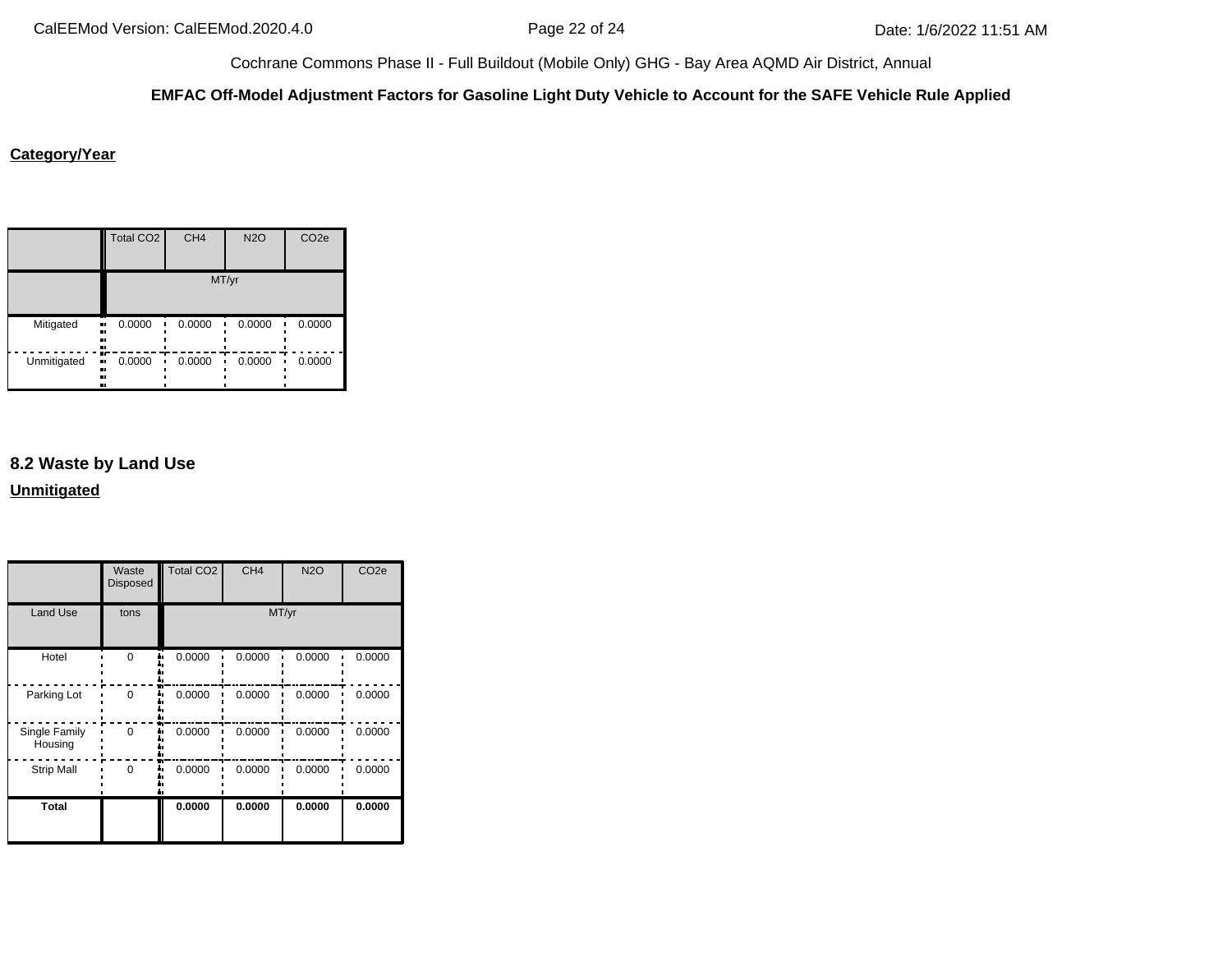#### **EMFAC Off-Model Adjustment Factors for Gasoline Light Duty Vehicle to Account for the SAFE Vehicle Rule Applied**

## **8.2 Waste by Land Use**

**Mitigated**

|                          | Waste<br><b>Disposed</b> | <b>Total CO2</b> | CH <sub>4</sub> | <b>N2O</b> | CO <sub>2e</sub> |
|--------------------------|--------------------------|------------------|-----------------|------------|------------------|
| <b>Land Use</b>          | tons                     |                  | MT/yr           |            |                  |
| Hotel                    | $\Omega$                 | 0.0000           | 0.0000          | 0.0000     | 0.0000           |
| Parking Lot              | $\Omega$                 | 0.0000           | 0.0000          | 0.0000     | 0.0000           |
| Single Family<br>Housing | $\Omega$                 | 0.0000           | 0.0000          | 0.0000     | 0.0000           |
| <b>Strip Mall</b>        | O                        | 0.0000           | 0.0000          | 0.0000     | 0.0000           |
| <b>Total</b>             |                          | 0.0000           | 0.0000          | 0.0000     | 0.0000           |

# **9.0 Operational Offroad**

| Equipment Type | Number | Hours/Day | Days/Year | <b>Horse Power</b> | Load Factor | $-$<br>and the project<br>Fuel<br>Type |
|----------------|--------|-----------|-----------|--------------------|-------------|----------------------------------------|

# **10.0 Stationary Equipment**

# **Fire Pumps and Emergency Generators**

|  | Type<br>Equipment | Number | Hours/Dav | /Year<br>Hours/ | Horse Power | Factor<br>∟oad ' | $-$ ue <sub>r</sub><br><b>I</b> vpe |
|--|-------------------|--------|-----------|-----------------|-------------|------------------|-------------------------------------|
|--|-------------------|--------|-----------|-----------------|-------------|------------------|-------------------------------------|

**Boilers**

| Equipment Type | Number | Heat Input/Dav | Heat Input/Year | <b>Boiler Rating</b> | Fuel $\tau$<br>Type |
|----------------|--------|----------------|-----------------|----------------------|---------------------|
|----------------|--------|----------------|-----------------|----------------------|---------------------|

**User Defined Equipment**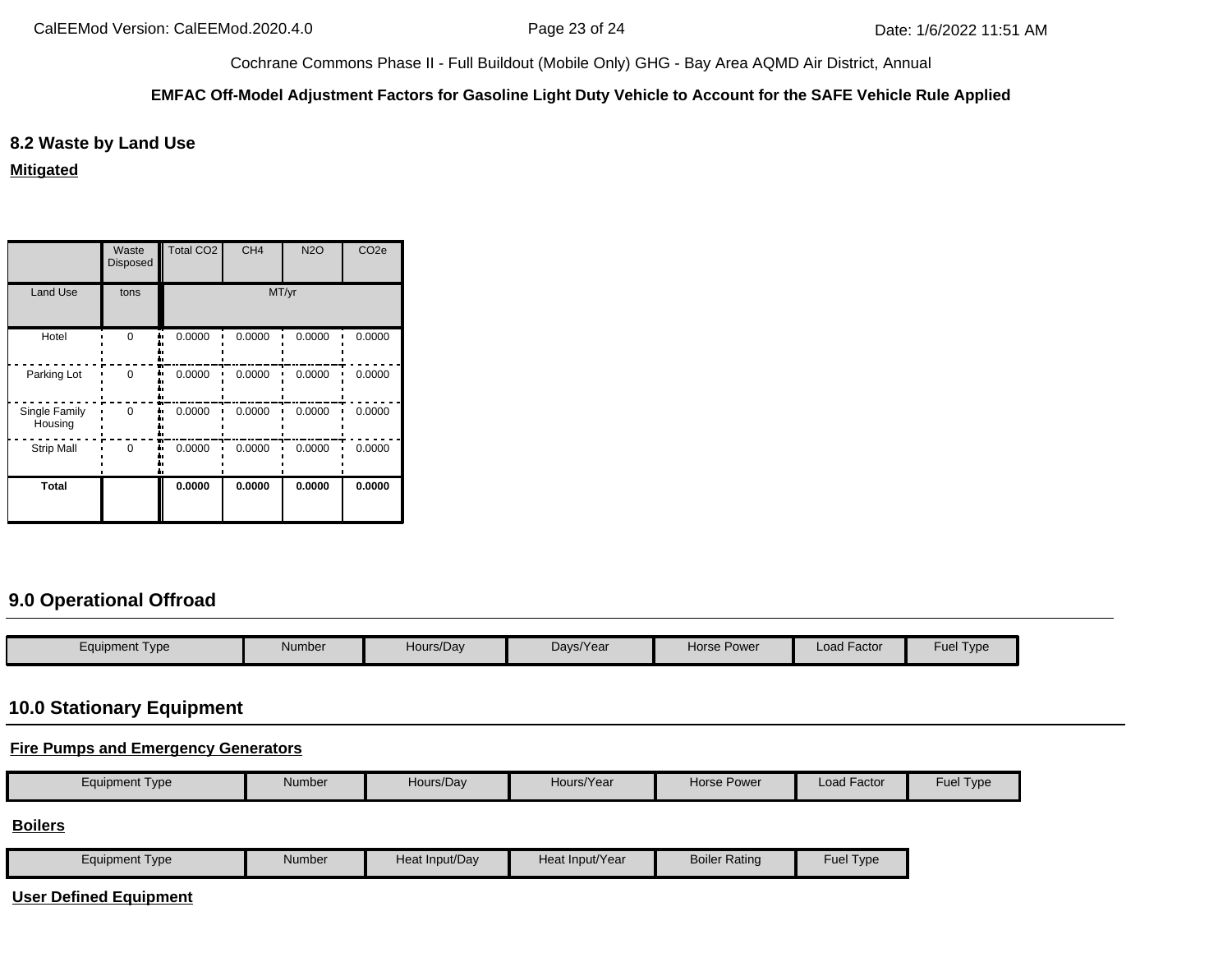#### **EMFAC Off-Model Adjustment Factors for Gasoline Light Duty Vehicle to Account for the SAFE Vehicle Rule Applied**

Equipment Type Number

**11.0 Vegetation**